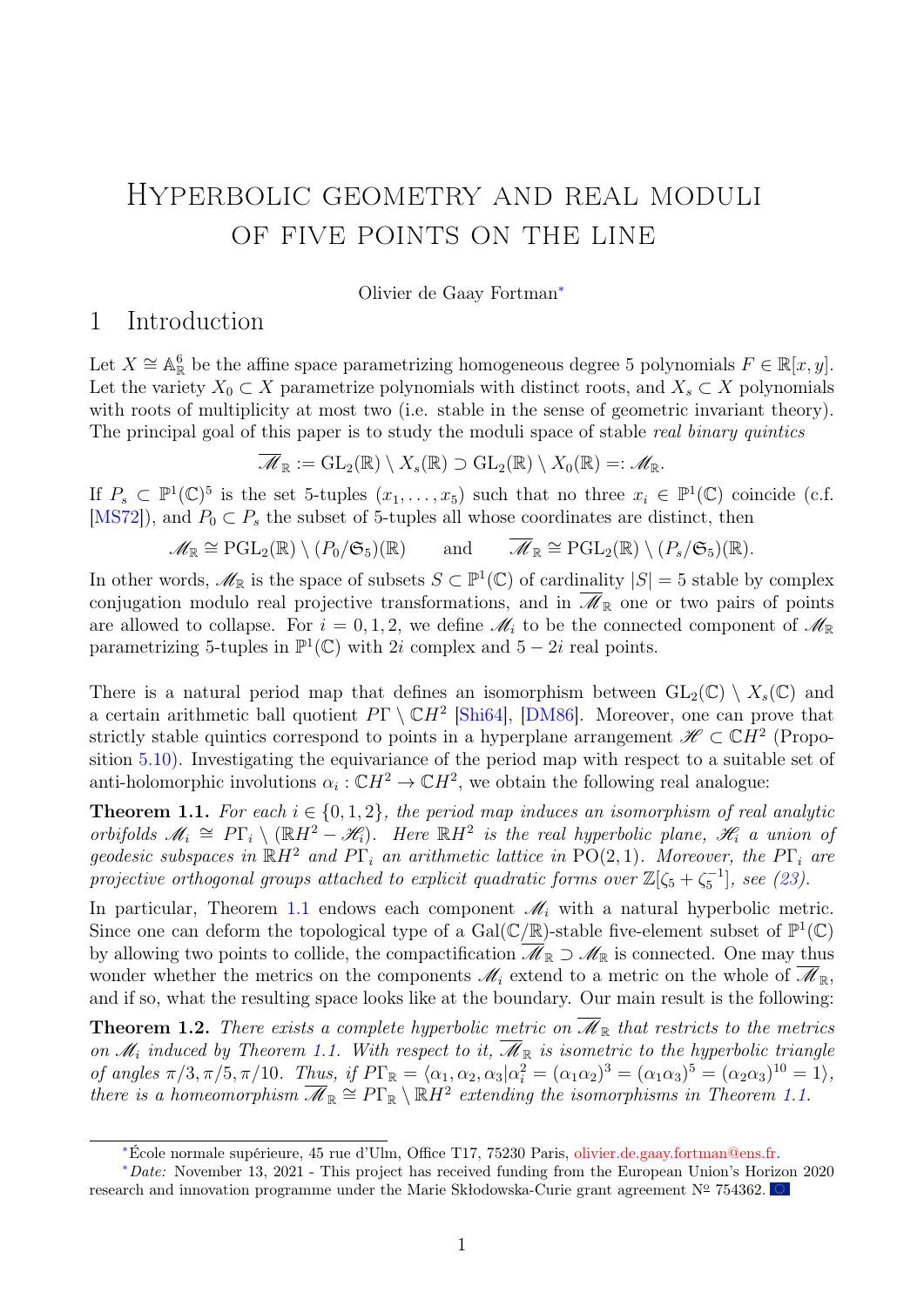

Figure 1:  $\overline{\mathscr{M}}_{\mathbb{R}}$  as the hyperbolic triangle  $\Delta_{3,5,10} \subset \mathbb{R}H^2$ . Here  $\lambda = \zeta_5 + \zeta_5^{-1}$  and  $\omega = \zeta_3$ .

<span id="page-1-0"></span>**Remark 1.3.** The lattice  $P\Gamma_{\mathbb{R}} \subset \text{PO}(2, 1)$  is non-arithmetic, as follows from [\[Tak77\]](#page-33-2).

Equivariant period maps arise often in real algebraic geometry as a method to obtain real uniformization of the connected components of the moduli space of smooth varieties. For instance, this works for abelian varieties [\[GH81\]](#page-32-1), algebraic curves [\[SS89\]](#page-33-3), K3 surfaces [\[Nik80\]](#page-33-4) and quartic curves [\[HR16\]](#page-32-2). Only recently, Allcock, Carlson and Toledo have shown that in the cases of cubic surfaces [\[ACT10\]](#page-32-3) and binary sextics [\[ACT06\]](#page-31-0), [\[ACT07\]](#page-31-1), the real ball quotient components can be glued along the hyperplane arrangement in order to uniformize the moduli space of real stable varieties. Binary quintics provide the first new example of this phenomenon.

To prove Theorem [1.2,](#page-0-1) we construct a method of gluing together real arithmetic ball quotients, generalizing the work of Allcock, Carlson and Toledo cited above. The quotient spaces that we glue are real loci of various real structures on the complex orbifold ball quotient attached to a hermitian lattice of hyperbolic signature over the ring of integers of CM field. Let us outline this construction.

Let K be a CM field of degree 2g over  $\mathbb Q$  with ring of integers  $\mathcal O_K$ , and let  $\Lambda$  be a finite free  $\mathcal O_K$ module equipped with a hermitian form  $h : \Lambda \times \Lambda \to \mathcal{O}_K$ . Suppose that h has signature  $(n, 1)$  with respect to a fixed embedding  $\tau : K \to \mathbb{C}$  and is definite for the other infinite places of K. Let  $\mathbb{C}H^n$  be the space of negative lines in  $\Lambda \otimes_{\mathcal{O}_K,\tau} \mathbb{C}$  and  $P\Gamma = \text{Aut}(\Lambda,h)/\mu_K$  where  $\mu_K \subset \mathcal{O}_K^*$  is the group of finite units  $\zeta \in \mathcal{O}_K^*$ . Define  $P\mathscr{A}$  to be the quotient of the set of anti-unitary involutions  $\alpha : \Lambda \to \Lambda$  by  $\mu_K$ .

Consider the hyperplane arrangement  $\mathscr{H} = \cup_{h(r,r)=1} \langle r_{\mathbb{C}} \rangle^{\perp} \subset \mathbb{C}H^{n}$  and assume (\*): different hyperplanes intersect orthogonally or not at all, c.f. [\[ACT02\]](#page-31-2). For example, this holds under a condition on the CM field K (see Theorem [4.8\)](#page-17-0) satisfied when K is cyclotomic or quadratic (see Lemma [4.10\)](#page-18-0). (In fact, condition (\*) is always satisfied if one is willing to adapt the definition of  $\mathscr{H}$ , see Remark [4.11.](#page-18-1))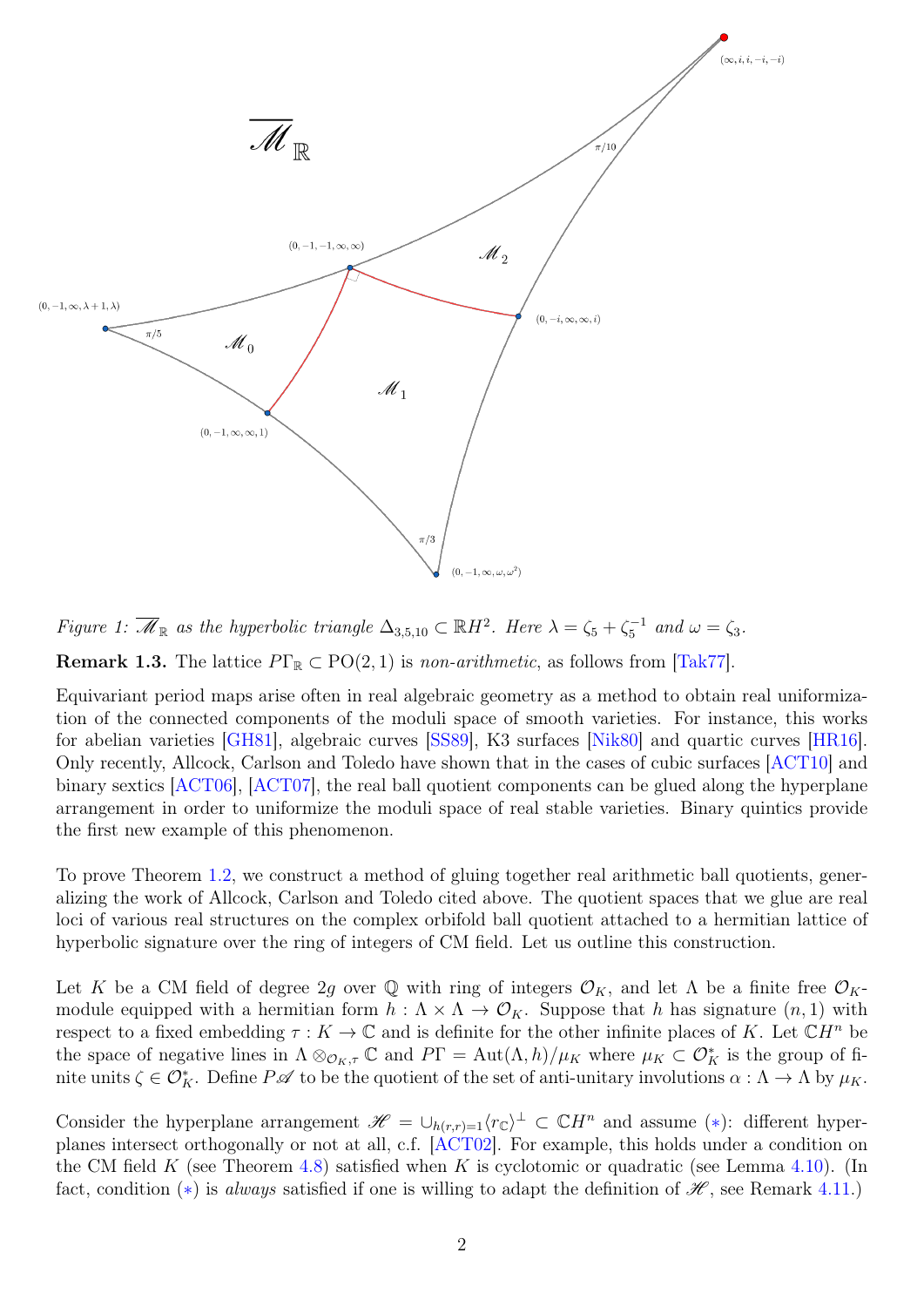We claim that there is a canonical way to glue the different copies  $\mathbb{R}H_{\alpha}^{n} := (\mathbb{C}H^{n})^{\alpha} \subset \mathbb{C}H^{n}$  of the real hyperbolic space  $\mathbb{R}H^n$  along the hyperplane arrangement  $\mathscr{H}$ . See Remark [3.4](#page-4-0) for the precise formulation of the equivalence relation. This gives a topological space which we denote by Y, acted upon by PΓ. Define  $P\Gamma_{\alpha} \subset P\Gamma$  to be stabilizer of  $\mathbb{R}H_{\alpha}^{n}$ . The result is as follows:

<span id="page-2-0"></span>**Theorem 1.4.** The topological space  $P\Gamma \setminus Y$  admits a metric that makes it a complete path metric space such that  $P\Gamma \setminus Y \to P\Gamma \setminus \mathbb{C}H^n$  is a local isometry. This metric induces a real hyperbolic orbifold structure on  $P\Gamma \setminus Y$  such that  $\coprod_{\alpha \in P\Gamma \setminus P\mathscr{A}}[P\Gamma_{\alpha} \setminus (\mathbb{R}H_{\alpha}^{n} - \mathscr{H})] \subset P\Gamma \setminus Y$  is an open suborbifold. Moreover, for each connected component  $C \subset P\Gamma \backslash Y$  there exists a lattice  $P\Gamma_C \subset \text{PO}(n,1)$  and an isomorphism of real hyperbolic orbifolds  $C \cong [P\Gamma_C \setminus \mathbb{R}H^n]$ .

For some moduli stacks of hypersurfaces  $\mathcal M$  one can then apply Theorem [1.4](#page-2-0) to the hermitian lattice  $\Lambda$  that arises as the cohomology of the cover of projective space ramified along a member of the moduli space. Let  $\mathcal{M}_s$  be the stack of GIT stable hypersurfaces. If the discriminant  $\Delta = \mathcal{M}_s(\mathbb{C}) - \mathcal{M}(\mathbb{C})$  is a normal crossings divisor and the period map induces an isomorphism of analytic spaces  $\mathcal{M}_s(\mathbb{C}) \cong P\Gamma \setminus \mathbb{C}H^n$  identifying  $\Delta$  with  $P\Gamma \setminus \mathscr{H}$ , then there is a real period homeomorphism  $\mathcal{M}_s(\mathbb{R}) \cong P\Gamma \setminus Y$ . For cubic surfaces and binary sextics, this is the content of [\[ACT10\]](#page-32-3), [\[ACT06\]](#page-31-0) and for binary quintics, this yields Theorem [1.2](#page-0-1) (see Theorem [6.5\)](#page-24-0).

**Remark 1.5.** The lattice  $P\Gamma_C$  attached to a component  $C \subset P\Gamma \setminus Y$  can be non-arithmetic. Indeed, such is the case for  $K = \mathbb{Q}(\zeta_5)$  and  $h = \text{diag}(1, 1, \frac{1-\sqrt{5}}{2})$  $\frac{-\sqrt{5}}{2}$ ) by Remark [1.3](#page-1-0) and Theorem [8.1,](#page-30-1) and for  $K = \mathbb{Q}(\zeta_3)$  and  $h = \text{diag}(1, \ldots, 1, -1)$  for  $n = 3$  [\[ACT06\]](#page-31-0) and  $n = 4$  [\[ACT10\]](#page-32-3).

**Remark 1.6.** Our gluing construction relies on condition  $(*)$ , saying that  $\mathscr{H} \subset \mathbb{C}H^n$  is an orthogonal arrangement in the sense of [\[ACT02\]](#page-31-2). Such arrangements are interesting in their own right. Indeed, if  $n > 1$  then the orbifold fundamental  $\pi_1^{\text{orb}}(P\Gamma \setminus (\mathbb{C}H^n - \mathscr{H}))$  is not a lattice in any Lie group with finitely many connected components [loc. cit., Theorem 1.2]. In particular, neither  $\pi_1(P_0/\mathfrak{S}_5)$  nor  $\pi_1^{\text{orb}}(\mathcal{M}_{\mathbb{C}})$  is a lattice in any Lie group with finitely many connected components. The hyperplane arrangement  $\mathscr{H} \subset \mathbb{C}H^n$  is an orthogonal arrangement under the following condition (∗∗), satisfied by quadratic and cyclotomic CM fields: the different ideal  $\mathfrak{D}_K \subset \mathcal{O}_K$  is generated by an element  $\eta \in \mathcal{O}_K - \mathcal{O}_F$  such that  $\eta^2 \in \mathcal{O}_F$ . See Section [4.](#page-14-0)

**Remark 1.7.** In fact, there is always a canonical orthogonal arrangement  $\mathcal{H} \subset \mathbb{C}H^n$  attached to h in such a way that  $\mathcal{H} = \mathcal{H}$  when condition (\*\*) holds, see Remark [4.11.](#page-18-1) Moreover, one can glue the different copies  $\mathbb{R}H_{\alpha}^n$  of real hyperbolic *n*-space along the hyperplane arrangement  $H$  obtaining a complete hyperbolic orbifold as in Theorem [1.4,](#page-2-0) but we will not prove this.

Remark 1.8. The gluing construction of Gromov and Piatetski-Shapiro [\[GPS87\]](#page-32-4) seems close to our construction. However, there are differences: see [\[ACT10,](#page-32-3) Section 13, Remark (1)]. In a different way, it might be interesting to compare Shimura's study of real points  $V(\mathbb{R})$  of an arithmetic quotient  $V(\mathbb{C})$  of a bounded symmetric domain, see [\[Shi75\]](#page-33-5).

#### 1.1 Acknowledgements

I thank my thesis advisor Olivier Benoist for his great guidance and support. Moreover, I thank Romain Branchereau, Samuel Bronstein and Nicolas Tholozan for answering questions on hyperbolic geometry. I thank Frans Oort for a useful discussion, and Nicolas Bergeron for pointing me to Takeuchi's paper on hyperbolic triangle groups which led to Remark [1.3.](#page-1-0) Finally, I would like to stress that the gluing construction, taking up the first part of this paper, is inspired by and based on work of Allcock-Carlson-Toledo [\[ACT06\]](#page-31-0), [\[ACT07\]](#page-31-1), [\[ACT10\]](#page-32-3).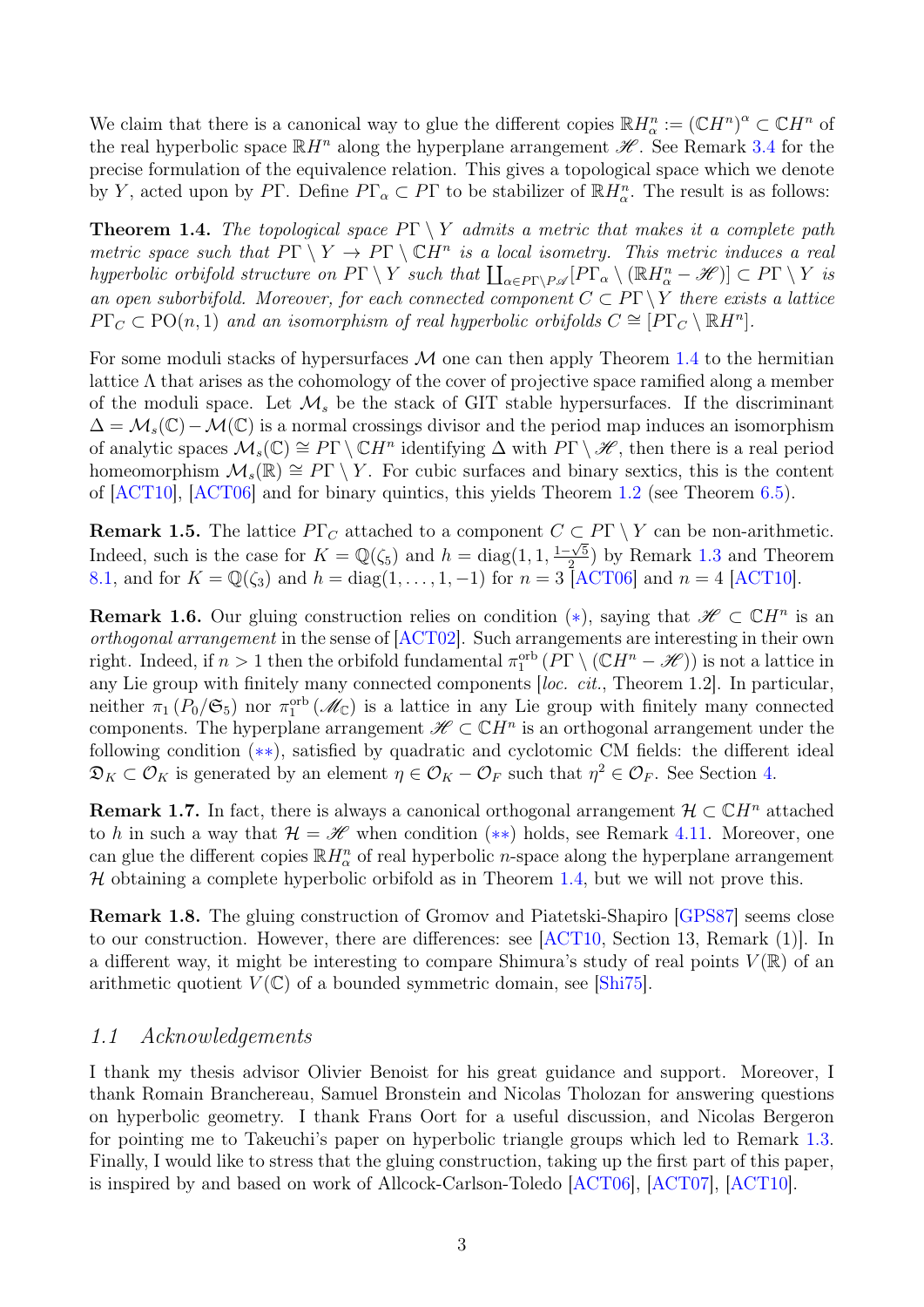### 2 Outline of the paper

This paper is organized as follows. We start with the gluing construction in Section [3,](#page-3-0) which explains how to obtain the complete real hyperbolic orbifold  $P\Gamma\Y$  from a free hermitian lattice  $\Lambda$  over the ring of integers over a CM field K. Then, in Section [4,](#page-14-0) we prove that the complex ball quotient  $P\Gamma \setminus \mathbb{C}H^n$  is a moduli space for abelian varieties, and that the abelian varieties in  $P\Gamma \setminus \mathscr{H}$  contain a CM abelian subvariety. In Section [5,](#page-19-0) we define the period for complex binary quintics, prove its compatibility with [\[DM86\]](#page-32-0) and show that the monodromy group is the group  $P\Gamma$  attached to the hermitian lattice of item (5) in the list of  $\lvert$ Shi[6](#page-23-1)4. In Section 6 we define the real period map for stable binary quintics and prove that it is a homeomorphism. In Section [7,](#page-25-0) we calculate the orbifold structure of  $\mathscr{M}_{\mathbb{R}}$  and finish the proof of Theorem [1.2.](#page-0-1)

# <span id="page-3-0"></span>3 Gluing Real Hyperbolic Quotient Spaces

In this section we consider a hermitian form  $h$  on a finite free module over the ring of integers of a CM field K with hyperbolic signature for some embedding of K into  $\mathbb C$ . There is a complex ball quotient  $P\Gamma \backslash \mathbb{C}H^n$  attached to h in a canonical way. Our goal is to prove that there is also a natural real ball quotient  $P\Gamma_{\mathbb{R}} \setminus \mathbb{R}H^n$  attached to h (or rather a disjoint union of those). It is defined by considering the real hyperbolic spaces  $(\mathbb{C}H^n)^\alpha$  attached to anti-unitary involutions  $\alpha: \Lambda \to \Lambda$ , gluing them along an orthogonal hyperplane arrangement  $\mathscr{H} \subset \mathbb{C}H^n$ , taking the quotient by PΓ, and defining a complete real hyperbolic orbifold structure on the result. As is the case over the complex numbers,  $P\Gamma_{\mathbb{R}} \setminus \mathbb{R}H^n$  is sometimes a moduli space for real varieties.

#### 3.1 Notation and assumptions

- Let K be a CM field of degree 2g over Q and let  $F \subset K$  be its totally real subfield. Let  $\mathcal{O}_K$ be the ring of integers of K and denote the non-trivial element in  $Gal(K/F)$  by  $\sigma$ . Fix a set of embeddings  $\Psi = {\tau_i : K \to \mathbb{C}}_{1 \leq i \leq g}$  such that  $\Psi \cup \Psi \sigma = {\tau_i, \tau_i \sigma}_{1 \leq i \leq g} = \text{Hom}(K, \mathbb{C})$ .
- Let  $\Lambda$  be a free  $\mathcal{O}_K$ -module of rank  $n+1$  equipped with a hermitian form  $h : \Lambda \times \Lambda \to \mathcal{O}_K$ of signature  $(r_i, s_i)$  with respect to  $\tau_i$ . In other words, h is linear in its first argument and σ-linear in its second, and the complex vector space  $\Lambda \otimes_{\mathcal{O}_K, \tau_i} \mathbb{C}$  admits a basis  $\{e_i\}$  such that  $(h^{\tau_i}(e_i, e_j))_{ij}$  is a diagonal matrix with  $r_i$  diagonal entries equal to 1 and  $s_i$  diagonal entries equal to -1. Here  $h^{\tau_i}$  is the hermitian form on  $\Lambda \otimes_{\mathcal{O}_K, \tau_i} \mathbb{C}$  induced by h.
- Consider  $\tau = \tau_1 : K \to \mathbb{C}$  and define  $V = \Lambda \otimes_{\mathcal{O}_K, \tau} \mathbb{C}$ . We suppose that  $r_1 = n$  and  $r_2 = 1$ .
- For  $m \in \mathbb{Z}$ , define  $\zeta_m = e^{2\pi i/m} \in \mathbb{C}$ . Denote by  $\mu_K \subset \mathcal{O}_K^*$  be the group of roots of unity in K. If m is the largest positive integer for which the m-th cyclotomic field  $\mathbb{Q}(\zeta_m)$ can be embedded in K, then  $\mu_K = \langle \zeta \rangle$  for a primitive m-th root of unity  $\zeta \in K$ . Let  $\Gamma = U(\Lambda)(\mathcal{O}_K) = \text{Aut}_{\mathcal{O}_K}(\Lambda, h)$  and define PT to be the quotient group  $\Gamma/\mu_K$ .
- Define  $\mathbb{C}H^n$  to be the space of negative lines in V.
- For  $r \in V$  and  $i \in \mathbb{Z}/m$ , define an isometry  $h_r^i : V \to V$  of as follows:

$$
h_r^{i}(x) = x - (1 - \zeta^{i}) \frac{h(x, r)}{h(r, r)} r.
$$

Then  $h_r^i \in \Gamma$  is called the  $\zeta^i$ -reflection in r; we write  $h_r = h_r^1$ . A norm 1 vector of  $\Lambda$  is called a *short root*; then for  $i \in (\mathbb{Z}/m)^*$ , the  $\zeta^i$ -reflections in short roots are isometries  $\Lambda$ .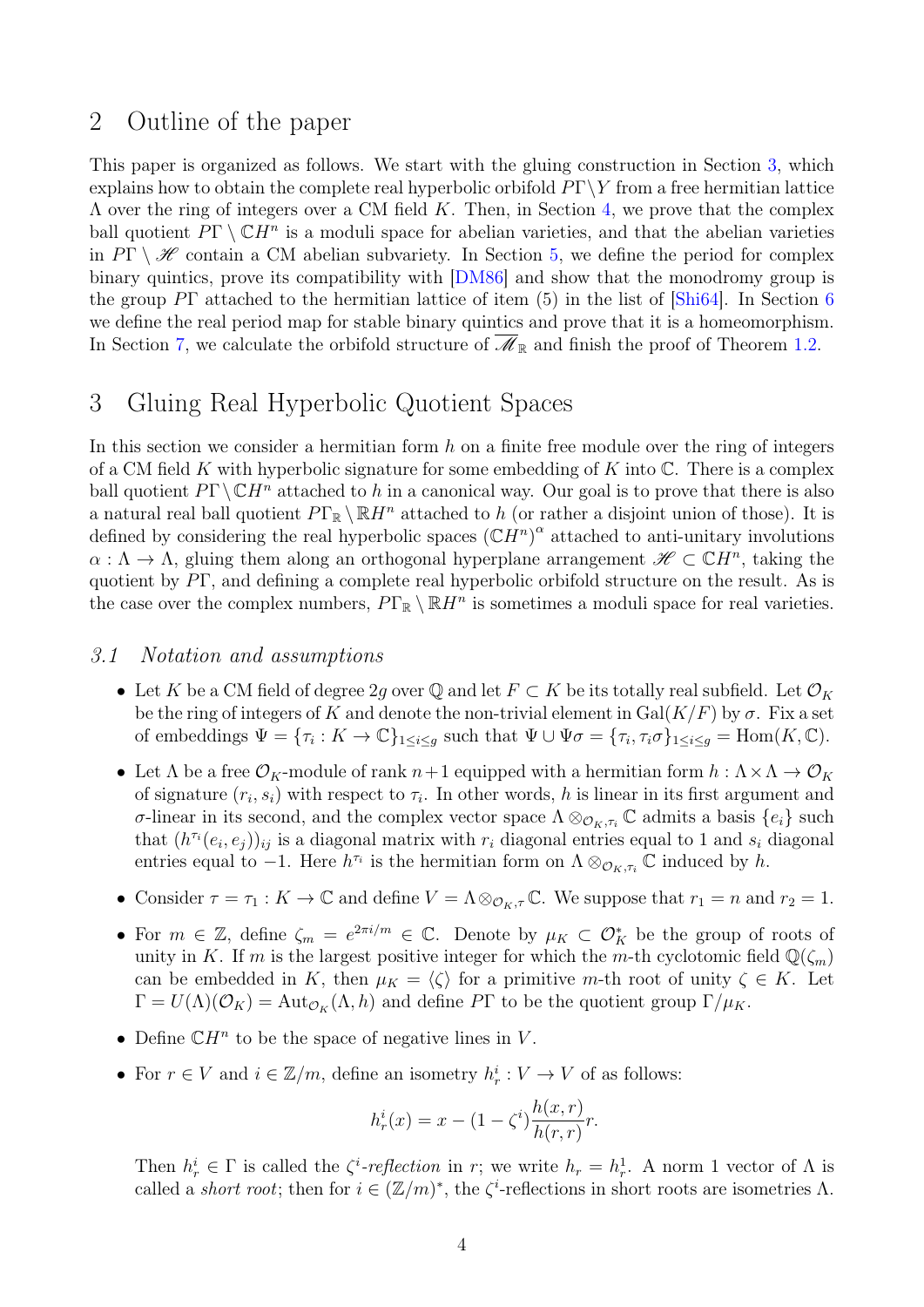• Let  $\mathscr{R} \subset \Lambda$  be the set of short roots, define  $H_r = \{x \in \mathbb{C}H^n : h(x,r) = 0\}$  for  $r \in \mathscr{R}$ , and

$$
\mathscr{H} = \bigcup_{r \in \mathscr{R}} H_r \quad \subset \quad \mathbb{C}H^n.
$$

- Remark that the family of hyperplanes  $(H_r)_{r \in \mathcal{R}}$  is locally finite by [\[Bea09,](#page-32-5) Lemma 5.3], so that the hyperplane arrangement  $\mathscr{H} \subset \mathbb{C}H^n$  is a divisor of  $\mathbb{C}H^n$ .
- Define a  $\mathcal{O}_F$ -linear map  $\alpha : \Lambda \to \Lambda$  to be anti-unitary if for all  $x, y \in \Lambda$  and  $\lambda \in \mathcal{O}_K$ , one has  $\alpha(\lambda x) = \sigma(\lambda)\alpha(x)$  and  $h(\alpha(x), \alpha(y)) = \sigma(h(x, y)) \in \mathcal{O}_K$ . Let  $\mathscr A$  be the set of anti-unitary involutions. It is easy to see that  $\mu_K$  acts on  $\mathscr A$  by multiplication; define  $P\mathscr{A} = \mu_K \setminus \mathscr{A}$ . Moreover, PΓ acts on  $P\mathscr{A}$  by conjugation; define  $C\mathscr{A} = P\Gamma \setminus P\mathscr{A}$ .
- Any  $\alpha \in P\mathscr{A}$  defines an anti-holomorphic involution  $\alpha : \mathbb{C}H^n \to \mathbb{C}H^n$ . We define  $\mathbb{R}H^n_\alpha\subset\mathbb{C}H^n$  to be its fixed-point set. If  $\alpha\in\mathscr{A}$  is a representative for  $\alpha$ , then the lattice  $V^{\alpha}$  is hyperbolic and  $\mathbb{R}H_{\alpha}^{n} = \mathbb{R}H(V^{\alpha})$ , the space of negative real lines in  $V^{\alpha} = \Lambda^{\alpha} \otimes_{\mathcal{O}_{F}} \mathbb{R}$ . Therefore  $\mathbb{R}H_{\alpha}^{n} \subset \mathbb{C}H^{n}$  is isometric to the *n*-dimensional real hyperbolic space  $\mathbb{R}H^{n}$ .
- Finally, let  $P\Gamma_{\alpha} = \text{Stab}_{P\Gamma}(\mathbb{R}H_{\alpha}^{n}) \subset P\Gamma$  be the stabilizer of  $\mathbb{R}H_{\alpha}^{n}$  in  $P\Gamma$ .

#### 3.2 The gluing procedure

We assume that the following condition is satisfied:

<span id="page-4-1"></span>**Condition 3.1.** If  $r, t \in \mathcal{R}$  are such that  $H_r \neq H_t$  and  $H_r \cap H_t \neq \emptyset$ , then  $h(r, t) = 0$ .

Example 3.2. Theorem [4.8](#page-17-0) of Section [4](#page-14-0) shows that Condition [3.1](#page-4-1) holds if the following conditions are satisfied: (1) the different ideal  $\mathfrak{D}_K \subset \mathcal{O}_K$  is generated by a single element  $\eta \in \mathcal{O}_K$ such that  $\sigma(\eta) = -\eta$  and  $\Im(\tau_i(\eta)) > 0$  for every i, (2)  $(r_i, s_i) = (n + 1, 0)$  for  $2 \le i \le g$ , and (3) the CM type  $(K, \Psi)$  is primitive. Note that Condition (1) is satisfied for quadratic and cyclotomic CM fields K, see Lemma [4.10.](#page-18-0)

Let  $x \in \mathcal{H} \subset \mathbb{C}H^n$  and  $\mathbf{r} = (r_1, \ldots, r_k) \in \mathcal{R}^k$  be such that  $x \in H_{r_1} \cap \ldots \cap H_{r_k}$  with  $H_{r_i} \neq H_{r_j}$  for all  $r_i \neq r_j$ . The hyperplanes are orthogonal by Condition [3.1](#page-4-1) hence  $H_{r_1} \cap \ldots \cap H_{r_k} \cong \mathbb{R}H^{n-k}$ , a totally geodesic subspace of codimension k. The  $\zeta$ -reflections  $h_{r_i} \in P\Gamma$  define a group  $\langle h_{r_1},\ldots,h_{r_k}\rangle\subset \Gamma$  which is isomorphic to  $(\mathbb{Z}/m)^k$ , and the composition  $\langle h_{r_1},\ldots,h_{r_k}\rangle\to \Gamma\to$ PT is injective. Define  $G(\mathbf{r}) = \langle h_{r_1}, \ldots, h_{r_k} \rangle \subset P\Gamma$ .

<span id="page-4-4"></span> $\begin{aligned} \mathbf{Definition \ 3.3.}\ \mathbf{Set}\ \widetilde{Y} &= \coprod_{\alpha\in P\mathscr{A}} \mathbb{R}H^n_\alpha. \ \mathbf{Define\ a\ relation}\ R\subset \widetilde{Y}\times \widetilde{Y}: \ \text{an\ element}\ ((x,\alpha),(y,\beta))\in \widetilde{Y} \end{aligned}$  $\widetilde{Y}\times\widetilde{Y}$  is an element of R if the following conditions are satisfied:

- <span id="page-4-2"></span>1. We have  $x = y \in \mathbb{C}H^n$ .
- <span id="page-4-3"></span>2. If  $\alpha \neq \beta$ , then  $x = y \in \mathcal{H}$  and  $\beta = \phi \circ \alpha$  with  $\phi \in G(\mathbf{r})$  for some  $\mathbf{r} = (r_i)_i \in \mathcal{R}^k$  such that  $x \in \bigcap_{i=1}^k H_{r_i}$ .

<span id="page-4-0"></span>**Remark 3.4.** Conditions [1](#page-4-2) and [2](#page-4-3) in Definition [3.3](#page-4-4) say that we are identifying points of  $\mathbb{R}H_{\alpha}^{n}\cap$ H and  $\mathbb{R}H^n_\beta\cap\mathscr{H}$  that have the same image in  $\mathbb{C}H^n$ . But we do not glue all such points: the real structures  $\alpha$  and  $\beta$  are required to differ by complex reflections in the hyperplanes through x. In fact, we will see below (see Lemma  $3.11$ ) that the gluing rules can be rephrased as follows: we glue  $\mathbb{R}H_{\alpha}^{n}$  and  $\mathbb{R}H_{\beta}^{n}$  along their intersection, provided that this intersection is contained in H in such a way that for some (equivalently, any)  $x \in \mathbb{R}$   $H^n_\alpha \cap \mathbb{R}$   $H^n_\beta$ , the real structures  $\alpha$  and  $\beta$  differ by reflections in hyperplanes that pass through x.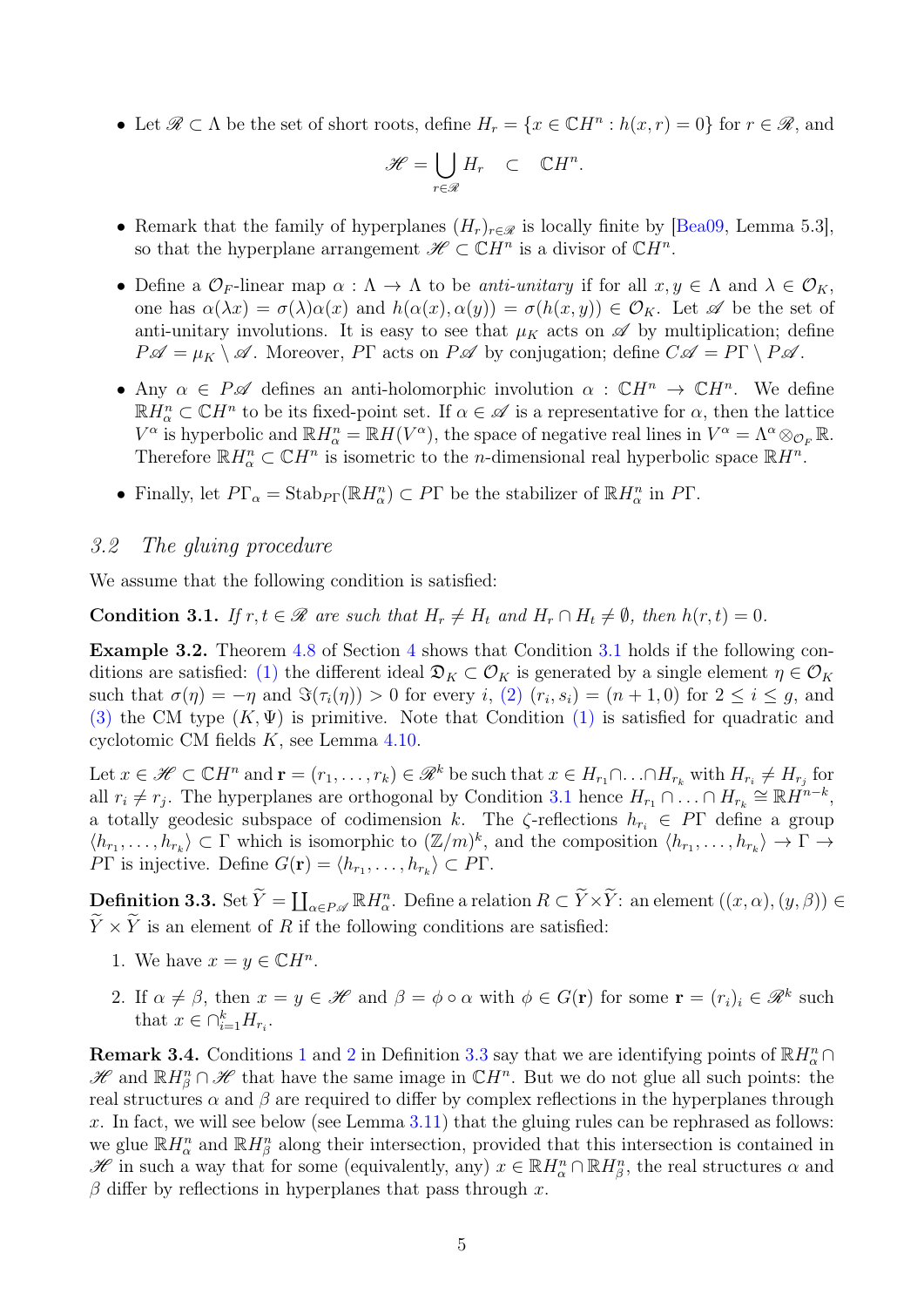**Definition 3.5.** Let  $x \in \mathbb{C}H^n$ . We say that a set of hyperplanes  $\{H_{r_1}, \ldots, H_{r_k}\}$  attached to roots  $r_i \in \mathscr{R}$  is a maximal set of hyperplanes through x if  $x \in \bigcap_{i=1}^k H_{r_i}$ ,  $H_{r_i} \neq H_{r_j}$  for  $i \neq j$  and if whenever  $t \in \mathcal{R}$  is such that  $x \in H_t$ , then  $H_r = H_{r_i}$  for some *i*.

<span id="page-5-2"></span>**Lemma 3.6.**  $R$  is an equivalence relation.

*Proof.* Let  $(x, \alpha), (y, \beta), (z, \gamma) \in \tilde{Y}$ ; the fact that  $(x, \alpha) \sim (x, \alpha)$  is clear. Suppose that  $(x, \alpha) \sim$  $(y, \beta)$ . If  $\alpha = \beta$  then  $(x, \alpha) = (y, \beta) \in \tilde{Y}$  hence  $(y, \beta) \sim (x, \alpha)$ . If  $\alpha \neq \beta$  then  $x = y \in \mathscr{H} \subset$  $\mathbb{C}H^n$ , and  $\beta = \phi \circ \alpha$  for  $\phi \in G(\mathbf{r})$  as in Definition [3.3.](#page-4-4) Since  $\alpha = \phi^{-1} \circ \beta$  with  $\phi^{-1} \in G(\mathbf{r})$ , this shows that  $(y, \beta) \sim (x, \alpha)$ . Finally, suppose that  $(x, \alpha) \sim (y, \beta)$  and  $(y, \beta) \sim (z, \gamma)$ ; we claim that  $(x, \alpha) \sim (z, \gamma)$ . We may and do assume that  $\alpha, \beta$  and  $\gamma$  are different, which implies that  $x = y = z \in \mathcal{H}$ . Let  $\phi, k, r$  and  $\psi, l, t$  be as in Definition [3.3:](#page-4-4) we have  $\beta = \phi \circ \alpha$  with  $\phi \in G(\mathbf{r})$  for some  $\mathbf{r} = (r_i)_i \in \mathcal{R}^k$  such that  $x \in \cap H_{r_i}$ , and  $\gamma = \psi \circ \beta$  with  $\psi \in G(\mathbf{t})$  for some  $\mathbf{t} = (t_i)_i \in R^l$  such that  $y \in \cap H_{t_i}$ . But then  $x = y \in (\cap_i H_{r_i}) \cap (\cap_i H_{t_i})$ . We may assume that the sets of hyperplanes  $\{H_{r_i}\}$  and  $\{H_{t_j}\}$  through x and y are maximal, which implies that  $k = l$ , and there exists an element  $\sigma \in S_k$  such that  $H_{t_i} = H_{r_{\sigma(i)}}$  for each i. By Lemma [3.7](#page-5-0) below, we have  $G(\mathbf{r}) = G(\mathbf{t}) \subset P\Gamma$ . Therefore,  $\psi \circ \phi \in G(\mathbf{r})$ , and we conclude that  $(x, \alpha) \sim (z, \gamma)$ .  $\Box$ 

<span id="page-5-0"></span>**Lemma 3.7.** Let  $\phi : \mathbb{C}H^n \to \mathbb{C}H^n$  be an isometry such that  $\phi^m = id$  and such that  $\phi$  is the identity when restricted to  $H_r \subset \mathbb{C}H^n$  for some  $r \in \mathcal{R}$ . Then  $\phi = h_r^i$  for some  $i \in \mathbb{Z}/m$ .

*Proof.* It suffices to show that  $\phi \in G(\mathbf{r})$ . Let  $\mathbb{H}_{\mathbb{C}}^n$  be the hyperbolic space attached to the standard hermitian space  $\mathbb{C}^{n,1}$  of dimension  $n+1$ . It is easy to see that

$$
Stab_{U(n,1)}(\mathbb{H}^{n-1}_{\mathbb{C}})=U(n)\times U(1)
$$

hence any element  $f \in U(n, 1)$  that fixes  $\mathbb{H}_{\mathbb{C}}^{n-1}$  pointwise is contained in the subgroup  $U(1)$  $\{z \in \mathbb{C}^* : |z|^2 = 1\}$ . If  $f^m = id$  then it is contained in the unique order m subgroup of  $U(1)$ .

**Definition 3.8.** Define Y to be the quotient of  $\widetilde{Y}$  by the equivalence relation R, and equip it with the quotient topology. We shall prove (Lemma [3.9\)](#page-5-1) that the group  $P\Gamma$  acts on Y. We call  $P\Gamma \setminus Y$  the *hyperbolic gluing* of the hermitian  $\mathcal{O}_K$ -lattice  $(\Lambda, h)$ .

<span id="page-5-1"></span>**Lemma 3.9.** The action of PΓ on  $\mathbb{C}H^n$  induces an action of PΓ on  $\widetilde{Y}$  which is compatible with the equivalence relation R, so that P $\Gamma$  acts on Y. Moreover,  $P\Gamma \setminus \widetilde{Y} = \coprod_{\alpha \in C \mathscr{A}} P\Gamma \setminus \mathbb{R} H_{\alpha}^{n}$ .

Proof. If  $\phi \in P\Gamma$ , then  $\phi (\mathbb{R}H_{\alpha}^n) = \mathbb{R}H_{\phi \alpha \phi^{-1}}^n$  hence  $P\Gamma$  acts on  $\widetilde{Y} = \coprod_{\alpha \in P \mathscr{A}} \mathbb{R}H_{\alpha}^n$ , and

$$
P\Gamma \setminus \widetilde{Y} = P\Gamma \setminus \coprod_{\alpha \in P\mathscr{A}} \mathbb{R} H_{\alpha}^n = \coprod_{\alpha \in C\mathscr{A}} P\Gamma \setminus \mathbb{R} H_{\alpha}^n
$$

.

Now suppose that  $(x, \alpha) \sim (y, \beta) \in Y$  and  $f \in P\Gamma$ . We claim that  $(f(x), f \alpha f^{-1}) \sim$  $(f(y), f\beta f^{-1})$ . We may and do assume that  $(x, \alpha) \neq (y, \beta)$ , hence  $x = y \in \mathcal{H} \subset \mathbb{C}H^n$ . Let  $r = (r_i)_i \in \mathcal{R}^k$  with  $x \in \bigcap_i H_{r_i}$  and  $\beta = \phi \circ \alpha$  as in Definition [3.3.](#page-4-4) Observe that  $f(H_{r_i}) = H_{f(r_i)}$ . Therefore  $f(x) \in \bigcap_i H_{f(r_i)}$ , and we have  $f\beta f^{-1} = f\phi f^{-1} \circ f\alpha f^{-1}$  and  $f \phi f^{-1} \in f G(\mathbf{r}) f^{-1} = \langle f h_{r_i} f^{-1} \rangle = \langle h_{f(r_i)} \rangle = G(f\mathbf{r}).$ 

We are now in position to state the main theorem of Section [3:](#page-12-0)

**Theorem 3.10.** 1. The hyperbolic gluing  $P\Gamma \setminus Y$  admits a metric that makes it a complete path metric space. With respect to it, the natural map  $P\Gamma \setminus Y \to P\Gamma \setminus \mathbb{C}H^n$  is a local isometry. Each point  $x \in P\Gamma \setminus Y$  admits an open neighborhood  $U \subset P\Gamma \setminus Y$  which is isometric to the quotient of an open subset  $V \subset \mathbb{R}$ H<sup>n</sup> by a finite group of isometries. Hence  $P\Gamma \setminus Y$  has a real hyperbolic orbifold structure.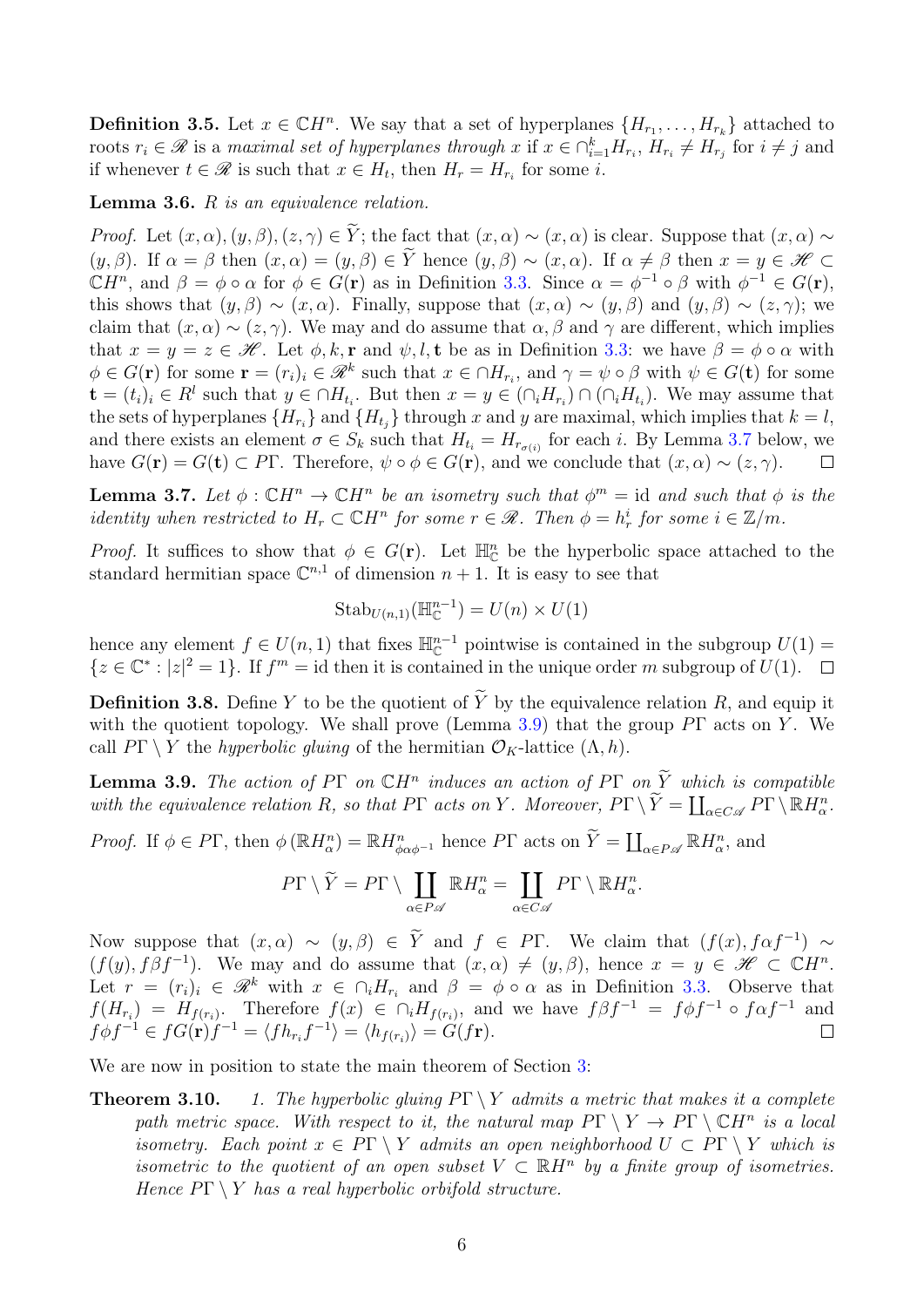- 2. One has  $O := \coprod_{\alpha \in C \mathscr{A}} [P\Gamma_{\alpha} \setminus (\mathbb{R}H_{\alpha}^n \mathscr{H})] \subset P\Gamma \setminus Y$  as an open suborbifold.
- 3. The connected components of the real-hyperbolic orbifold  $P\Gamma \backslash Y$  are uniformized by  $\mathbb{R}H^n$ . for each component  $C \subset P\Gamma \backslash Y$  there exists a lattice  $P\Gamma_C \subset \mathrm{PO}(n,1)$  and an isomorphism of real hyperbolic orbifolds  $C \cong [P\Gamma_C \setminus \mathbb{R}H^n]$ . In other words,

$$
P\Gamma \setminus Y \cong \coprod_{C \in \pi_0(P\Gamma \setminus K)} \left[ P\Gamma_C \setminus \mathbb{R}H^n \right].
$$

The remaining part of Section [3](#page-3-0) will be devoted to the proof of Theorem [3.10.](#page-0-2) It may very well happen that  $P\Gamma \backslash Y$  is connected: such is the case when  $K = \mathbb{Q}(\zeta_3)$  and  $h = \text{diag}(1, 1, 1, 1, -1)$ , see [\[ACT10\]](#page-32-3). When  $K = \mathbb{Q}(\zeta_3)$  and  $h = \text{diag}(1, 1, 1, -1)$ , then  $P\Gamma \backslash Y$  has two components, see [\[ACT07,](#page-31-1) Remark 6]. See also Section [6:](#page-23-1) for some  $d$  and  $n$ , there is a homeomorphism between  $PT \setminus Y$  and the moduli space of GIT-stable hypersurfaces of degree d in  $\mathbb{P}^n_{\mathbb{R}}$ , restricting to an isomorphism of orbifolds between  $O$  and the moduli of smooth hypersurfaces (Theorem [6.5\)](#page-24-0).

#### 3.3 The path metric on the hyperbolic gluing

We start with a lemma. We will need it in the proof of Lemma [3.13](#page-0-2) below, which will in turn be used to define a path metric on  $P\Gamma \setminus Y$  making it locally isometric to quotients of  $\mathbb{R}H^n$ by finite groups of isometries. But it can also serve as a sanity check: it says that once there exists an element  $x \in \mathbb{R}$   $H_{\alpha}^{n} \cap \mathbb{R}$   $H_{\beta}^{n}$  such that  $(x, \alpha) \sim (x, \beta)$ , then one glues the entire copy  $\mathbb{R}H_{\alpha}^{n}$  to the copy  $\mathbb{R}H_{\beta}^{n}$  along their intersection in  $\mathbb{C}H^{n}$ .

Lemma  $3.11.$  $\prod_{i=1}^{l} h_{r_i}^{j_i} \in \Gamma$  for some set  $\{r_i\} \subset \mathscr{R}$  of mutually orthogonal short roots  $r_i$ , where  $j_i \neq 0 \mod m$  for each i. Then  $(\mathbb{C}H^n)^{\phi} \subset \bigcap_{i=1}^l H_{r_i}$ .

- 2. Let  $\alpha, \beta \in P\mathscr{A}$  and  $x \in \mathbb{R}H_{\alpha}^n \cap \mathbb{R}H_{\beta}^n$  such that  $(x, \alpha) \sim (x, \beta)$ . Then  $(y, \alpha) \sim (y, \beta)$  for every  $y \in \mathbb{R} H_{\alpha}^n \cap \mathbb{R} H_{\beta}^n$ .
- 3. The natural map  $\widetilde{Y} \to \mathbb{C}H^n$  descends to a P<sub>I</sub>-equivariant map  $\mathscr{P}: Y \to \mathbb{C}H^n$ .

*Proof.* 1. Let  $y \in V$  be representing an element in  $({\mathbb{C}}H^n)^{\phi}$ . Since the  $r_i$  are orthogonal, and  $\phi(y) = \lambda$  for some  $\lambda \in \mathbb{C}^*$ , we have

$$
\phi(y) = \prod_{i=1}^{l} h_{r_i}^{j_i}(y) = y - \sum_{i=1}^{l} (1 - \zeta^{j_i}) h(y, r_i) r_i = \lambda y,
$$
\n(1)

hence  $(1 - \lambda)y = \sum_{i=1}^{l} (1 - \zeta^{i}) h(y, r_i)r_i \in V$ . But y spans a negative definite subspace  $\sum_{i=1}^{l} (1 - \zeta^{j_i}) h(y, r_i) r_i$ . Since the  $r_i$  are mutually orthogonal, they are linearly independent; of V while the  $r_i$  span a positive definite subspace, so that we must have  $1 - \lambda = 0$ since  $\zeta^{j_i} \neq 1$  we find  $h(y, r_i) = 0$  for each i.

2. Let  $\mathbf{r} = (r_1, \ldots, r_k) \in \mathcal{R}^k$  such that  $x \in \bigcap_i H_{r_i}$  for a maximal set of hyperplanes  $\{H_{r_i}\}\$ through x. We have  $\beta = \phi \circ \alpha$  for some  $\phi \in G(\mathbf{r})$ . Let  $I \subset \{1, \ldots, k\}$  be a subset such that  $\phi = \prod_{i \in I} h_{r_i}^{j_i}$  with  $j_i \neq 0 \mod m$ . If  $I = \emptyset$  then there is nothing to prove, so suppose the contrary. Notice that  $\phi(y) = y$ . Part 1 implies that  $y \in \bigcap_{i \in I} H_{r_i}$ . Now let  $\mathbf{t} = (t_1, \ldots, t_l) \in \mathcal{R}^l$ such that  $y \in \bigcap_j H_{t_j}$  as in Definition [3.3.](#page-4-4) Then for each i there is a j such that  $H_{r_i} = H_{t_j}$ . By Lemma [3.7,](#page-5-0) we have  $h_{r_i} \in G(t_j)$ , so that  $\phi \in G(\mathbf{r}) \subset G(\mathbf{t})$ .

3. If 
$$
(x, \alpha) \sim (y, \beta)
$$
, then  $x = y \in \mathbb{C}H^n$ .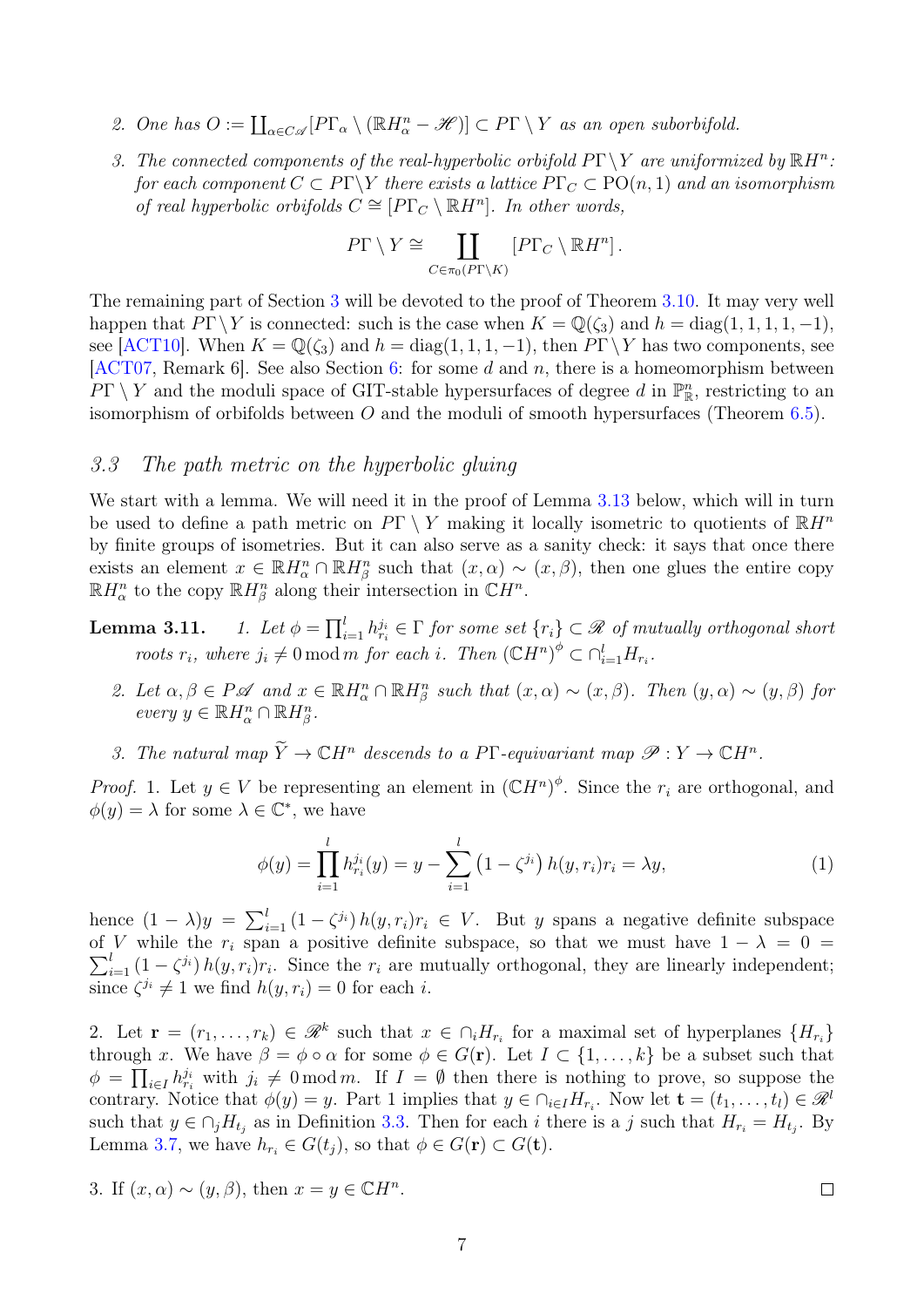Consequently, we obtain continuous maps  $\mathscr{P}: K \to \mathbb{C}H^n$  and  $\overline{\mathscr{P}}: P\Gamma \setminus Y \to P\Gamma \setminus \mathbb{C}H^n$ . Our next goal is to prove that each point  $x \in Y$  has a neighbourhood  $V \subset Y$  that maps homeomorphically onto a finite union  $\cup_{i=1}^{l} \mathbb{R} H_{\alpha_i}^{n} \subset \mathbb{C} H^n$ . Hence x has an open neighourhood  $x \in U \subset V$  that identifies with an open set in a union of copies of  $\mathbb{R}H^n$  in  $\mathbb{C}H^n$  under the map  $\mathscr{P}$ . This allows us to define a metric on Y by pulling back the metric on  $\mathbb{C}H^n$ .

Fix a point  $f \in Y$  and a point  $(x, \alpha) \in \tilde{Y}$  lying above f. Let  $\alpha_1, \ldots, \alpha_l$  be the elements in P  $\mathscr A$  such that  $(x, \alpha_i) \sim (x, \alpha)$  for each i. Let  $p : \widetilde{Y} \to Y$  be the quotient map. Define

<span id="page-7-1"></span>
$$
Y_f = p\left(\coprod_{i=1}^l \mathbb{R}H_{\alpha_i}^n\right) \subset Y. \tag{2}
$$

<span id="page-7-0"></span>**Lemma 3.12.** Each compact set  $Z \subset \mathbb{C}H^n$  meets only finitely many  $\mathbb{R}H^n_\alpha$ ,  $\alpha \in P\mathscr{A}$ .

Proof. If  $PT' \subset \text{Isom}(\mathbb{C}H^n)$  is the group of all  $\mu_K$ -orbits of isometries and anti-isometries  $\phi: \Lambda \to \Lambda$ , then PT' acts properly discontinuously on  $\mathbb{C}H^n$ . So if S is the set of  $\alpha \in P\mathscr{A}$  such that  $\alpha Z \cap Z \neq \emptyset$ , then S is finite. In particular, Z meets only finitely many  $\mathbb{R}H_{\alpha}^{n}$ .  $\Box$ 

It follows that Y is locally isometric to opens in unions of real hyperbolic subspaces of  $\mathbb{C}H^n$ :

**Lemma 3.13.** 1. The set  $Y_f$  is closed in Y.

2. We have  $\mathscr{P}(Y_f) = \bigcup_{i=1}^l \mathbb{R} H_{\alpha_i}^n \subset \mathbb{C} H^n$ , and the map

$$
\mathscr{P}_f: Y_f \to \cup_{i=1}^l \mathbb{R} H^n_{\alpha_i}
$$

induced by  $\mathscr P$  is a homeomorphism.

3. The set  $Y_f \subset Y$  contains an open neighborhood  $U_f$  of f in Y.

Proof. 1. Indeed, one has

$$
p^{-1}(Y_f) = p^{-1}\left(p\left(\coprod_{i=1}^l \mathbb{R}H_{\alpha_i}^n\right)\right) = \bigcup_{i=1}^l p^{-1}\left(p\left(\mathbb{R}H_{\alpha_i}^n\right)\right)
$$

so that it suffices to show that  $p^{-1}(p(\mathbb{R}H_{\alpha_i}^n))$  is closed in Y. But notice that  $(x,\beta) \in$  $p^{-1}(p(\mathbb{R}H_{\alpha}^{n}))$  if and only if  $x \in \mathbb{R}H_{\alpha}^{n}$  and  $(x,\alpha) \sim (x,\beta)$ , which implies (Lemma [3.11\)](#page-0-2) that  $\mathbb{R}H_{\alpha}^n \cap \mathbb{R}H_{\beta}^n \subset p^{-1}(p(\mathbb{R}H_{\alpha}^n)).$  Hence for any  $\alpha \in P\mathscr{A}$ , one has  $p^{-1}(p(\mathbb{R}H_{\alpha}^n)) =$  $\prod_{\beta\sim\alpha}\mathbb{R}H_{\alpha}^n\cap\mathbb{R}H_{\beta}^n$ , where  $\beta \sim \alpha$  if and only if there exists  $x \in \mathbb{R}H_{\alpha}^n\cap\mathbb{R}H_{\beta}^n$  such that  $(x, \alpha) \sim (x, \beta)$ . It follows that  $p^{-1}(p(\mathbb{R}H_{\alpha}^{n})) \cap \mathbb{R}H_{\beta}^{n}$  is closed in  $\mathbb{R}H_{\beta}^{n}$  for every  $\beta \in P\mathscr{A}$ . But the  $\mathbb{R}H^n_\beta$  are open in  $\widetilde{Y}$  and cover  $\widetilde{Y}$ , so that  $p^{-1}(p(\mathbb{R}H^n_\alpha))$  is closed in  $\widetilde{Y}$ .

2. We have

$$
\mathscr{P}_f(Y_f) = \mathscr{P}\left(p\left(\coprod_{i=1}^l \mathbb{R} H_{\alpha_i}^n\right)\right) = \tilde{\mathscr{P}}\left(\coprod_{i=1}^l \mathbb{R} H_{\alpha_i}^n\right) = \bigcup_{i=1}^l \mathbb{R} H_{\alpha_i}^n \subset \mathbb{C} H^n.
$$

To prove injectivity, let  $(x, \alpha_i), (y, \alpha_j) \in \widetilde{Y}$  and suppose that  $x = y \in \mathbb{C}H^n$ . Then indeed,  $(x, \alpha_i) \sim (y, \alpha_i)$  because  $\sim$  is an equivalence relation by Lemma [3.6.](#page-5-2)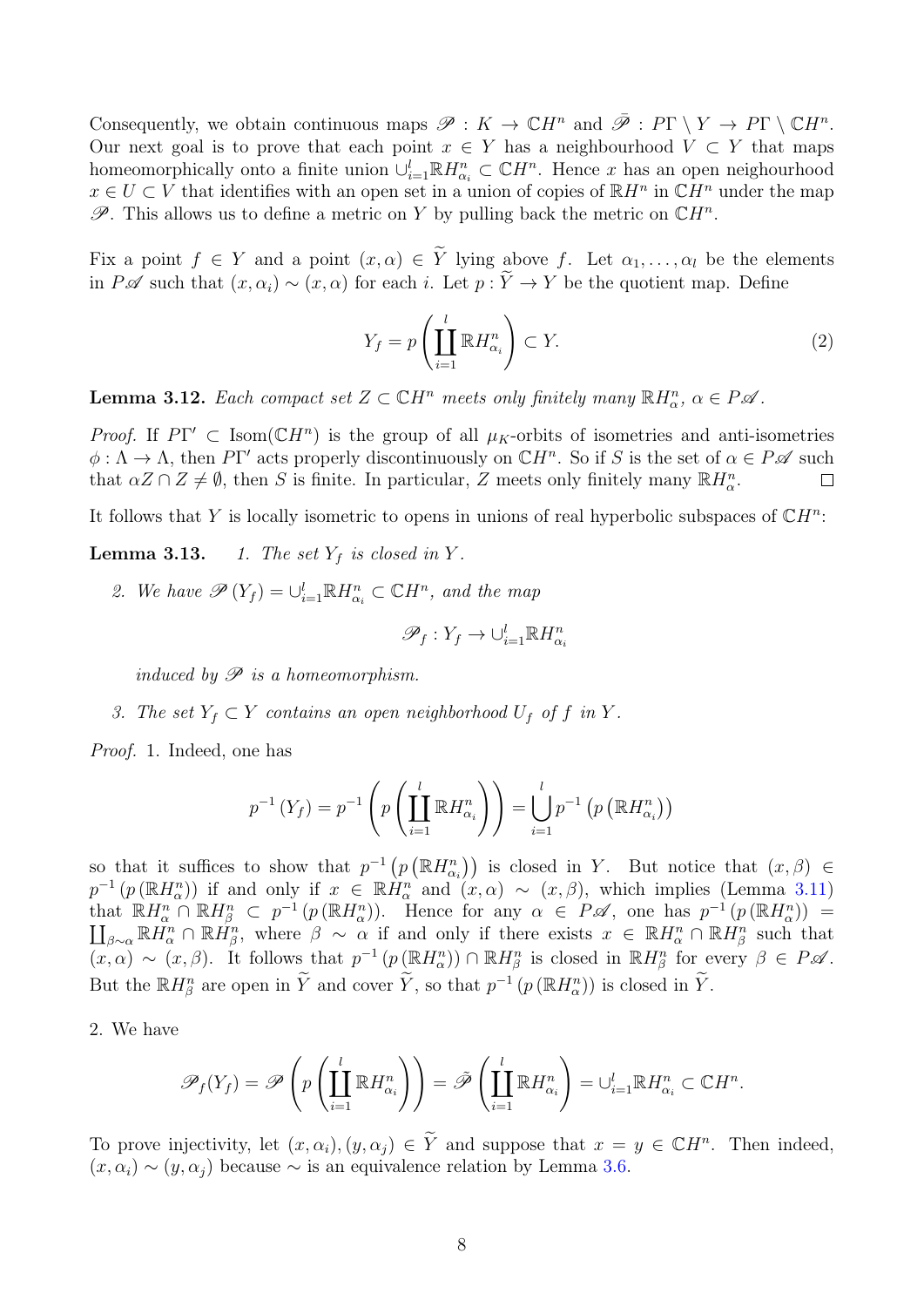Let  $Z \subset \mathbb{C}H^n$  be a compact set. Write  $\tilde{\mathscr{P}} : \tilde{Y} \to \mathbb{C}H^n$  for the canonical map. Remark that Z meets only finitely many of the  $\mathbb{R}H^n_\alpha$  for  $\alpha \in P\mathscr{A}$ , see Lemma [3.12.](#page-7-0) Each  $Z \cap \mathbb{R}H^n_\alpha$ is closed in Z since  $\mathbb{R}H^n_\alpha$  is closed in  $\mathbb{C}H^n$ , so each  $Z \cap \mathbb{R}H^n_\alpha$  is compact. We conclude that  $\tilde{\mathscr{P}}^{-1}(Z) = \coprod Z \cap \mathbb{R}H_{\alpha}^{n}$  is compact. In particular,  $\tilde{\mathscr{P}}$  is closed [\[Lee13,](#page-33-6) Theorem A.57].

Finally, we prove that  $\mathscr{P}_f$  is closed. Let  $Z \subset Y_f$  be a closed set. Then Z is closed in Y by part 1, hence  $p^{-1}(Z)$  is closed in  $\widetilde{Y}$ , hence  $\tilde{\mathscr{P}}(p^{-1}(Z))$  is closed in  $\mathbb{C}H^n$ , so that

$$
\mathscr{P}_f(Z) = \mathscr{P}(Z) = \tilde{\mathscr{P}}(p^{-1}(Z)) = \left(\tilde{\mathscr{P}}(p^{-1}(Z))\right) \cap \left(\bigcup_{i=1}^l \mathbb{R}H^n_{\alpha_i}\right)
$$

is closed in  $\cup_{i=1}^{l} \mathbb{R} H_{\alpha_i}^n$ .

3. Let  $x = \mathscr{P}(f) \in \mathbb{C}H^n$ . Since  $\mathbb{C}H^n$  is locally compact, there exists a compact set  $Z \subset \mathbb{C}H^n$ and an open set  $U \subset \mathbb{C}H^n$  with  $x \in U \subset Z$ . Since Z is compact, it meets only finitely many of the  $\mathbb{R}H_{\beta}^{n} \subset \mathbb{C}H^{n}$  (Lemma [3.12\)](#page-7-0). Consequently, the same holds for U; define  $V = \mathscr{P}^{-1}(U) \subset Y$ . Let  $\mathscr{B} = \{ \beta \in P \mathscr{A} : U \cap \mathbb{R}H^n_{\beta} \neq \emptyset \}$ . Also define, for  $\beta \in P \mathscr{A}$ ,  $H_{\beta} = p (\mathbb{R}H^n_{\beta}) \subset Y$ . Then

$$
f \in V \subset \bigcup_{\beta \in \mathscr{B}} H_{\beta} = \bigcup_{\substack{\beta \in \mathscr{B} \\ \beta(x) = x}} H_{\beta} \bigcup_{\substack{\beta \in \mathscr{B} \\ \beta(x) \neq x}} H_{\beta}.
$$

Since each  $H_\beta$  is closed in Y by the proof of part 1, there is an open subset  $V' \subset V$  with

$$
f \in V' \subset \bigcup_{\substack{\beta \in \mathcal{B} \\ \beta(x)=x}} H_{\beta} = \bigcup_{\substack{\beta \in \mathcal{B} \\ \beta(x)=x \\ (x,\beta) \sim (x,\alpha)}} H_{\beta} \bigcup_{\substack{\beta \in \mathcal{B} \\ \beta(x)=x \\ (x,\beta) \neq (x,\alpha)}} H_{\beta}
$$

Hence again there exists an open subset  $V'' \subset V'$  with

$$
f \in V'' \subset \bigcup_{\substack{\beta \in \mathcal{B} \\ \beta(x)=x \\ (x,\beta)\sim(x,\alpha)}} H_{\beta} \subset \bigcup_{\substack{\beta \in P \mathcal{A} \\ \beta(x)=x \\ (x,\beta)\sim(x,\alpha)}} H_{\beta} = Y_f.
$$

 $\Box$ 

Therefore,  $U_f := V'' \subset Y$  satisfies the requirements.

We need one further lemma:

**Lemma 3.14.** The topological space  $Y$  is Hausdorff.

*Proof.* Let  $f, g \in Y$  be elements such that  $f \neq g$ . First suppose that  $f \notin Y_g$ . Since  $Y_g$  is closed in Y by Lemma [3.13,](#page-0-2) there is an open neighbourhood U of f such that  $U \cap U_g \subset U \cap Y_g = \emptyset$ . Next, suppose that  $f \in Y_g$ . Lift f and g to elements  $(x, \alpha), (y, \beta) \in \tilde{Y}$ . Assume first that  $x = y$ . This means that  $\mathscr{P}(f) = \mathscr{P}(g)$ . Since  $\mathscr{P} : Y_g \to \mathbb{C}H^n$  is injective, this implies that  $f = g$ , contradiction. So we have  $x \neq y \in \mathbb{C}H^n$ . But  $\mathbb{C}H^n$  is Hausdorff, so there are open subsets  $U \subset \mathbb{C}H^n$ ,  $V \subset \mathbb{C}H^n$  such that  $x \in U$ ,  $y \in V$  and  $U \cap V = \emptyset$ . Then  $\mathscr{P}^{-1}(U) \cap \mathscr{P}^{-1}(V) = \emptyset$ .

We then obtain:

<span id="page-8-0"></span>**Proposition 3.15.** Y is naturally a path metric space which is piecewise isometric to  $\mathbb{R}H^n$ .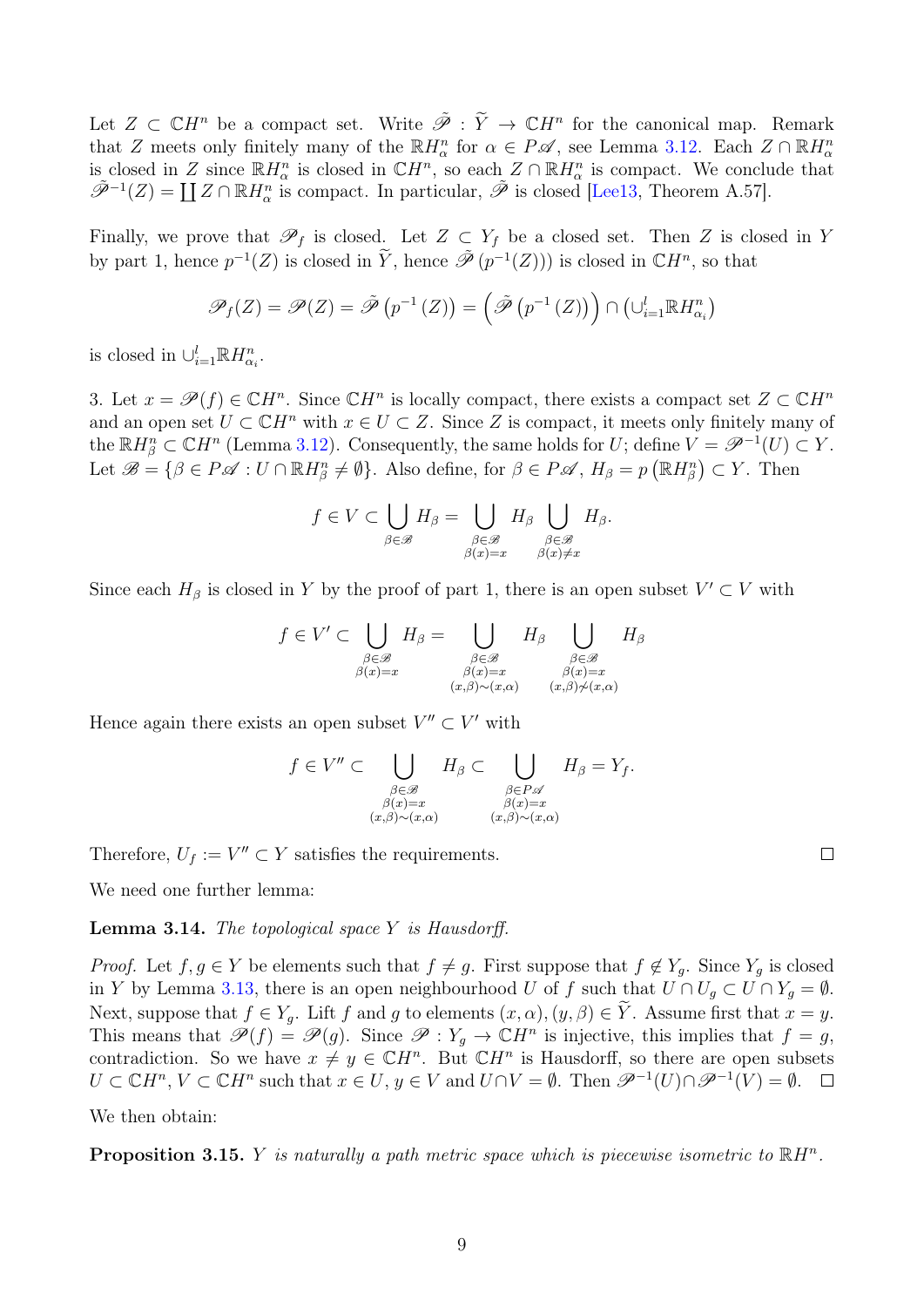*Proof.* We conclude that for each  $f \in Y$  there exists an open neighborhood  $f \in U_f \subset Y$  such that  $\mathscr P$  induces a homeomorphism  $Y \supset U_f \overset{\sim}{\to} \mathscr P(U_f) \subset \mathbb C H^n$ . Pull back the metric on  $\mathscr P(U_f)$ to obtain a metric on  $U_f$ . Then define a metric on Y as the largest metric which is compatible with the metric on each open set  $U_f$  and which preserves the lengths of paths.  $\Box$ 

#### <span id="page-9-2"></span>**Proposition 3.16.** The path metric on Y descends to a path metric on  $P\Gamma \setminus Y$ .

*Proof.* The metric on Y descends in any case to a pseudo-metric on  $P\Gamma \setminus Y$ , which will be a metric in case  $P\Gamma$  acts by isometries on Y with closed orbits [\[Gro07,](#page-32-6) Chapter 1]. The fact that PΓ acts isometrically on Y comes from the PΓ-equivariance of  $\mathscr{P}: Y \to \mathbb{C}H^n$  (Lemma  $3.11$ ) together with the construction of the metric on Y (Proposition [3.15\)](#page-8-0). To check that the PΓ-orbits are closed in Y, let  $f \in Y$  with representative  $(x, \alpha) \in \tilde{Y}$ . By equivariance of  $p: \tilde{Y} \to Y$ , we have  $p^{-1}(P\Gamma \cdot f) = P\Gamma \cdot (p^{-1}f)$ , so since p is a quotient map, it suffices to show that  $P\Gamma \cdot (p^{-1}f) = P\Gamma \cdot \cup_{(x,\beta)\sim(x,\alpha)} (x,\beta) = \cup_{(x,\beta)\sim(x,\alpha)} P\Gamma \cdot (x,\beta)$  is closed in  $\tilde{Y}$ , thus that each orbit  $P\Gamma \cdot (x, \beta)$  is closed in  $\widetilde{Y}$ . Since  $P\Gamma$  is discrete, it suffices to show that  $P\Gamma$  acts properly on  $\widetilde{Y}$ . So let  $Z \subset \widetilde{Y}$  be any compact set: we claim that  $\{g \in P\Gamma : gZ \cap Z \neq \emptyset\}$  is a finite set. Indeed, for each  $g \in P\Gamma$ , one has  $\tilde{\mathcal{P}}(gZ \cap Z) \subset g\tilde{\mathcal{P}}(Z) \cap \tilde{\mathcal{P}}(Z)$ , and the latter is non-empty for only finitely many  $g \in P\Gamma$ , by properness of the action of  $\overline{P}\Gamma$  on  $\mathbb{C}H^n$ . Since the metric on Y is a path metric, so is the metric on  $P\Gamma \setminus Y$  [loc. cit.].  $\Box$ 

#### 3.4 The orbifold structure on the hyperbolic gluing

The next step is to prove that  $P\Gamma \setminus Y$  is locally isometric to quotients of open sets in  $\mathbb{R}H^n$  by finite groups of isometries.

Let  $f \in Y$  with representative  $(x, \alpha) \in \widetilde{Y}$  as before. Let  $\mathbf{r} = (r_1, \ldots, r_k) \in \mathcal{R}^k$  be a vector of short roots such that  $x \in \bigcap_{i=1}^k H_{r_i}$ ,  $H_{r_i} \neq H_{r_j}$  for  $i \neq j$  and k the order of x. We say that f has k nodes, and call the  $H_{r_i}$  the nodes of f. Note that the anti-unitary involution  $\alpha: \mathbb{C}H^n \to \mathbb{C}H^n$  interchanges the hyperplanes  $H_{r_i}$  because  $\alpha(x) = x$ , k is the order of x and  $\alpha H_{r_i} = H_{\alpha(r_i)}$ . If  $\alpha(H_{r_i}) = H_{r_i}$  then we call  $H_{r_i}$  a real node of f. If  $\alpha(H_{r_i}) = H_{r_j}$  for some j with  $H_{r_i} \neq H_{r_j}$  then we call the pair  $(H_{r_i}, H_{r_j})$  a a pair of complex conjugate nodes of f. Write  $k = 2a + b$ , with a the number of pairs of complex conjugate nodes of f, and b the number of real nodes of f. We relabel the  $r_i$  so that they satisfy the following condition:  $\alpha(H_{r_i}) = H_{r_{i+1}}$ for i odd and  $i \leq 2a$ ,  $\alpha(H_{r_i}) = H_{r_{i-1}}$  for i even and  $i \leq 2a$ , and  $\alpha(H_{r_i}) = H_{r_i}$  for  $i > 2a$ .

<span id="page-9-1"></span>**Lemma 3.17.** Let  $f \in Y$  with representative  $(x, \alpha) \in \widetilde{Y}$  be as above.

- 1. If  $\beta \in P\mathscr{A}$  is such that  $(x, \beta) \sim (x, \alpha)$ , then  $\beta = \prod_{i=1}^{a} (h_{r_{2i-1}} \circ h_{r_{2i}})^{j_i} \circ \prod_{i=2a+1}^{k} h_{r_i}^{j_i} \circ \alpha$ for some  $j_1, \ldots, j_a, j_{2a+1}, \ldots, j_k \in \mathbb{Z}$ . In particular, there are  $m^{a+b}$  such  $\beta$ .
- 2. There is an isometry  $\mathbb{C}H^n \stackrel{\sim}{\to} \mathbb{B}^n(\mathbb{C})$  identifying x with the origin,  $h_{r_i}$  with

$$
\mathbb{B}^n(\mathbb{C}) \to \mathbb{B}^n(\mathbb{C}), \quad (t_1, \ldots, t_i, \ldots, t_n) \mapsto (t_1, \ldots, \zeta t_i, \ldots, t_n)
$$

and  $\alpha$  with the map defined by

<span id="page-9-0"></span>
$$
t_i \mapsto \begin{cases} \bar{t}_{i+1} & \text{for } i \text{ odd and } i \le 2a \\ \bar{t}_{i-1} & \text{for } i \text{ even and } i \le 2a \\ \bar{t}_i & \text{for } i > 2a. \end{cases} \tag{3}
$$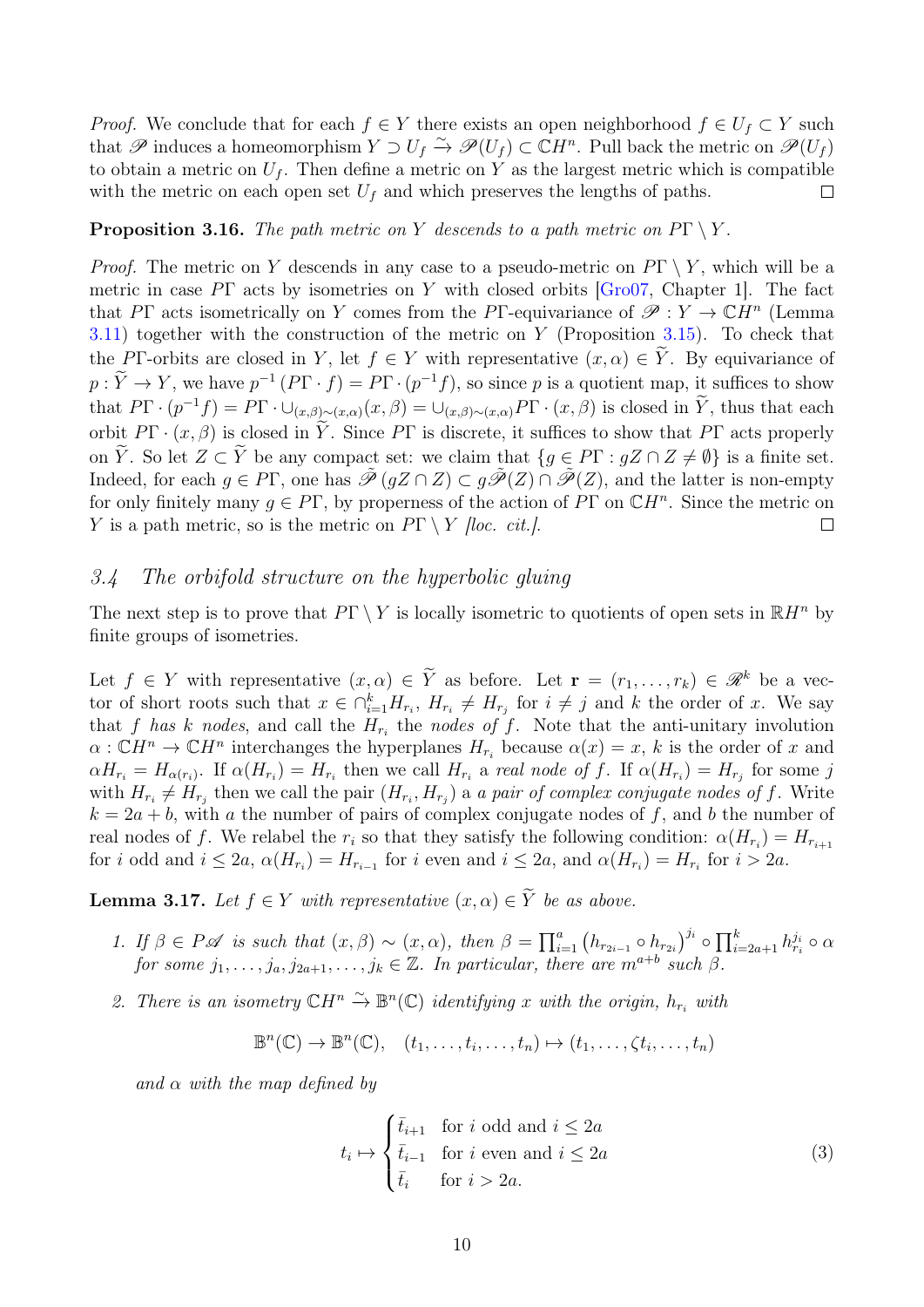*Proof.* We have  $\beta = \phi \circ \alpha$  for  $\phi \in G(\mathbf{r})$  by Definition [3.3;](#page-4-4) write  $\beta = \prod_{i=1}^{k} h_{r_i}^{n_i} \circ \alpha$ . But then

$$
\beta^{2} = \left(\prod_{i=1}^{k} h_{r_{i}}^{n_{i}} \circ \alpha\right) \circ \left(\prod_{i=1}^{k} h_{r_{i}}^{n_{i}} \circ \alpha\right) = \prod_{i=1}^{k} h_{r_{i}}^{n_{i}} \circ \prod_{i=1}^{k} h_{\alpha(r_{i})}^{-n_{i}} = \prod_{i=1}^{k} h_{r_{i}}^{n_{i}} \circ h_{\alpha(r_{i})}^{-n_{i}} = \prod_{i=1}^{2a} h_{r_{i}}^{n_{i}} \circ h_{\alpha(r_{i})}^{-n_{i}}
$$

$$
= \prod_{i=1,odd}^{2a} h_{r_{i}}^{n_{i}} \circ h_{r_{i+1}}^{-n_{i}} \prod_{i=2,even}^{2a} h_{r_{i}}^{n_{i}} \circ h_{r_{i-1}}^{-n_{i}} = \prod_{i=1,odd}^{2a} h_{r_{i}}^{n_{i}} \circ h_{r_{i}}^{-n_{i+1}} \circ \prod_{i=2,even}^{2a} h_{r_{i}}^{n_{i}} \circ h_{r_{i}}^{-n_{i-1}}
$$

$$
= \text{id} \iff n_{i} = n_{i+1} \text{ for } i \le 2a \text{ odd, and } n_{i} = n_{i-1} \text{ for } i \le 2a \text{ even}
$$

 $\Leftrightarrow$   $n_i = n_{i+1}$  for  $i \leq 2a$  odd, which proves part 1. For part 2, since the  $H_{r_i}$  are orthogonal by Condition [3.1,](#page-4-1) and their intersection contains x, we can find coordinates  $t_0, \ldots, t_n$  on V that identify  $(V, h)$  with  $\mathbb{C}^{n+1}$  with the hermitian form  $h(x, x) = \sum_{i=0}^{n-1} |x_i|^2 - |x_n|^2$ , such that  $H_{r_i} \subset V$  is identified with the hyperplane  $\{t_i = 0\} \subset \mathbb{C}^{n+1}$  and  $x \in \cap_i H_{r_i}$  with the point  $(0,0,\ldots,0,1)$ . But the decomposition  $V = \langle x \rangle \oplus_{i=1}^k H_{r_i} \oplus W$  where W is the orthogonal complement of the left hand side is such that  $\alpha(\langle x \rangle \oplus_{i=1}^k H_{r_i}) = (\langle x \rangle \oplus_{i=1}^k H_{r_i})$  hence  $\alpha W = W$ as well. This implies that  $\alpha$  is in the coordinate system  $t_i$  given by a matrix

$$
\alpha = \begin{pmatrix}\n\alpha_0 & 0 & \dots & 0 & & & \\
0 & 0 & \alpha_1 & 0 & & & \\
0 & \alpha_2 & 0 & 0 & & & \\
0 & 0 & 0 & 0 & & & \\
\vdots & 0 & \ddots & \vdots & & & \\
\vdots & \vdots & 0 & \vdots & & \alpha_{n-1} & \\
0 & 0 & \dots & 0 & & & \alpha_n\n\end{pmatrix}
$$

where every  $\alpha_i$  is an anti-holomorphic involution  $\mathbb{C} \to \mathbb{C}$ , and where  $\alpha_i = \alpha_{i+1}$  for  $i < 2a$ . For  $i = 0, \ldots, n$  we then choose  $\phi_i \in \mathbb{C}^*$  such that  $\phi_i \alpha_i \phi_i^{-1} =$  complex conjugation on  $\mathbb{C}$ ; the matrix diag( $\phi_i$ ) then gives an isometry  $\psi: \mathbb{C}^{n+1} \to \mathbb{C}^{n+1}$  such that  $\psi \alpha \psi^{-1}$  is as in Equation [\(3\)](#page-9-0). The end result is an isometry  $V \xrightarrow{\sim} \mathbb{C}^{n,1}$  which induces the required  $\mathbb{C}H^n \xrightarrow{\sim} \mathbb{B}^n(\mathbb{C})$ .  $\Box$ 

Define  $A_f = \text{Stab}_{P\Gamma}(f)$  to be the subgroup of PT fixing  $f \in Y$ . This contains the group  $G(\mathbf{r}) \cong (\mathbb{Z}/m)^k$ . We shall also consider  $B_f$ , the subgroup of  $G(\mathbf{r})$  generated by the order m complex reflections associated to the real nodes of  $f$ , rather than all the nodes. Hence  $B_f = \langle \hat{h}_{r_i} \rangle_{i>2a} \cong (\mathbb{Z}/m)^b$ . Observe that the following holds:

**Lemma 3.18.** The stabilizer  $A_f$  of  $f \in Y$  preserves the subset  $Y_f \subset Y$ .

*Proof.* Let  $\psi \in A_f$ , with  $f = [x, \alpha] \in Y$ ,  $x \in \bigcap_i H_{r_i}$ . Then  $(\psi(x), \psi \alpha \psi^{-1}) \sim (x, \alpha) \in Y$ . Now let  $(y, \beta) \in Y_f$ . Then  $\beta(x) = x$  and  $(x, \alpha) \sim (x, \beta)$ . Hence  $(x, \alpha) \sim \psi \cdot (x, \alpha) \sim \psi \cdot (x, \beta) =$  $(\psi(x), \psi \beta \psi^{-1})$ . This implies  $\psi \beta \psi^{-1} \circ \alpha \in G(\mathbf{r})$ , so that  $(\psi(y), \psi \beta \psi^{-1}) \in Y_f$ .  $\Box$ 

We shall need the following lemma. Write  $m = 2<sup>a</sup>k$  with  $k \neq 0 \mod 2$ .

<span id="page-10-0"></span>**Lemma 3.19.** Let  $T = \{t \in \mathbb{C} : t^m \in \mathbb{R}\}$ . Then  $G = \langle \zeta_m \rangle$  acts on T by multiplication, and each element in  $T/G$  has a unique representative of the form  $\zeta_2^e$  $x_{2^{a+1}}^{\epsilon} \cdot r$ , with  $r \geq 0$  and  $\epsilon \in \{0,1\}$ .

*Proof.* Since m is the largest integer such that  $\mathbb{Q}(\zeta_m)$  embeds in K, we have  $2|m$ . Indeed, suppose the contrary: then  $-\zeta_m = \zeta_{2m} \in K$ , contradiction. Therefore, we have  $a \geq 1$ . Next, observe that  $t = r\zeta_{2m}^j$  for some  $j \in \mathbb{Z}$  and  $r \in \mathbb{R}$  if and only if  $t^m \in \mathbb{R}$ . One easily shows that since  $gcd(2, k) = 1$ , we have  $\zeta_{2^{a+1}} \cdot \zeta_{2^{a}k} = (\zeta_{2^{a+1}k})^{k+2}$ . Raising both sides to the power  $b = (k+2)^{-1} \in (\mathbb{Z}/m)^*$  gives  $\zeta_{2m} = \zeta_2^b$  $\zeta_{2^{a+1}}^b \zeta_m^b$ . Consequently,  $t^m \in \mathbb{R}$  if and only if  $t = r \cdot \zeta_{2^a}^{b_j}$  $b = (k+2)^{-1} \in (\mathbb{Z}/m)^*$  gives  $\zeta_{2m} = \zeta_{2^{a+1}}^b \cdot \zeta_m^b$ . Consequently,  $t^m \in \mathbb{R}$  if and only if  $t = r \cdot \zeta_{2^{a+1}}^{bj} \cdot \zeta_m^{bj}$ <br>for some  $r \in \mathbb{R}$ . Finally,  $\zeta_{2^{a+1}}^{u} \cdot \zeta_{2^{a}}^{u} = \zeta_{2^{a+1}}^{u+2v}$  hence  $\langle$  $\zeta_{2^{a+1}}^u \cdot \zeta_{2^{a}}^v = \zeta_{2^{a+1}}^{u+2v}$  $\frac{2^{u+2v}}{2^{a+1}}$ hence  $\langle \zeta_{2^{a+1}} \rangle / \langle \zeta_{2^a} \rangle \cong \mathbb{Z}/2$ .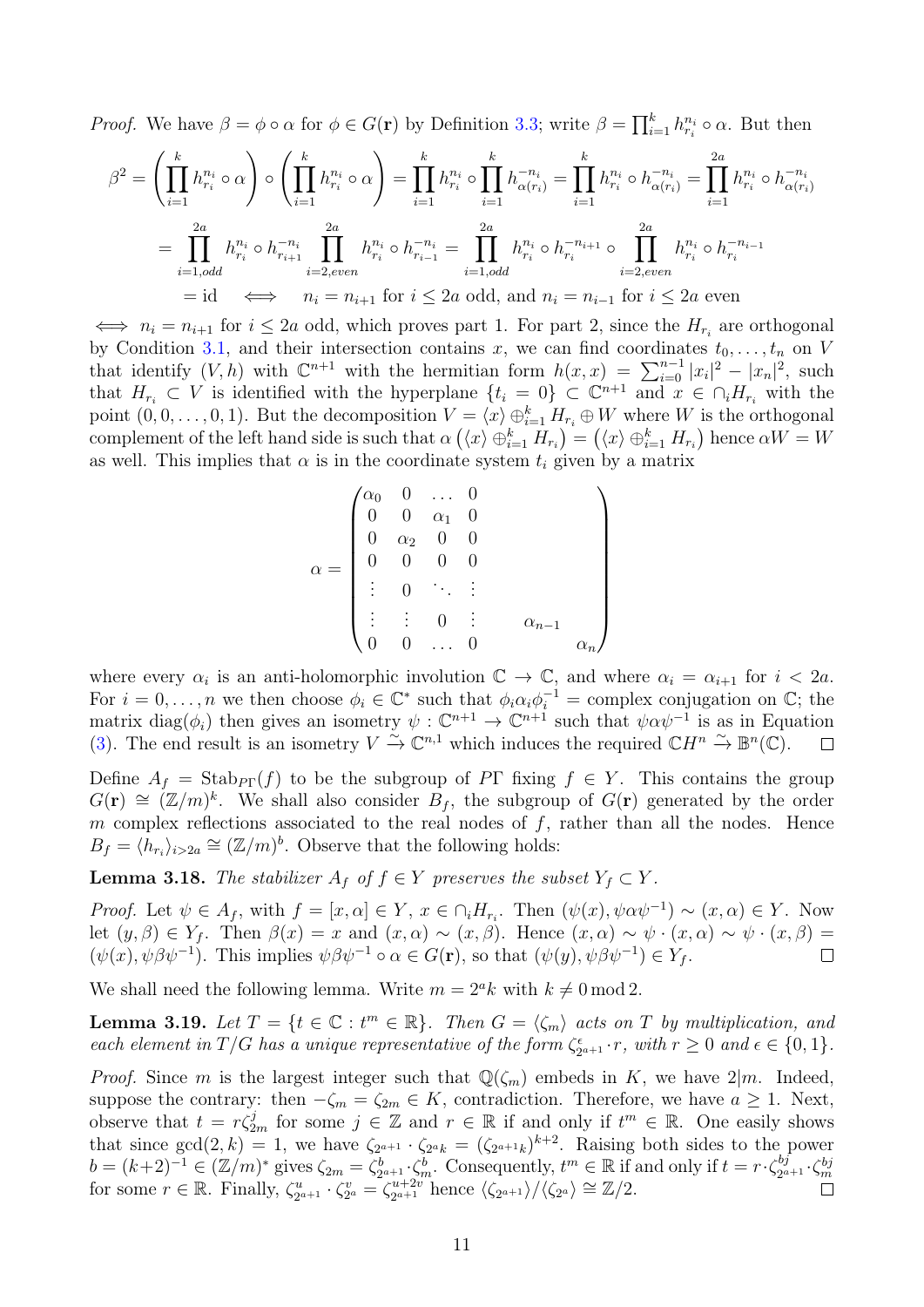We obtain:

<span id="page-11-0"></span>**Proposition 3.20.** Keep the above notations, and let  $Y_f \subset Y$  be as in Equation [\(2\)](#page-7-1).

- 1. If f has no nodes, then  $G(r) = B_f$  is trivial, and  $Y_f = \mathbb{R} H_{\alpha}^n \cong \mathbb{B}^n(\mathbb{R})$ .
- 2. If f has only real nodes, then  $B_f \setminus Y_f$  is isometric to  $\mathbb{B}^n(\mathbb{R})$ .
- 3. If f has  $k = 2a$  complex nodes and no other singularities, then  $B_f \setminus Y_f = Y_f$  is the union of  $m^a$  copies of  $\mathbb{B}^n(\mathbb{R})$ , any two of which meet along a  $\mathbb{B}^{2c}(\mathbb{R})$  for some integer c with  $0 \leq c \leq a$ .
- 4. If f has 2a complex conjugate nodes and b real nodes, then there is an isometry between  $B_f \setminus Y_f$  and the union of  $m^a$  copies of  $\mathbb{B}^n(\mathbb{R})$  identified along common  $\mathbb{B}^{2c}(\mathbb{R})^s$ , that is, the set  $Y_f$  of case 3 above.
- 5. In each case,  $A_f$  acts transitively on the indicated  $\mathbb{B}^n(\mathbb{R})$ 's. If  $\mathbb{B}^n(\mathbb{R})$  is any one of them, and  $\Gamma_f = (A_f/B_f)_{\mathbb{B}^n(\mathbb{R})}$  its stabilizer, then the natural map

$$
\Gamma_f \setminus \mathbb{B}^n(\mathbb{R}) \to (A_f/B_f) \setminus (B_f \setminus Y_f) = A_f \setminus Y_f
$$

is an isometry of path metrics.

Proof. 1. This is clear.

2. Suppose then that f has k real nodes. Then in the local coordinates  $t_i$  of Lemma [3.17.](#page-9-1)2, we have that  $\alpha : \mathbb{B}^n(\mathbb{C}) \to \mathbb{B}^n(\mathbb{C})$  is defined by  $\alpha(t_i) = \overline{t}_i$ . Part 1 of the same lemma shows that any  $\beta \in P\mathscr{A}$  fixing x such that  $(x, \alpha) \sim (x, \beta)$  is of the form

$$
\mathbb{B}^n(\mathbb{C}) \to \mathbb{B}^n(\mathbb{C}), \quad (t_1, \ldots, t_i, \ldots, t_n) \mapsto (\bar{t}_1 \zeta^{j_1}, \ldots, \bar{t}_k \zeta^{j_k}, \bar{t}_{k+1}, \ldots, \bar{t}_n).
$$

Since f has k real nodes and no complex conjugate nodes, we have (writing  $j = (j_1, \ldots, j_k)$ ) and  $\alpha_j = \prod_{i=1}^k h_{r_i}^{j_i} \circ \alpha$ :

$$
Y_f \cong \bigcup_{j_1,\dots,j_k=1}^m \mathbb{R} H^n_{\alpha_j} \cong \{(t_1,\dots,t_n) \in \mathbb{B}^n(\mathbb{C}) : t_1^m,\dots,t_k^m,t_{k+1},\dots,t_n \in \mathbb{R}\}.
$$

Each of the  $2^k$  subsets

$$
K_{f,\epsilon_1,...,\epsilon_k} = \left\{ (t_1,...,t_n) \in \mathbb{B}^n(\mathbb{C}) : \zeta_{2^{a+1}}^{-\epsilon_1} t_1,...,\zeta_{2^{a+1}}^{-\epsilon_k} t_k \in \mathbb{R}_{\geq 0} \text{ and } t_{k+1},...,t_n \in \mathbb{R} \right\},\
$$

indexed by  $\epsilon_1, \ldots, \epsilon_k \in \{0, 1\}$ , is isometric to the closed region in  $\mathbb{B}^n(\mathbb{R})$  bounded by k mutually orthogonal hyperplanes. By Lemma [3.19,](#page-10-0) their union U is a fundamental domain for  $B_f$  in the sense that it maps homeomorphically and piecewise-isometrically onto  $B_f \setminus Y_f$ . Under its path metric,  $U = \cup K_{f,\epsilon_1,\ldots,\epsilon_k}$  is isometric to  $\mathbb{B}^n(\mathbb{R})$  by the following map:

$$
U \to \mathbb{B}^n(\mathbb{R}), \quad (t_1,\ldots,t_k) \mapsto \left( (-\zeta_{2^{a+1}})^{-\epsilon_1} t_1,\ldots, (-\zeta_{2^{a+1}})^{-\epsilon_k} t_k,t_{k+1},\ldots,t_n \right).
$$

This identifies  $B_f \setminus Y_f$  with the standard  $\mathbb{B}^n(\mathbb{R}) \subset \mathbb{B}^n(\mathbb{C})$ .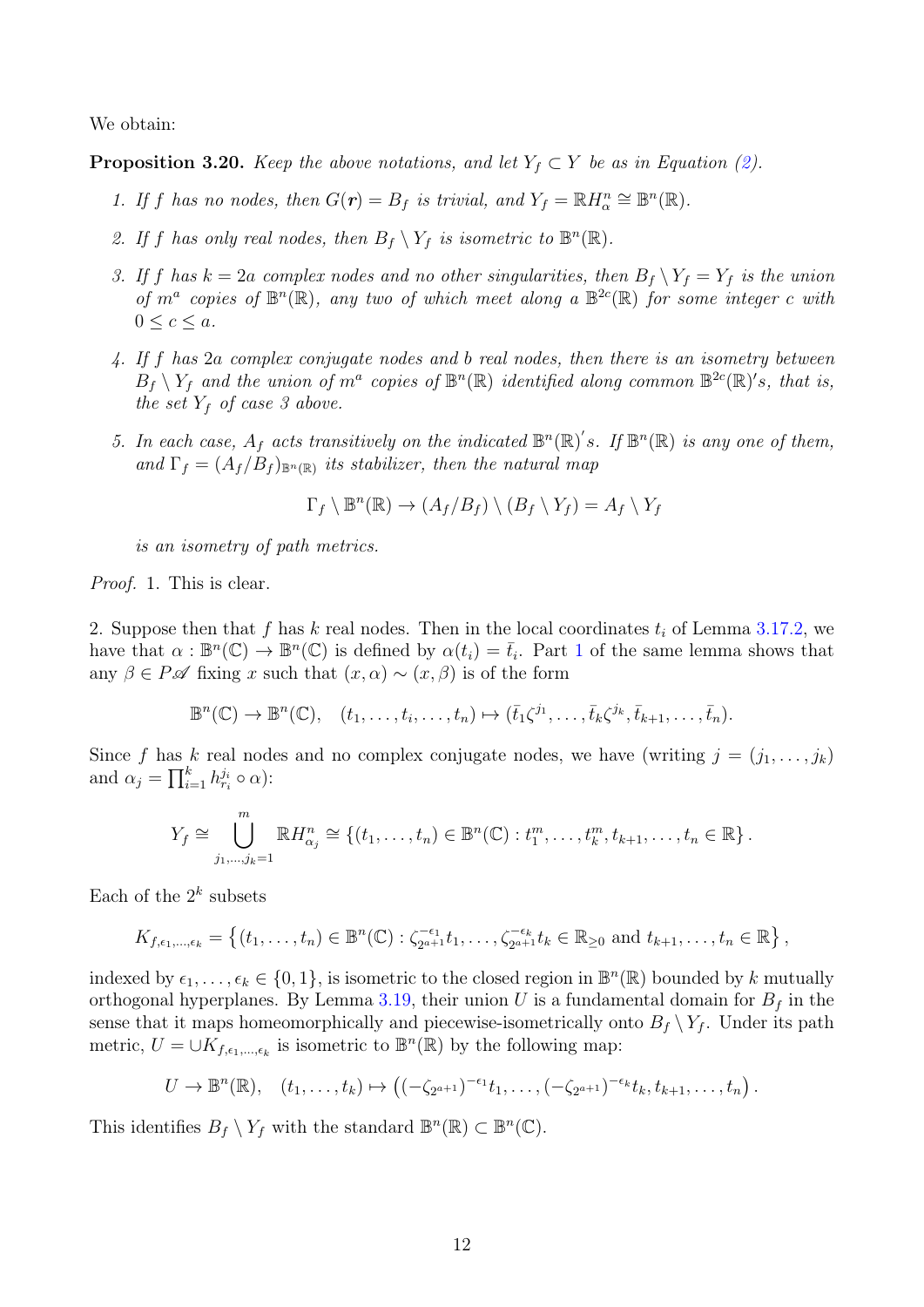3. Now suppose f has  $k = 2a$  nodes  $H_{r_1}, \ldots, H_{r_{2a}}$ . There are now  $m^a$  anti-isometric involutions  $\alpha_{j_i}$  fixing x and such that  $(x, \alpha_{j_i}) \sim (x, \alpha)$ : they are given in the coordinates  $t_i$  as follows, taking  $j = (j_1, \ldots, j_a) \in (\mathbb{Z}/m)^a$ :

$$
\alpha_j : (t_1, \ldots, t_n) \mapsto (\bar{t}_2 \zeta^{j_1}, \bar{t}_1 \zeta^{j_1}, \ldots, \bar{t}_{2a} \zeta^{j_a}, \bar{t}_{2a-1} \zeta^{j_a}, \bar{t}_{2a+1}, \ldots, \bar{t}_n).
$$

So any fixed-point set  $\mathbb{R}H_{\alpha_j}^n$  is identified with

$$
\mathbb{B}^n(\mathbb{R})_{\alpha_j} = \left\{ (t_1, \dots, t_n) \in \mathbb{B}^n(\mathbb{C}) : t_i = \overline{t}_{i-1} \zeta^{j_i} \text{ for } 1 \le i \le 2a \text{ even, } t_i \in \mathbb{R} \text{ for } i > 2a. \right\}
$$

All these  $m^a$  copies of  $\mathbb{B}^n(\mathbb{R})$  meet at the origin of  $\mathbb{B}^n(\mathbb{C})$ ; in fact, for  $j \neq j'$ , the space  $\mathbb{B}^n(\mathbb{R})_{\alpha_j}$ meets the space  $\mathbb{B}^n(\mathbb{R})_{\alpha_j}$ , in a  $\mathbb{B}^{2c}(\mathbb{R})$  if c is the number of pairs  $(j_i, j'_i)$  with  $j_i = j'_i$ .

4. Now we treat the general case. In the local coordinates  $t_i$ , any anti-unitary involutions fixing x and equivalent to  $\alpha$  is of the form

$$
\alpha_j : (t_1, \ldots, t_n) \mapsto (\bar{t}_2 \zeta^{j_1}, \bar{t}_1 \zeta^{j_1}, \ldots, \bar{t}_{2a} \zeta^{j_a}, \bar{t}_{2a-1} \zeta^{j_a}, \bar{t}_{2a+1} \zeta^{j_{2a+1}}, \ldots, \bar{t}_k \zeta^{j_k}, \bar{t}_{k+1}, \ldots, \bar{t}_n)
$$

for some  $j = (j_1, \ldots, j_a, j_{2a+1}, \ldots, j_k) \in (\mathbb{Z}/m)^{a+b}$ . We now have  $B_f \cong (\mathbb{Z}/m)^b$  acting by multiplying the  $t_i$  for  $2a+1 \leq i \leq k$  by powers of  $\zeta$ , and there are  $m^{a+b}$  anti-unitary involutions  $\alpha_j$ . We have  $Y_f \cong$ 

$$
\bigcup_{j_1,\dots,j_k=1}^m \mathbb{R} H^n_{\alpha_j} \cong \{(t_1,\dots,t_n) \in \mathbb{B}^n(\mathbb{C}) : t_2^m = \bar{t}_1^m,\dots,t_{2a}^m = \bar{t}_{2a-1}^m,t_{2a+1}^m,\dots,t_k^m,t_{k+1},\dots,t_n \in \mathbb{R}\}.
$$

We look at subsets  $K_{f,\epsilon_1,\ldots,\epsilon_k} \subset Y_f$  again, this time defined as  $K_{f,\epsilon} = K_{f,\epsilon_1,\ldots,\epsilon_k}$ 

$$
\{(t_1,\ldots,t_n)\in\mathbb{B}^n(\mathbb{C}): t_i^m=\bar{t}_{i-1}^m \ i\leq 2a \text{ even}, \ \zeta_{2^{a+1}}^{-\epsilon_i}t_i\in\mathbb{R}_{\geq 0} \ 2ak\}.
$$

As before, we have that the natural map  $U := \bigcup_{\epsilon} K_{f,\epsilon} \to B_f \setminus Y_f$  is an isometry. Define

$$
\widetilde{Y}_f = \left\{ (t_1, \ldots, t_n) \in \mathbb{B}^n(\mathbb{C}) : t_i^m = \overline{t_{i-1}^m} \text{ for } i \leq 2a \text{ even, } t_i \in \mathbb{R}, \text{ for } i > 2a \right\}.
$$

Under its path metric,  $U = \bigcup_{\epsilon} K_{f,\epsilon_1,\dots,\epsilon_k}$  is isometric to  $Y_f$  by the following map:

$$
U \to \widetilde{Y}_f, \quad (t_1, \ldots, t_k) \mapsto (t_1, \ldots, t_{2a}, (-\zeta_{2^{a+1}})^{-\epsilon_1} t_{2a+1}, \ldots, (-\zeta_{2^{a+1}})^{-\epsilon_k} t_k, t_{k+1}, \ldots, t_n).
$$

Hence  $B_f \setminus Y_f \cong \widetilde{Y}_f$ ; but since  $\widetilde{Y}_f$  is what  $Y_f$  was in case 3, we are done.

5. The transitivity of  $A_f$  on the  $\mathbb{B}^n(\mathbb{R})/s$  follows from the fact that  $G(\mathbf{r}) \subset A_f$  contains transformations multiplying  $t_1, \ldots, t_{2a}$  by powers of  $\zeta$ , hence  $t_i \mapsto \zeta^u t_i, t_{i-1} \mapsto t_{i-1}$  maps those  $t_{i-1}, t_i$  with  $t_i = \bar{t}_{i-1} \zeta^{j_i}$  to those  $t_{i-1}, t_i$  with  $t_i = \bar{t}_{i-1} \zeta^{j_1+i}$ . So if B is any one of the  $\mathbb{B}^n(\mathbb{R})^{'s}$ and  $G = (A_f / B_f)$  its stabilizer, then it remains to prove that  $G \setminus B \to A_f \setminus Y_f$  is an isometry. Surjectivity follows from the transitivity of  $A_f$  on the  $\mathbb{B}^n(\mathbb{R})^s$ . It is a piecewise isometry so we only need to prove injectivity.

<span id="page-12-0"></span>**Lemma 3.21.** Let X be a set on which a group G acts, let Y be a set and  $\phi_i: Y \hookrightarrow X$ embeddings, write  $Y_i = \phi_i(Y)$  and suppose that  $X = \bigcup_i Y_i$ . Let  $Y_0 \subset X$  be any one of the  $Y_i$ 's. Let  $H \subset G$  be the stabilizer of  $Y_0$ . Suppose that for all  $y \in X$ , the stabilizer of y in G acts transitively on the  $Y_i$ 's containing y. Then  $H \setminus Y_0 \to G \setminus X$  is injective.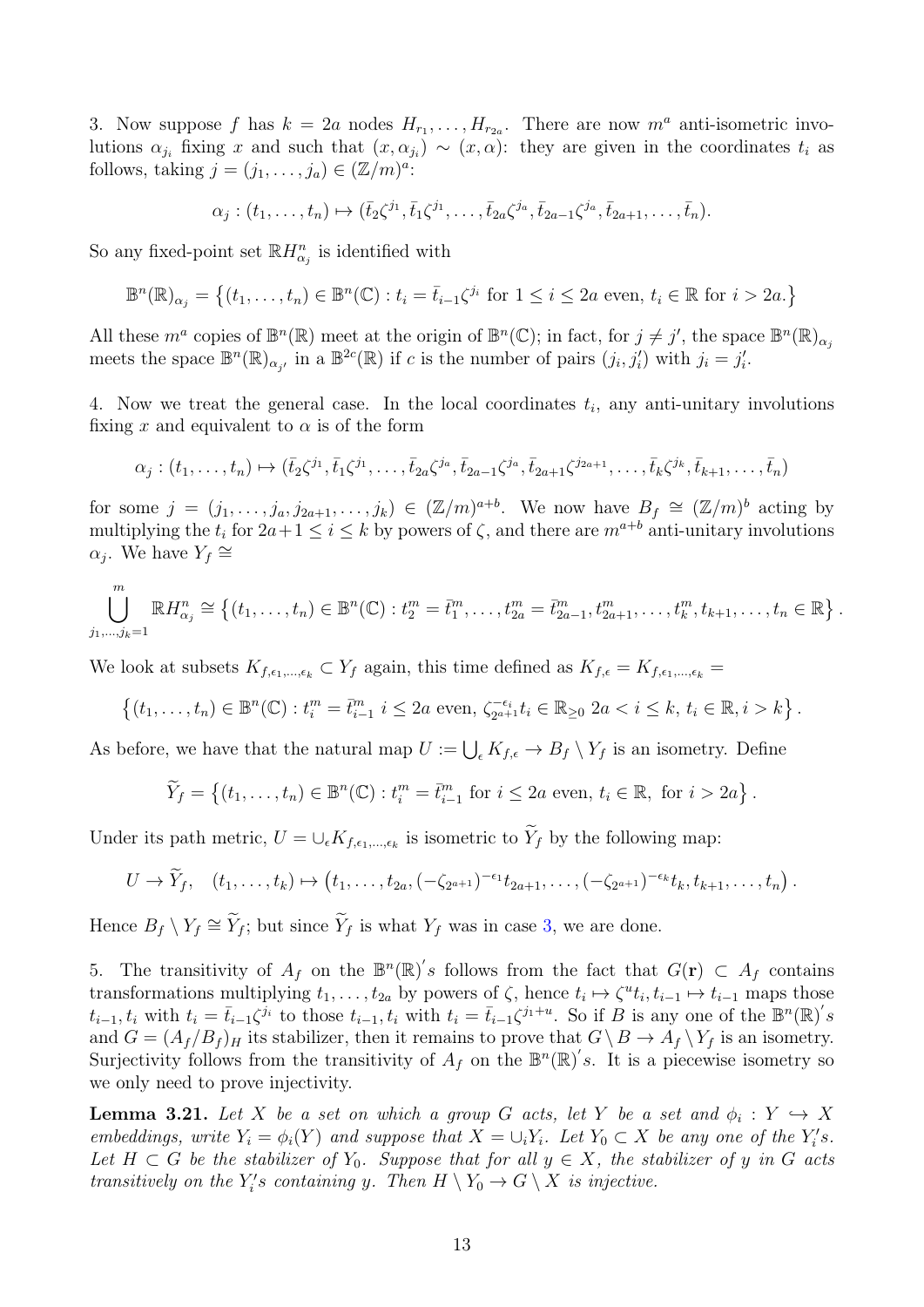*Proof.* Let  $x, y \in Y_0$  and  $g \in G$  such that  $g \cdot x = y$ . Then  $y = gx \in gY_0$ . Since also  $y \in Y_0$ , there is an element  $h \in \text{Stab}_G(y)$  such that  $hgY_0 = Y_0$  and  $hg(x) = h(y) = y$ . Let  $f = hg$ ; then  $f \in H$  and  $f \cdot x = y$ , which proves what we want.

Now let us use the lemma: suppose that  $y \in B_f \setminus Y_f$ . We need to prove that  $\text{Stab}_{A_f/B_f}(y)$  acts transtivitely on the  $\mathbb{B}^n(\mathbb{R})$ 's containing y. There exists a tuple

$$
j=(j_1,\ldots,j_a,j_{2a+1},\ldots,j_k)\in(\mathbb{Z}/m)^{a+b}
$$

such that  $y = (t_1, \ldots, t_n)$  with  $t_i = \bar{t}_{i-1} \zeta^{j_i}$  for  $i \leq 2a$  even,  $t_i = \bar{t}_{i-1} \zeta^{j_i}$  for  $2a < i \leq k$ , and  $t_i \in \mathbb{R}$  for  $i > k$ . If all  $t_i$  are non-zero, then  $y \in \bigcup_{j'} \mathbb{R} H_{\alpha_{j'}}^n$  is only contained in  $\mathbb{R} H_{\alpha_j}^n$ , so there is nothing to prove. Let us suppose that  $t_1 = t_2 = 0$  and the other  $t_i$  are non-zero. Then y is contained in all the  $\mathbb{R}H_{\alpha_{j'}}^n$  with  $j_i'=j_i$  for  $i\geq 2$ ; there are m of them. The stabilizer of y multiplies  $t_1$  and  $t_2$  by powers of  $\zeta$  and leaves the other  $t_i$  invariant; it acts transitively on the  $\mathbb{R}H_{\alpha_{j'}}^n$  containing y for if  $t_2 = \bar{t}_1 \zeta^{j'_1}$  then  $\zeta^{(j''_1-j'_1)} t_2 = \bar{t}_1 \zeta^{j''_1}$ . The general case is similar.  $\Box$ 

Finally, we can prove Theorem [3.10.](#page-0-2)

*Proof of Theorem [3.10.](#page-0-2)* 1. The path metric on  $P\Gamma \setminus Y$  is given by Proposition [3.16.](#page-9-2) Note that the map  $\mathscr{P}: Y \to \mathbb{C}H^n$  is a local embedding by Lemma [3.13,](#page-0-2) which was used to de-fine the metric on Y (Proposition [3.15\)](#page-8-0) - thus almost by definition,  $\mathscr P$  is a local isometry. For each  $f \in Y$  we can find a PΓ<sub>f</sub>-invariant open neighborhood  $U_f \subset Y_f \subset Y$  such that  $P\Gamma_f \setminus U_f \subset P\Gamma \setminus Y$ , with  $U_f$  mapping bijectively onto an open subset  $V_f$  in the closed subset  $\mathscr{P}(Y_f) = \cup_i \mathbb{R} H_{\alpha_i}^n \subset \mathbb{C}H^n$ . By P<sub>I</sub>-equivariance of  $\mathscr{P}$ , the set  $V_f$  is  $P\Gamma_f$ -invariant, and we have  $P\Gamma_f \setminus V_f \subset P\Gamma \setminus \mathbb{C}H^n$ . Thus  $\bar{\mathscr{P}}: P\Gamma \setminus Y \to P\Gamma \setminus \mathbb{C}H^n$  is also a local isometry.

Note that the map  $\mathscr{P}: Y \to \mathbb{C}H^n$  is proper because any compact set in  $\mathbb{C}H^n$  meets only finitely many  $\mathbb{R}H^{n}_{\alpha}$ 's,  $\alpha \in P\mathscr{A}$  (Lemma [3.12\)](#page-7-0), and  $\mathscr{P}$  carries each  $H_{\alpha} = p(\mathbb{R}H_{\alpha}^{n})$  homeomorphically onto  $\mathbb{R}H_{\alpha}^n$ . Since  $P\Gamma \setminus \mathbb{C}H^n$  is complete, the space  $P\Gamma \setminus Y$  is complete as well.

Finally, each point  $[f] \in P\Gamma \setminus Y$  has an open neighborhood isometric to the quotient of an open set W in  $\mathbb{R}H^n$  by a finite group of isometries  $\Gamma_f$ . Indeed, take  $Y_f \subset Y$  as in Equation [\(2\)](#page-7-1), and  $f \in U_f \subset Y_f$  as in Lemma [3.13.](#page-0-2)2. We let  $A_f = P\Gamma_f$  be the stabilizer of f in PT as before, and take an A<sub>f</sub>-equivariant open neighborhood  $V_f \subset U_f$  such that  $A_f \setminus V_f \subset P\Gamma \setminus Y$ . By Proposition [3.20.](#page-11-0)5, we know that  $A_f \setminus Y_f$  is isometric to  $\Gamma_f \setminus \mathbb{R}$  for some finite group of isometries of  $\mathbb{R}H^n$ . This implies that  $A_f \setminus V_f$  is isometric to some open set W' in  $\Gamma_f \setminus \mathbb{R}H^n$ . Take  $W \subset \mathbb{R}^n$  to be the preimage of W'. But for any path metric space X locally isometric to quotients of  $\mathbb{R}H^n$  by finite groups of isometries, there is a unique real-hyperbolic orbifold structure on X whose path metric is the given one, for if U and  $U'$  are connected open subsets of  $\mathbb{R}H^n$  and  $\Gamma$  and  $\Gamma'$  finite groups of isometries of  $\mathbb{R}H^n$  preserving U and U' respectively, then any isometry  $\overline{\phi} : \Gamma \setminus U \to \Gamma' \setminus U'$  extends to an isometry  $\phi : \mathbb{R}H^n \to \mathbb{R}H^n$  such that  $\phi(U) = U'$ and  $\phi \Gamma \phi^{-1} = \Gamma' \subset \text{Isom}(\mathbb{R}H^n)$ . We conclude that  $P\Gamma \backslash Y$  is naturally a real hyperbolic orbifold.

2. Let us show that  $O = \coprod_{\alpha \in C \mathscr{A}} [P\Gamma_{\alpha} \setminus (\mathbb{R}H_{\alpha}^n - \mathscr{H})] \subset P\Gamma \setminus Y$  as a hyperbolic suborbifold. It suffices to show that for those  $f = [x, \alpha] \in Y$  that have no nodes, the stabilizer  $A_f = P\Gamma_f \subset P\Gamma$ of  $f \in Y$  and the stabilizer  $P\Gamma_{\alpha,x} \subset P\Gamma_{\alpha}$  of x in  $\mathbb{R}H_{\alpha}^n$  agree as subgroups of  $\overline{P}\Gamma$ . Indeed, we have  $Y_f = \mathbb{R} H_\alpha^n$ , hence  $A_f \setminus \mathbb{R} H_\alpha^n = A_f \setminus Y_f = \Gamma_f \setminus \mathbb{R} H^n$  with  $\Gamma_f = A_f \setminus B_f = A_f$ ; by construction the orbifold chart will then be  $W \to A_f \setminus W \subset P\Gamma_\alpha \setminus \mathbb{R}H^n_\alpha \subset Y$  for an invariant open subset W of  $\mathbb{R}H_{\alpha}^n$  containing x, which, if  $A_f = P\Gamma_{\alpha,x}$ , is also an orbifold chart for O at the point  $(x,\alpha)$ .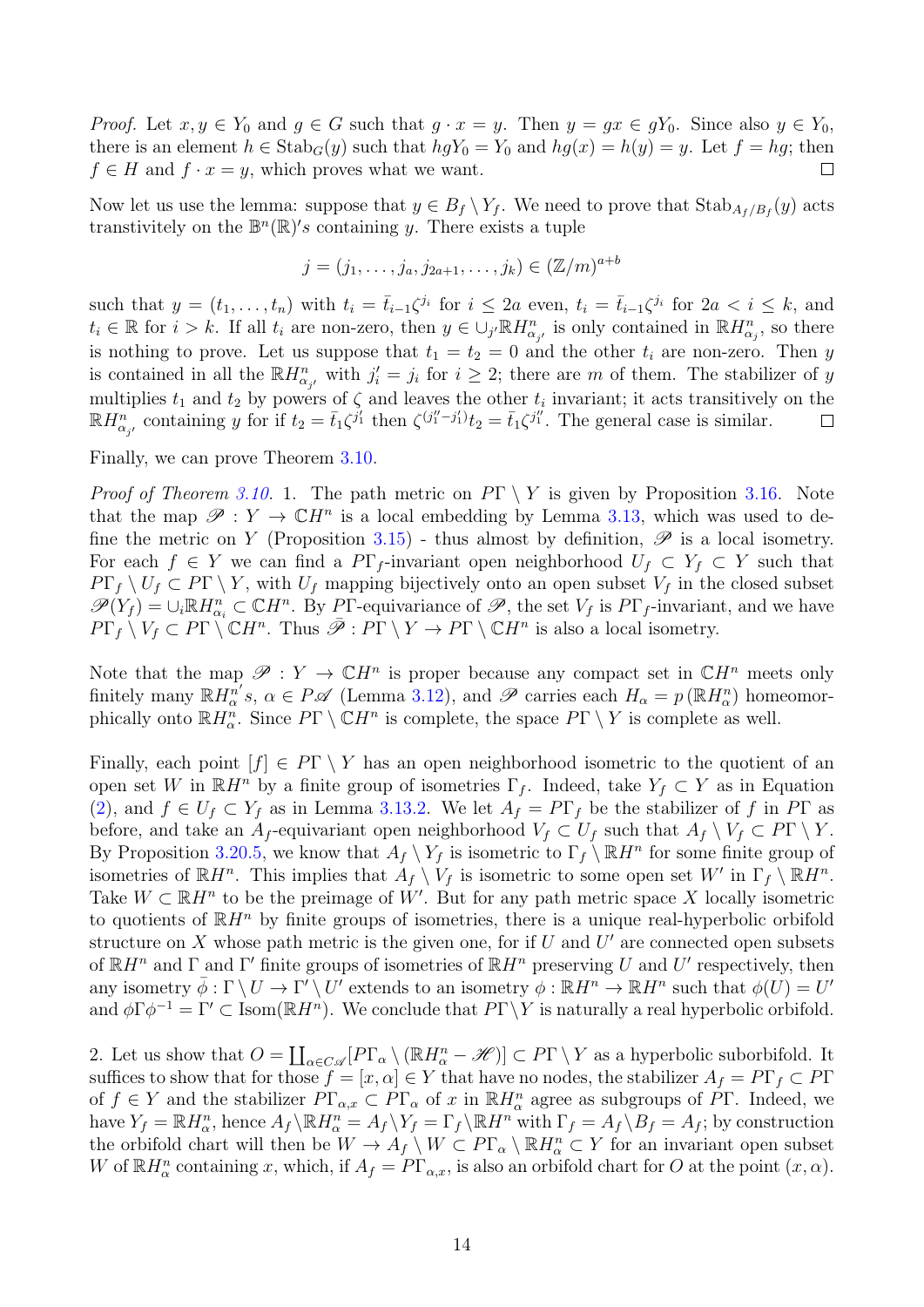To prove that  $A_f = P\Gamma_{\alpha,x}$ , we first observe that  $p: \widetilde{Y} \to Y$  induces an isomorphism between  $PT_{(x,\alpha)}$ , the stabilizer of  $(x,\alpha) \in Y$  and  $PT_f$ , the stabilizer of  $f = [x,\alpha] \in Y$ . So it suffices to show that  $P\Gamma_{(x,\alpha)} = P\Gamma_{\alpha,x}$ . For this we use that the normalizer  $N_{P}\Gamma(\alpha)$  and the stabilizer  $P\Gamma_{\alpha} \subset P\Gamma$  of  $\alpha$  in P $\Gamma$  are equal, which implies that  $P\Gamma_{\alpha,x} = P\Gamma_{(x,\alpha)}$  because

 ${g \in P\Gamma_\alpha : gx = x} = {g \in N_{P\Gamma}(\alpha) : gx = x} = {g \in P\Gamma : g \cdot (x, \alpha) = (g(x), g\alpha g^{-1}) = (x, \alpha)}$ 

3. The real-hyperbolic orbifold  $P\Gamma \setminus Y$  is complete by part 1, so the uniformization of the connected components of  $P\Gamma \backslash Y$  follows from the uniformization theorem for  $(G, X)$ -orbifolds, see [\[Thu80,](#page-33-7) Proposition 13.3.2]. This concludes the proof of Theorem [3.10.](#page-0-2)  $\Box$ 

### <span id="page-14-0"></span>4 Unitary Shimura Varieties

The goal of this section is to prove Proposition [4.5,](#page-16-0) which describes (in case the signature of h is hyperbolic for one place of K and definite for all others) our ball quotient  $P\Gamma \setminus \mathbb{C}H^n$  in terms of moduli of abelian varieties with  $\mathcal{O}_K$ -action of hyperbolic signature, and Proposition [4.7,](#page-17-1) which interprets the divisor  $P\Gamma \setminus \mathscr{H}$  as the locus of abelian varieties A that admit a homomorphism  $\mathbb{C}^g/\Psi(\mathcal{O}_K) \to A$ . This has two applications. Firstly, let  $\mathscr{X} \to P \to S$  be a relative uniform cyclic cover [\[AV04\]](#page-32-7) where  $P = \mathbb{P}^1_S$  (resp.  $\mathbb{P}^3_S$ ), the fibers of  $\mathscr{X} \to S$  are curves (resp. threefolds with  $H^{0,3} = 0$ ) and the induced hermitian form on middle cohomology satisfies the above signature condition. Since the image  $\mathfrak{I} \subset P\Gamma \setminus \mathbb{C}H^n$  of the period map  $S(\mathbb{C}) \to P\Gamma \backslash \mathbb{C}H^n$  is contained in the locus of abelian varieties whose theta divisor is irreducible, one has  $\mathfrak{I} \subset P\Gamma \backslash (\mathbb{C}H^n - \mathscr{H})$ . Secondly, if  $\mathfrak{D}_K = (\eta)$  for some  $\eta \in \mathcal{O}_K - \mathcal{O}_F$  such that  $\eta^2 \in \mathcal{O}_K$ , then the hyperplanes in the arrangement  $\mathscr{H} \subset \mathbb{C}H^n$  are orthogonal along their intersection.

#### 4.1 Alternating and hermitian forms on Λ

The goal of this subsection is to prove two lemma's that will be used in Section [4.2](#page-15-0) to show that  $P\Gamma\backslash\mathbb{C}H^n$  is a moduli space of abelian varieties and interprete the divisor  $P\Gamma\backslash\mathscr{H}\subset P\Gamma\backslash\mathbb{C}H^n$ .

<span id="page-14-3"></span>**Lemma 4.1.** The assignment  $T \mapsto \text{Tr}_{K/\mathbb{Q}} \circ T$  defines a bijection between:

- <span id="page-14-1"></span>1. The set of skew-hermitian forms  $T : \Lambda_{\mathbb{Q}} \times \Lambda_{\mathbb{Q}} \to K$ .
- <span id="page-14-2"></span>2. The set of alternating forms  $E: \Lambda_{\mathbb{Q}} \times \Lambda_{\mathbb{Q}} \to \mathbb{Q}$  such that  $E(a \cdot x, y) = E(x, a^{\sigma} \cdot y)$ .

Under this correspondence,  $T(\Lambda, \Lambda) \subset \mathfrak{D}_K^{-1}$  if and only if  $E(\Lambda, \Lambda) \subset \mathbb{Z}$ .

*Proof.* Let  $T : \Lambda_{\mathbb{Q}} \times \Lambda_{\mathbb{Q}} \to K$  be as in [1.](#page-14-1) Define  $E_T = \text{Tr}_{K/\mathbb{Q}} \circ T$ . Since T is skew-hermitian,  $\text{Tr}_{K/\mathbb{Q}}T(x,y) = -\text{Tr}_{K/\mathbb{Q}}\overline{T(y,x)}$ . Since  $K/\mathbb{Q}$  is separable, for any  $x \in K$ , we have  $\text{Tr}_{K/\mathbb{Q}}(x) =$  $\sum_{1 \leq i \leq g} (\tau_i(x) + \tau_i \sigma(x))$  hence  $\text{Tr}_{K/\mathbb{Q}}(\sigma(x)) = \text{Tr}_{K/\mathbb{Q}}(x)$ , so that  $E_T(x, y) = -E_T(y, x)$  for any  $x, y \in \Lambda_{\mathbb{Q}}$ . The property in [2](#page-14-2) is easily checked. Conversely, let  $E : \Lambda_{\mathbb{Q}} \times \Lambda_{\mathbb{Q}} \to \mathbb{Q}$  be as in [2.](#page-14-2) Choose a basis  $\{b_1, \ldots, b_{n+1}\} \subset \Lambda$  for  $\Lambda$  over  $\mathcal{O}_K$ . Define Q to be the induced map  $K^{n+1} \times K^{n+1} \to \mathbb{Q}$  and consider the map  $K \to \mathbb{Q}$ ,  $a \mapsto Q(a \cdot e_i, e_j)$ . Since the trace pairing  $K \times K \to \mathbb{Q}, (x, y) \mapsto \text{Tr}_{K/\mathbb{Q}}(xy)$  is non-degenerate [\[Stacks,](#page-33-8) [Tag 0BIE\]](https://stacks.math.columbia.edu/tag/0BIE), there exists a unique  $t_{ij} \in K$  such that  $Q(a \cdot e_i, e_j) = \text{Tr}_{K/\mathbb{Q}}(a \cdot t_{ij})$  for every  $a \in K$ . This gives a matrix  $(t_{ij})_{ij} \in M_{n+1}(K)$  such that  $\sigma(t_{ij}) = -t_{ji}$ , and the basis  $\{b_i\}$  induces a skew-hermitian form  $T_E: \Lambda_{\mathbb{Q}} \times \Lambda_{\mathbb{Q}} \to K$ . The last claim follows by definition of  $\mathfrak{D}_K^{-1}$  as the trace dual of  $\mathcal{O}_K$ .  $\Box$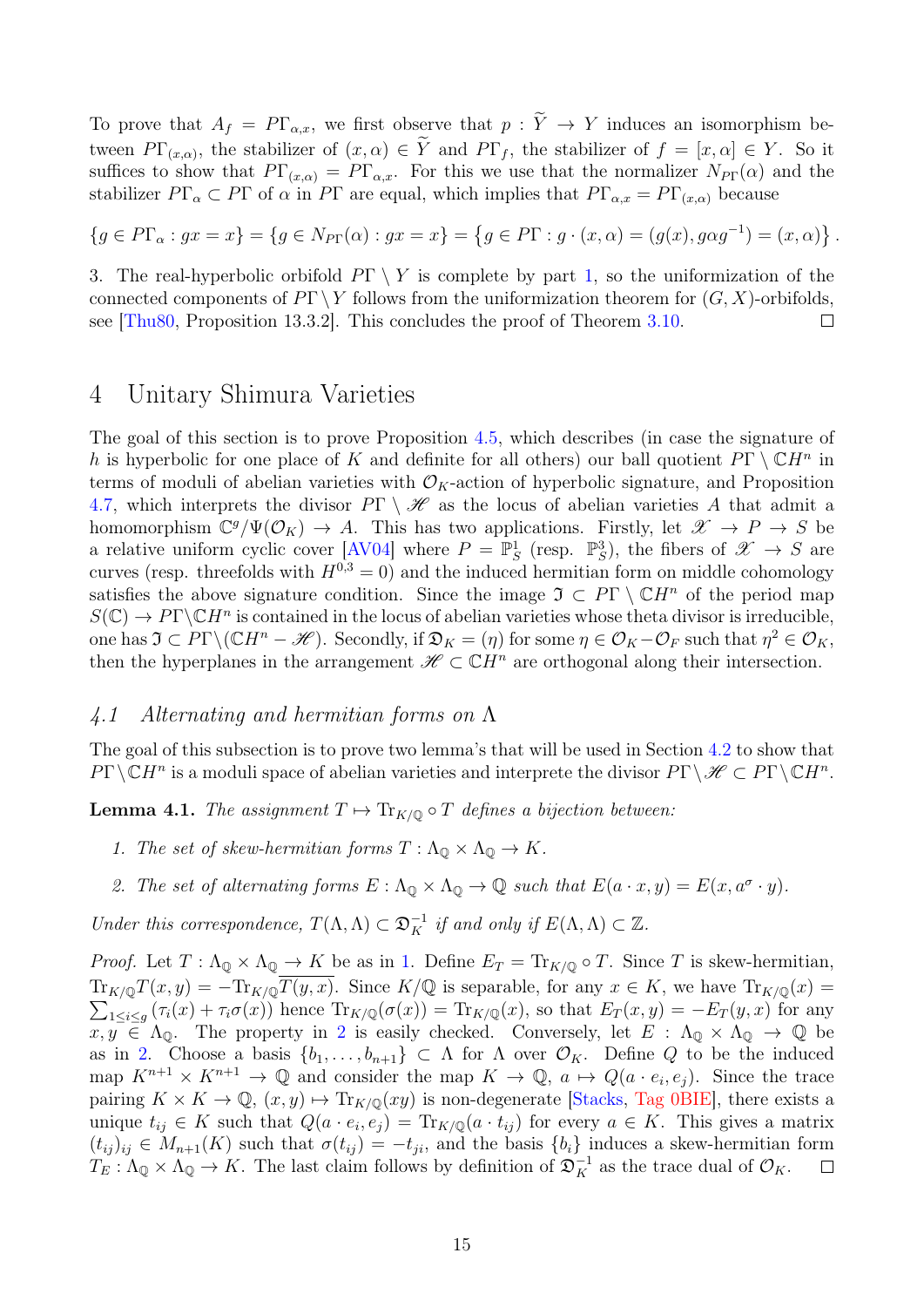**Examples 4.2.** 1. Suppose  $K = \mathbb{Q}(\sqrt{2})$  $\Delta$ ) is imaginary quadratic with discriminant  $\Delta$  and non-trivial Galois automorphism  $a \mapsto a^{\sigma}$ . Let  $E : \Lambda \times \Lambda \to \mathbb{Z}$  be an alternating form non-trivial Galois automorphism  $a \mapsto a^{\circ}$ . Let  $E : \Lambda \times \Lambda \to \mathbb{Z}$  be an alternating<br>with  $E(a \cdot x, y) = E(x, a^{\sigma} \cdot y)$ . The form  $T : \Lambda \times \Lambda \to \mathfrak{D}_{K}^{-1} = (\sqrt{\Delta})^{-1}$  is defined as

$$
T(x,y) = \frac{E(\sqrt{\Delta} \cdot x, y) + E(x, y)\sqrt{\Delta}}{2\sqrt{\Delta}}
$$

.

<span id="page-15-2"></span>2. Let  $K = \mathbb{Q}(\zeta)$  where  $\zeta = \zeta_p = e^{2\pi i/p} \in \mathbb{C}$  for some prime number  $p > 2$ . Let  $E : \Lambda \times \Lambda \to \mathbb{Z}$ be an alternating form with  $E(a \cdot x, y) = E(x, a^{\sigma} \cdot y)$ . Then  $\mathfrak{D}_K = (p/(\zeta - \zeta^{-1}))$  and

$$
T: \Lambda \times \Lambda \to \mathfrak{D}_K^{-1}, \quad T(x, y) = \frac{1}{p} \sum_{j=0}^{p-1} \zeta^j E(x, \zeta^j \cdot y).
$$

Now consider  $E: \Lambda_{\mathbb{Q}} \times \Lambda_{\mathbb{Q}} \to \mathbb{Q}$  and  $T: \Lambda_{\mathbb{Q}} \times \Lambda_{\mathbb{Q}} \to K$  as in Lemma [4.1,](#page-14-3) and suppose that E is non-degenerate. Let  $\varphi: K \to \mathbb{C}$  be an embedding. Define a skew-hermitian form  $T^{\varphi}$  as

$$
T^{\varphi} : \Lambda \otimes_{\mathcal{O}_K, \varphi} \mathbb{C} \times \Lambda \otimes_{\mathcal{O}_K, \varphi} \mathbb{C} \to \mathbb{C}, \quad T^{\varphi}(\sum_i x_i \otimes \lambda_i, \sum_j y_j \otimes \mu_j) = \sum_{ij} \lambda_i \overline{\mu_j} \cdot \varphi(T(x_i, y_j)). \tag{4}
$$

On  $\Lambda_{\mathbb{C}}$ , we also have the skew-hermitian form  $A(x, y) = E_{\mathbb{C}}(x, \bar{y})$ . The composition  $(\Lambda \otimes_{\mathbb{Z}} \mathbb{C})_{\alpha} \to$  $\Lambda \otimes_{\mathbb{Z}} \mathbb{C} \to \Lambda \otimes_{\mathcal{O}_K, \varphi} \mathbb{C}$  is an isomorphism. Define  $A^{\varphi}$  to be the restriction of A to the subspace  $(\Lambda\otimes_{\mathbb{Z}}\mathbb{C})_{\varphi}=\Lambda\otimes_{\mathcal{O}_{K},\varphi}\mathbb{C}\subset \Lambda_{\mathbb{C}}$ . Note that  $\Lambda\otimes_{\mathbb{Z}}\mathbb{C}\cong\oplus_{\phi:K\to\mathbb{C}}(\Lambda\otimes_{\mathbb{Z}}\mathbb{C})_{\phi}$ ; for  $x\in \Lambda\otimes_{\mathbb{Z}}\mathbb{C}$ , denote by  $x^{\phi}$  the image of x under the projection  $\Lambda \otimes_{\mathbb{Z}} \mathbb{C} \to (\Lambda \otimes_{\mathbb{Z}} \mathbb{C})_{\phi}$ .

<span id="page-15-1"></span>**Lemma 4.3.** We have  $T^{\varphi} = A^{\varphi}$  as skew-hermitian forms  $(\Lambda \otimes_{\mathbb{Z}} \mathbb{C})_{\varphi} \times (\Lambda \otimes_{\mathbb{Z}} \mathbb{C})_{\varphi} \to \mathbb{C}$ . More precisely, we have  $A(x, y) = \sum_{\phi: K \to \mathbb{C}} T^{\phi}(x^{\phi}, y^{\phi})$  for every  $x, y \in \Lambda \otimes_{\mathbb{Z}} \mathbb{C}$ .

*Proof.* Write  $V = \Lambda_{\mathbb{Q}}$ . The lemma follows from the fact that the following diagram commutes:



where  $\phi$  ranges over the set of embeddings  $K \to \mathbb{C}$ ,  $\mathbb{C}_{\phi}$  is the K-module  $\mathbb C$  where K acts via  $\phi$ , and  $T_{\mathbb{C}} : V \otimes_{\mathbb{O}} \mathbb{C} \times V \otimes_{\mathbb{O}} \mathbb{C} \to K \otimes_{\mathbb{O}} \mathbb{C}$  is the map that sends  $(v \otimes \lambda, x \otimes \mu)$  to  $\lambda \bar{\mu} T(v, w)$ .  $\Box$ 

#### <span id="page-15-0"></span>4.2 Moduli of abelian varieties with  $\mathcal{O}_K$ -action

Notation 4.4. In the rest of Section [4,](#page-14-0) we fix a non-degenerate hermitian form  $\mathfrak{h}: \Lambda \times \Lambda \to$  $\mathfrak{D}_K^{-1}$ . We also fix an element  $\xi \in \mathfrak{D}_K^{-1}$  such that  $\sigma(\xi) = -\xi$  and  $\Im(\tau_i(\xi)) < 0$  for  $1 \leq i \leq g$ and write  $\eta = \xi^{-1}$ . This defines a skew-hermitian form  $T : \Lambda \times \Lambda \to \mathfrak{D}_{K}^{-1}$  where  $T = \xi \cdot \mathfrak{h}$ , in turn attached to a symplectic form  $E: \Lambda \times \Lambda \to \mathbb{Z}$  such that  $E(ax, y) = E(x, a^{\sigma}y)$  for all  $a \in \mathcal{O}_K$ ,  $x, y \in \Lambda$ , see Lemma [4.1.](#page-14-3) Write  $V_i = \Lambda_{\mathbb{Q}} \otimes_{K,\tau_i} \mathbb{C}$  and define  $\mathfrak{h}^{\tau_i} : V_i \times V_i \to \mathbb{C}$  to be the hermitian form restricting to  $\tau_i \circ \mathfrak{h}$  on  $\Lambda$ . Let  $(r_i, s_i)$  be the signature of the hermitian form  $\mathfrak{h}^{\tau_i}$ .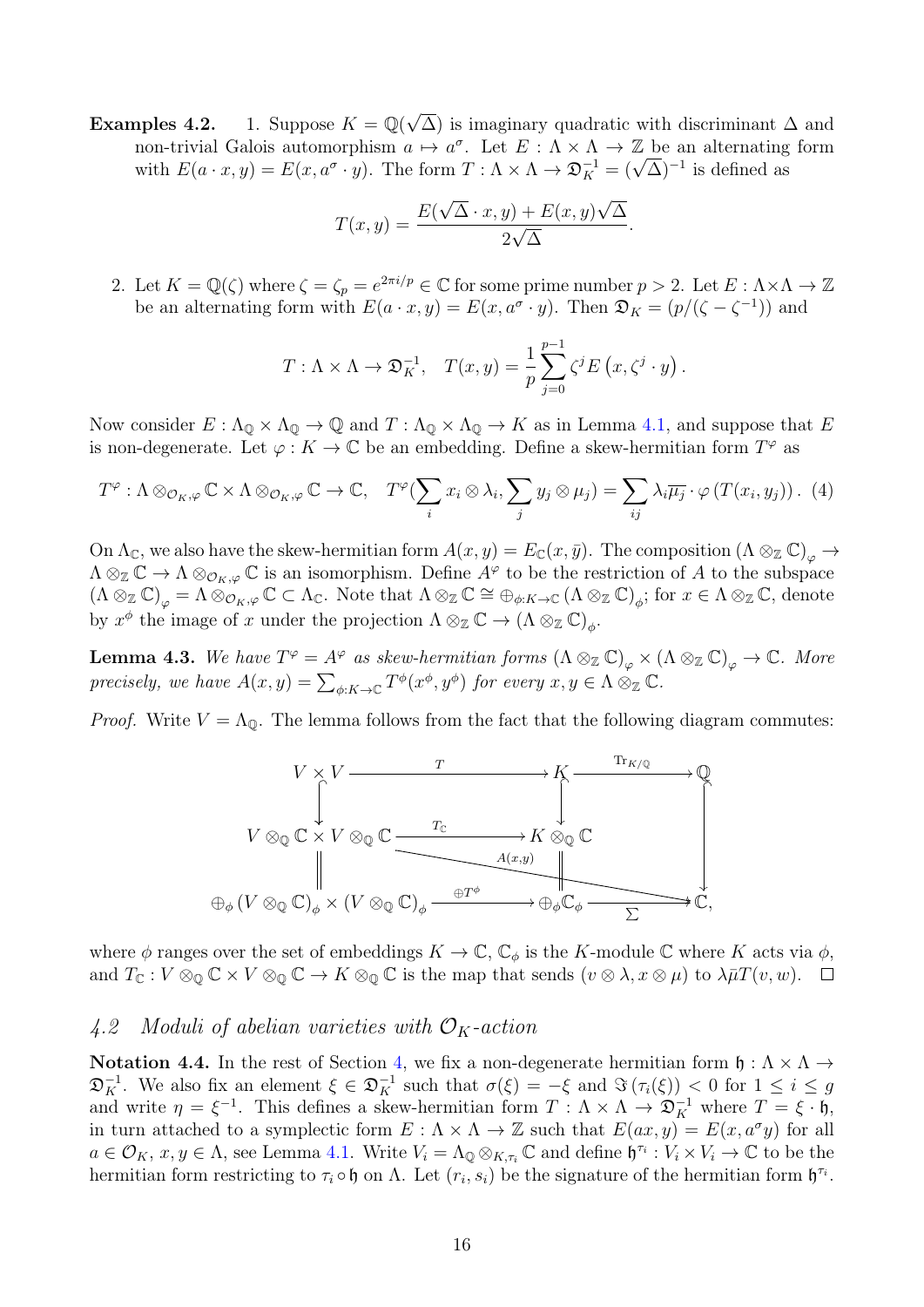Consider a complex abelian variety A equipped with a homomorphism  $\iota : \mathcal{O}_K \to \text{End}(A)$  and a polarization  $\lambda: A \to A^{\vee}$ , satisfying the following conditions:

1.  $\iota(a)^\dagger = i(a^\sigma)$  for the corresponding Rosati involution  $\dagger : \text{End}(A)_{\mathbb{Q}} \to \text{End}(A)_{\mathbb{Q}},$ 

2. 
$$
\text{char}(t, \iota(a) | \text{Lie}(A)) = \prod_{\nu=1}^g (t - a^{\tau_i})^{r_i} \cdot (t - a^{\tau_i \sigma})^{s_i} \in \mathbb{C}[t].
$$

Note that dim  $A = g(n + 1)$ . Define  $E_A : H_1(A, \mathbb{Z}) \times H_1(A, \mathbb{Z}) \to \mathbb{Z}$  to be the alternating form corresponding to  $\lambda$ . The condition on the Rosati involution implies that  $E_A(\iota(a)x, y) =$  $E_A(x, \iota(a^{\sigma})y)$  for  $x, y \in H_1(A, \mathbb{Q})$ . Let  $\mathfrak{h}_A$  be the hermitian form  $\mathfrak{h}_A = \eta T_A$  on  $H_1(A, \mathbb{Z})$ , where  $T_A: H_1(A, \mathbb{Z}) \times H_1(A, \mathbb{Z}) \to \mathfrak{D}_K^{-1}$  is the skew-hermitian form attached to  $E_A$  via Lemma [4.1.](#page-14-3)

Let  $\text{Sh}_K(\mathfrak{h})$  be the set of isomorphism classes of four-tuples  $(A, i, \lambda, j)$  where  $(A, i, \lambda)$  is as above and where  $j: H_1(A, \mathbb{Z}) \to \Lambda$  is a symplectic isomorphism of  $\mathcal{O}_K$ -modules. Finally, define  $\mathbb{D}(V_i)$  to be the space of negative  $s_i$ -planes in the hermitian space  $(V_i, \mathfrak{h}^{\tau_i})$ . We then have the following proposition which is due to Shimura, see [\[Shi63,](#page-33-9) Theorem 2] or [\[Shi64,](#page-33-1) §1]. We give a different proof since it will imply Proposition [4.7](#page-17-1) below, whereas we did not know how to deduce Proposition [4.7](#page-17-1) from loc. cit. We remark that Shimura assumes  $\Lambda$  to be an R-module for any order  $R \subset \mathcal{O}_K$ ; our proof carries over but we don't need this generalization.

<span id="page-16-0"></span>**Proposition 4.5.** There is a canonical bijection  $\widetilde{Sh}_K(\mathfrak{h}) \cong \mathbb{D}(V_1) \times \ldots \times \mathbb{D}(V_q)$ .

*Proof.* Let  $(A, i, \lambda, j)$  be a representative of an isomorphism class in  $\widetilde{\mathrm{Sh}}_K(\mathfrak{h})$ . Let  $H_1(A, \mathbb{C})$  =  $H^{-1,0} \oplus H^{0,-1}$  be the Hodge decomposition of A. For  $1 \leq i \leq g$  there is a decomposition

<span id="page-16-1"></span>
$$
H_1(A, \mathbb{C})_{\tau_i} = H_{\tau_i}^{-1,0} \oplus H_{\tau_i}^{0,-1}
$$
\n(5)

where dim  $H_{\tau_i}^{-1,0} = r_i$  and dim  $H_{\tau_i}^{0,-1} = s_i$ , where the latter holds because  $H_{\tau_i\sigma}^{-1,0} = H_{\tau_i}^{0,-1}$ . By Lemma [4.3,](#page-15-1)  $\tau_i(\eta) E_{A,\mathbb{C}}(x,\bar{y})$  and  $\mathfrak{h}_{A,\mathbb{C}}^{\tau_i}(x,y)$  agree as hermitian forms on  $H_1(A,\mathbb{Z}) \otimes_{\mathcal{O}_K,\tau_i} C$ . Since  $\Im \tau_i(\eta) > 0$  for every i, the decomposition of  $H_1(A, \mathbb{C})_{\tau_i}$  in [\(5\)](#page-16-1) is a decomposition into a positive definite  $r_i$ -dimensional subspace and a negative definite  $s_i$ -dimensional subspace. The isomorphism  $j: H_1(A, \mathbb{Q}) \to \Lambda_{\mathbb{Q}}$  induces an isometry  $j_i: H_1(A, \mathbb{C})_{\tau_i} \to V_i$  for every i, and so we obtain a negative  $s_i$ -plane  $j(H_{\tau_i}^{0,-1})$  in the hermitian space  $V_i$  for all i. Reversing the argument shows that given a negative  $s_i$ -plane  $X_i \subset V_i$  for every i, there is a canonical polarized abelian variety  $A = H^{-1,0}/\Lambda$ , acted upon by  $\mathcal{O}_K$  and inducing the planes  $X_i \subset V_i$ .  $\Box$ 

Let  $\text{Sh}_K(\mathfrak{h})$  be the set of isomorphism classes of polarized  $\mathcal{O}_K$ -linear abelian varieties  $(A, i, \lambda)$ such that  $H_1(A, \mathbb{Z})$  is isometric to  $\Lambda$  as hermitian  $\mathcal{O}_K$ -modules. Let  $\Gamma(\mathfrak{h}) = \text{Aut}_{\mathcal{O}_K}(\Lambda, \mathfrak{h})$ : this is the group of  $\mathcal{O}_K$ -linear automorphisms of  $\Lambda$  preserving our form  $\mathfrak{h}: \Lambda \times \Lambda \to \mathfrak{D}_K^{-1}$ . The bijection in Proposition [4.5](#page-16-0) being  $\Gamma(\mathfrak{h})$ -equivariant, we obtain the following:

**Corollary 4.6.** There is a canonical bijection  $\text{Sh}_K(\mathfrak{h}) \cong \Gamma(\mathfrak{h}) \setminus \prod_{i=1}^g \mathbb{D}(V_i)$ .  $\Box$ 

#### 4.3 Abelian varieties in the hyperplane arrangement

The set of embeddings  $\Psi$  defines a map  $\Psi : \mathcal{O}_K \to \mathbb{C}^g$  giving a complex torus  $\mathbb{C}^g/\Psi(\mathcal{O}_K)$ . The map  $Q: K \times K \to \mathbb{Q}, Q(x, y) = \text{Tr}_{K/\mathbb{Q}}(\xi x \bar{y})$  is a non-degenerate Q-bilinear form such that  $Q(ax, y) = Q(x, a^{\sigma}y)$  for every  $a, x, y \in K$ , and  $Q(\mathcal{O}_K, \mathcal{O}_K) \subset \mathbb{Z}$  because  $\xi \in \mathfrak{D}_K^{-1}$ . By [\[Mil20,](#page-33-10) Example 2.9 & Footnote 16, Q defines a Riemann form on the complex torus  $\mathbb{C}^g/\Psi(\mathcal{O}_K)$ .

Suppose that  $(r_1, s_1) = (n, 1)$  and  $(r_i, s_i) = (n + 1, 0)$  for  $2 \leq i \leq g$ . As in Section [3,](#page-3-0) let  $\mathbb{C}H^n$  be the set of negative lines in  $\Lambda \otimes_{\mathcal{O}_K, \tau_1} \mathbb{C}$ , and define  $\mathscr{H} = \cup_{\mathfrak{h}(r,r)=1} r_{\mathbb{C}}^{\perp} \subset \mathbb{C}H^n$ .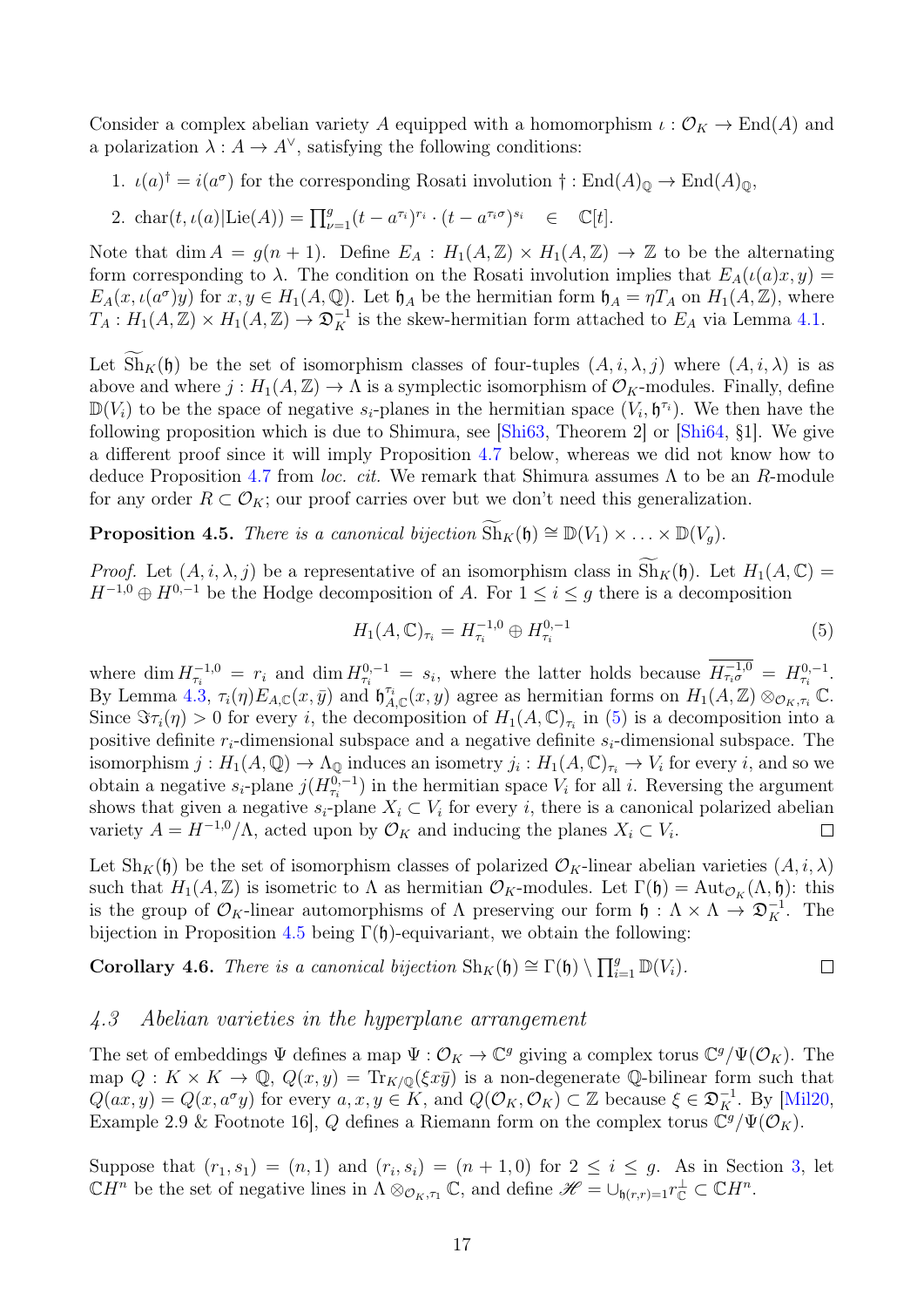<span id="page-17-1"></span>**Proposition 4.7.** Under the bijection  $\text{Sh}_K(\mathfrak{h}) \cong \mathbb{C}H^n$  of Proposition [4.5,](#page-16-0) the subset  $\mathcal{H} \subset \mathbb{C}H^n$ corresponds to the isomorphism classes of those polarized marked  $\mathcal{O}_K$ -linear abelian varieties A that admit a  $\mathcal{O}_K$ -linear homomorphism  $\mathbb{C}^g/\Psi(\mathcal{O}_K) \to A$  of polarized abelian varieties.

Proof. Let  $[A, i, \lambda, y] \in \widetilde{\text{Sh}}_K(\mathfrak{h})$  correspond to  $[x] \in \mathbb{C}H^n$ . We may assume that  $A = H^{-1,0}/\Lambda$ with  $\Lambda \otimes_{\mathbb{Z}} \mathbb{C} = H^{-1,0} \oplus H^{0,-1}$ , and that  $T_A = T$ . Let  $\phi : \mathbb{C}^g / \Psi(\mathcal{O}_K) \to A$  be such a homomorphism. We obtain a homomorphism  $\mathcal{O}_K \to \Psi(\mathcal{O}_K) \to H_1(A,\mathbb{Z}) = \Lambda$  which, for simplicity, we also denote by  $\phi: \mathcal{O}_K \to \Lambda$ . Let  $r \in \Lambda$  be the image of  $1 \in \mathcal{O}_K$ . The fact that  $Q = \phi^* E_A$ implies that  $T_Q = \phi^* T_A = \phi^* T$ . Therefore, we have

$$
\eta^{-1} = T_Q(1, 1) = T_A(\phi(1), \phi(1)) = T(\phi(1), \phi(1)) = T(r, r),
$$

so that  $\mathfrak{h}(r,r) = \eta \cdot T(r,r) = 1$ . Next, we claim that  $\mathfrak{h}(x,r_{\tau}) = 0$ , where  $r_{\tau} \in (\Lambda \otimes_{\mathbb{Z}} \mathbb{C})_{\tau} = H_{\tau}$ is the image of  $r \in \Lambda$ . Write  $\Psi(\mathcal{O}_K) = L$ ,  $L \otimes \mathbb{C} = W^{-1,0} \oplus W^{0,-1}$ , and let  $\alpha \in L$  correspond to  $1 \in \mathcal{O}_K$ . Notice that  $(L \otimes_{\mathbb{Z}} \mathbb{C})_{\tau} = W_{\tau}^{-1,0}$ . Consequently, since the composition

$$
W_{\tau}^{-1,0} = (L \otimes_{\mathbb{Z}} \mathbb{C})_{\tau} \to (\Lambda \otimes_{\mathbb{Z}} \mathbb{C})_{\tau} = H_{\tau}^{-1,0} \oplus H_{\tau}^{0,-1}
$$

factors through the inclusion of  $H_{\tau}^{-1,0}$  into  $(L \otimes_{\mathbb{Z}} \mathbb{C})_{\tau}$ , we see that  $r_{\tau} = r_{\tau}^{-1,0} \in H_{\tau}^{-1,0}$  $(H^{0,-1}_\tau)^{\perp} = \langle x \rangle^{\perp}$ , and the claim follows. Conversely, let  $[x] \in r_{\mathbb{C}}^{\perp} \subset \mathscr{H}$  with  $r \in \Lambda$  such that  $\mathfrak{h}(r,r) = 1$  and consider the marked abelian variety  $A = H^{-1,0}/\Lambda$  corresponding to [x]. Define a homomorphism  $\phi : \mathcal{O}_K \to \Lambda$  by  $\phi(1) = r$ . Then  $\phi$  can easily be shown to be is a morphism of Hodge structures using the fact that its C-linear extension preserves the eigenspace decompositions. We obtain an  $\mathcal{O}_K$ -linear homorphism  $\phi: \mathbb{C}^g/\Psi(\mathcal{O}_K) \to A$  it is easily shown that the fact that  $\mathfrak{h}(r,r) = 1$  implies that  $\phi$  preserves the polarizations on both sides.  $\Box$ 

Observe that if the different  $\mathfrak{D}_K \subset \mathcal{O}_K$  is a principal ideal  $(\eta) \subset \mathcal{O}_K$ , then we have

$$
\{x \in K : \text{Tr}_{K/\mathbb{Q}}\left(x\eta^{-1}\mathcal{O}_K\right) \subset \mathbb{Z}\} = \{x \in K : x \cdot \eta^{-1}\mathcal{O}_K \subset \eta^{-1}\mathcal{O}_K\} = \{x \in K : x\mathcal{O}_K \subset \mathcal{O}_K\} = \mathcal{O}_K,
$$

hence  $Q: \Psi(\mathcal{O}_K) \times \Psi(\mathcal{O}_K) \to \mathbb{Z}$  defines a principal polarization on  $\mathbb{C}^g/\Psi(\mathcal{O}_K)$ . In fact, for  $\beta \in K$ , the rational Riemann form  $\Psi(K) \times \Psi(K) \to \mathbb{Q}$ ,  $(\Psi(x), \Psi(y)) \mapsto \text{Tr}_{K/\mathbb{Q}}(\beta^{-1}x\bar{y})$ defines a principal polarization on  $\mathbb{C}^g/\Psi(\mathcal{O}_K)$  if and only if  $\beta$  generates the different ideal  $\mathfrak{D}_K$ ,  $\sigma(\beta) = -\beta$  and  $\Im(\varphi(\beta)) > 0$  for every  $\varphi \in \Psi$ . This follows from the above; see also [\[Wam99\]](#page-33-11).

<span id="page-17-0"></span>**Theorem 4.8.** Suppose that the CM type  $(K, \Psi)$  is primitive,  $\mathfrak{D}_K = (\eta)$  for  $\eta \in \mathcal{O}_K$  such that  $\sigma(\eta) = -\eta$ , and the signature of  $\mathfrak{h}^{\tau_i}$  is  $(n,1)$  for  $i = 1$  and  $(n + 1,0)$  for  $i \neq 1$ . Let  $r_1, r_2 \in \Lambda$ satisfy  $H_{r_1} \cap H_{r_2} \neq \emptyset$  and  $H_{r_1} \neq H_{r_2} \subset \mathbb{C}H^n$  for  $H_{r_1} = (r_i)_{\mathbb{C}}^{\perp} \subset \mathbb{C}H^n$ . Then  $\mathfrak{h}(r_1, r_2) = 0$ .

*Proof.* Let  $[x] \in H_r \cap H_t \subset \mathbb{C}H^n(V)$  and let A be the abelian variety attached to [x]. Define B to be the principally polarized abelian variety  $\mathbb{C}^g/\Psi(\mathcal{O}_K)$ . By Proposition [4.7,](#page-17-1) the roots r and t induce  $\mathcal{O}_K$ -linear embeddings  $\phi_1 : B \hookrightarrow A$  and  $\phi_2 : B \hookrightarrow A$  of polarized abelian varieties. By Lemma [4.9](#page-18-2) below, each  $\phi$  induces a decomposition  $A \cong B \times C_i$  as polarized abelian varieties. Note that B is non-decomposable as an abelian variety because  $\text{End}(B) \otimes_{\mathbb{Z}} \mathbb{Q} = K$  is a field (here we use that the CM type  $(K, \Psi)$  is primitive). By [\[Deb96\]](#page-32-8), the decomposition of  $(A, \lambda)$ into non-decomposable polarized abelian subvarieties is unique, in the strong sense that if  $(A_i, \lambda_i), i \in \{1, \ldots, r\}$  and  $(B_j, \mu_j), j \in \{1, \ldots, m\}$  are polarized abelian subvarieties such that the natural homomorphisms  $\prod_i(A_i,\lambda_i) \to (A,\lambda)$  and  $\prod_j(B_j,\lambda_j) \to (A,\lambda)$  are isomorphisms, then  $r = m$  and there exists a permutation  $\sigma$  on  $\{1, \ldots, r\}$  such that  $B_j$  and  $A_{\sigma(j)}$  are equal as polarized abelian subvarieties of  $(A, \lambda)$ , for every  $j \in \{1, \ldots, r\}$ . Consequently, if we write  $B_i = \phi_i(B) \subset A$ , then either  $B_1 = B_2 \subset A$  or  $B_1 \cap B_2 = \{0\}$ . Suppose first that  $B_1 = B_2$ .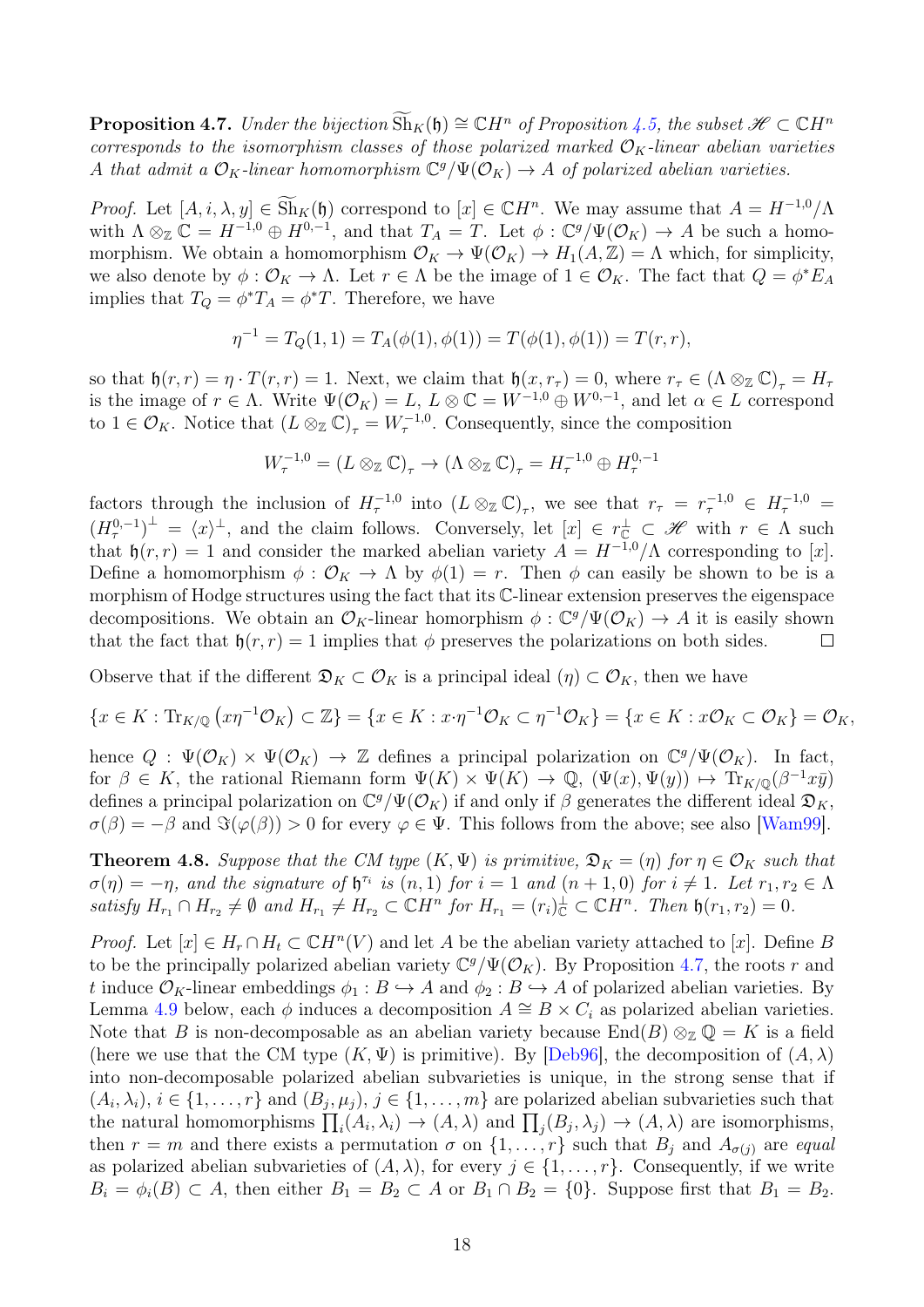Then  $\mathcal{O}_K \cdot r = \phi_1(\mathcal{O}_K) = \phi_2(\mathcal{O}_K) = \mathcal{O}_K \cdot t \subset \Lambda$ . Consequently,  $r = \lambda t$  for some  $\lambda \in \mathcal{O}_K^*$ ; but then  $H_r = H_t$  which is absurd. Therefore, we must have  $A \cong B_1 \times B_2 \times C$  as polarized abelian varieties for some polarized abelian subvariety C of A. This implies that  $H^{-1,0} = \text{Lie}(A) \cong$ Lie(B<sub>1</sub>)×Lie(B<sub>2</sub>)×Lie(C), which is orthogonal for the positive definite hermitian form  $iE_C(x, \bar{y})$ on  $H^{-1,0}$ . On the other hand, we have that  $r_{\tau} = r_{\tau}^{-1,0} \in H_{\tau}^{-1,0}$  and  $t_{\tau} = t_{\tau}^{-1,0} \in H_{\tau}^{-1,0}$ : see the proof of Proposition [4.7.](#page-17-1) Moreover, by Lemma [4.3](#page-15-1) we have

$$
\mathfrak{h}(r,t) = \mathfrak{h}^{\tau}(r_{\tau},t_{\tau}) = \tau(\eta) \cdot T_{\mathbb{C}}^{\tau}(r_{\tau},t_{\tau}) = \tau(\eta) \cdot E_{\mathbb{C}}(r_{\tau},\bar{t_{\tau}}) = \tau(\eta) \cdot E_{\mathbb{C}}(r_{\tau}^{-1,0},t_{\tau}^{-1,0})
$$

so it suffices to show that  $iE_{\mathbb{C}}(r_{\tau}^{-1,0}, t_{\tau}^{-1,0}) = 0$ . But  $r_{\tau}^{-1,0} \in \text{Lie}(B_1)$  and  $t_{\tau}^{-1,0} \in \text{Lie}(B_2)$ .  $\Box$ 

<span id="page-18-2"></span>**Lemma 4.9.** Let A be an abelian variety over a field k, with polarization  $\lambda : A \rightarrow \hat{A}$ . Let  $B \subset A$  be an abelian subvariety such that the polarization  $\mu = \lambda|_B$  is principal. There exists a polarized abelian subvariety  $Z \subset A$  such that  $A \cong B \times Z$  as polarized abelian varieties.

*Proof.* Let  $W = \text{Ker}(A \stackrel{\lambda}{\to} \widehat{A} \to \widehat{B})$ . Let  $Z = W_{\text{red}}^0$ . Then Z is an abelian subvariety of A, and has dimension  $\dim(A) - \dim(B)$ . The kernel of the natural homomorphism  $B \times Z \to A$ is contained in  $(B \cap Z) \times (B \cap Z)$ ; but  $B \cap Z \subset B \cap W = \{0\}$  because  $\mu : B \to \hat{B}$  is an isomorphism Therefore the natural homomorphism  $B \times Z \to A$  is an isomorphism isomorphism. Therefore the natural homomorphism  $B \times Z \rightarrow A$  is an isomorphism.

Finally, we remark that the condition on the different  $\mathfrak{D}_K$  in Theorem [4.8](#page-17-0) is quite often satisfied:

<span id="page-18-0"></span>**Lemma 4.10.** Suppose that  $K/\mathbb{Q}$  is imaginary quadratic or that  $K = \mathbb{Q}(\zeta_n)$  for some integer  $n \geq 3$ . Then  $\mathfrak{D}_K = (\eta) \subset \mathcal{O}_K$  for some element  $\eta \in \mathcal{O}_K$  such that  $F = K(\eta)$  and  $\sigma(\eta) = -\eta$ .

*Proof.* If  $K/\mathbb{Q}$  is imaginary quadratic with discriminant  $\Delta$ , then  $\mathfrak{D}_K = (\sqrt{\Delta})$  and the assertion is immediate. Let  $n \geq 3$  be an integer and consider  $K = \mathbb{Q}(\zeta_n)$  and  $F = \mathbb{Q}(\alpha)$  with  $\alpha =$  $\zeta_n + \zeta_n^{-1}$ . Since  $\mathcal{O}_K = \mathbb{Z}[\zeta_n]$  by [\[Neu99,](#page-33-12) I, Proposition 10.2], we have  $\mathcal{O}_K = \mathcal{O}_F[\zeta_n]$ . Notice that  $f(x) = x^2 - \alpha x + 1 \in \mathcal{O}_F[x]$  is the minimal polynomial of  $\zeta_n$  over F. We have  $f'(\zeta_n) =$  $2\zeta_n - \alpha \zeta_n = \zeta_n - \zeta_n^{-1}$ . Therefore,  $\mathfrak{D}_{K/F} = (f'(\zeta_n)) = (\zeta_n - \zeta_n^{-1})$  [\[Neu99,](#page-33-12) III, Proposition 2.4]. By [\[Lia76\]](#page-33-13), we know that  $\mathcal{O}_F = \mathbb{Z}[\alpha]$ . If  $g(x) \in \mathbb{Z}[x]$  is the minimal polynomial of  $\alpha$  over  $\mathbb{Q}$ , then  $\mathfrak{D}_{F/\mathbb{Q}} = (g'(\alpha))$ . Since  $\mathfrak{D}_{K/\mathbb{Q}} = \mathfrak{D}_{K/F} \mathfrak{D}_{F/\mathbb{Q}}$  [\[Neu99,](#page-33-12) III, Proposition 2.2], we obtain:

$$
\mathfrak{D}_{K/\mathbb{Q}} = \mathfrak{D}_{K/F} \mathfrak{D}_{F/\mathbb{Q}} = (\zeta_n - \zeta_n^{-1}) \cdot (g'(\alpha)) = ((\zeta_n - \zeta_n^{-1})g'(\alpha)).
$$

<span id="page-18-1"></span>**Remark 4.11.** 100 It would be more natural to attach an orthogonal hyperplane arrangement  $\mathcal{H} \subset \mathbb{C}H^n$  to every primitive CM field K and integral hermitian form h of hyperbolic signature in such a way that  $\mathcal{H} = \mathscr{H} = \bigcup_{\mathfrak{h}(r,r)=1} r_{\mathbb{C}}^{\perp}$  in case  $\mathfrak{D}_K = (\eta)$  for some  $\eta \in \mathcal{O}_K$  such that  $\sigma(\eta) = -\eta$ . It appears that this can be done. The idea is as follows. Consider our CM field K. Choose  $\beta \in \mathcal{O}_K - \mathcal{O}_F$  such that  $\beta^2 \in \mathcal{O}_F$ ; then choose a CM type  $\Psi = {\tau_i : K \to \mathbb{C}}_{1 \leq i \leq g}$  such that  $\Im(\tau_i(\beta)) > 0$  for all *i*. Let  $\mathfrak{h}$  be a non-degenerate hermitian form  $\Lambda \times \Lambda \to \mathfrak{D}_K^{-1}$  such that  $sign(\mathfrak{h}^{\tau}) = (n, 1)$  and  $sign(\mathfrak{h}^{\tau_i}) = (n+1, 0)$  for  $i \neq 1$ . Let  $\mathscr S$  be the set of fractional ideals  $\mathfrak{a} \subset K$ for which there exist an element  $b \in \mathcal{O}_F$  such that  $\mathfrak{D}_K \mathfrak{a} \overline{\mathfrak{a}} = (b\beta)$ . By [\[Wam99,](#page-33-11) Theorem 4],  $\mathscr{S}$  is not empty. For  $\mathfrak{a} \in \mathscr{S}$ , define  $\eta = b\beta \in \mathcal{O}_K$  and consider the complex torus  $B = \mathbb{C}^g/\Psi(\mathfrak{a})$ . It is equipped with the Riemann form  $Q: \Psi(\mathfrak{a}) \times \Psi(\mathfrak{a}) \to \mathbb{Z}$ ,  $(x, y) \mapsto \text{Tr}_{K/\mathbb{Q}}(\eta^{-1}x\bar{y})$ , and  $Q$  defines a principal polarization on B [\[Wam99,](#page-33-11) Theorem 3]. Let  $\mathscr R$  be the set of embeddings  $\phi : \mathfrak a \to \Lambda$ ,  $\mathfrak{a} \in \mathscr{S}$ , such that  $\mathfrak{h}(\phi(x), \phi(y)) = x\overline{y}$  for all  $x, y \in \mathfrak{a}$ . For  $\phi \in \mathscr{R}$ , one obtains a hyperplane  $H_{\phi} = \{x \in \mathbb{C}H^n : \mathfrak{h}^\tau(x, \phi(\mathfrak{a})) = 0\} \subset \mathbb{C}H^n$ . The sought-for hyperplane arrangement  $\mathcal{H} \subset \mathbb{C}H^n$ is defined as  $\mathcal{H} = \bigcup_{\phi \in \mathscr{R}} H_{\phi}$ . Indeed, if the CM type  $(K, \Psi)$  is primitive, then H is an orthogonal arrangement by arguments similar to those used to prove Proposition [4.7](#page-17-1) and Theorem [4.8.](#page-17-0)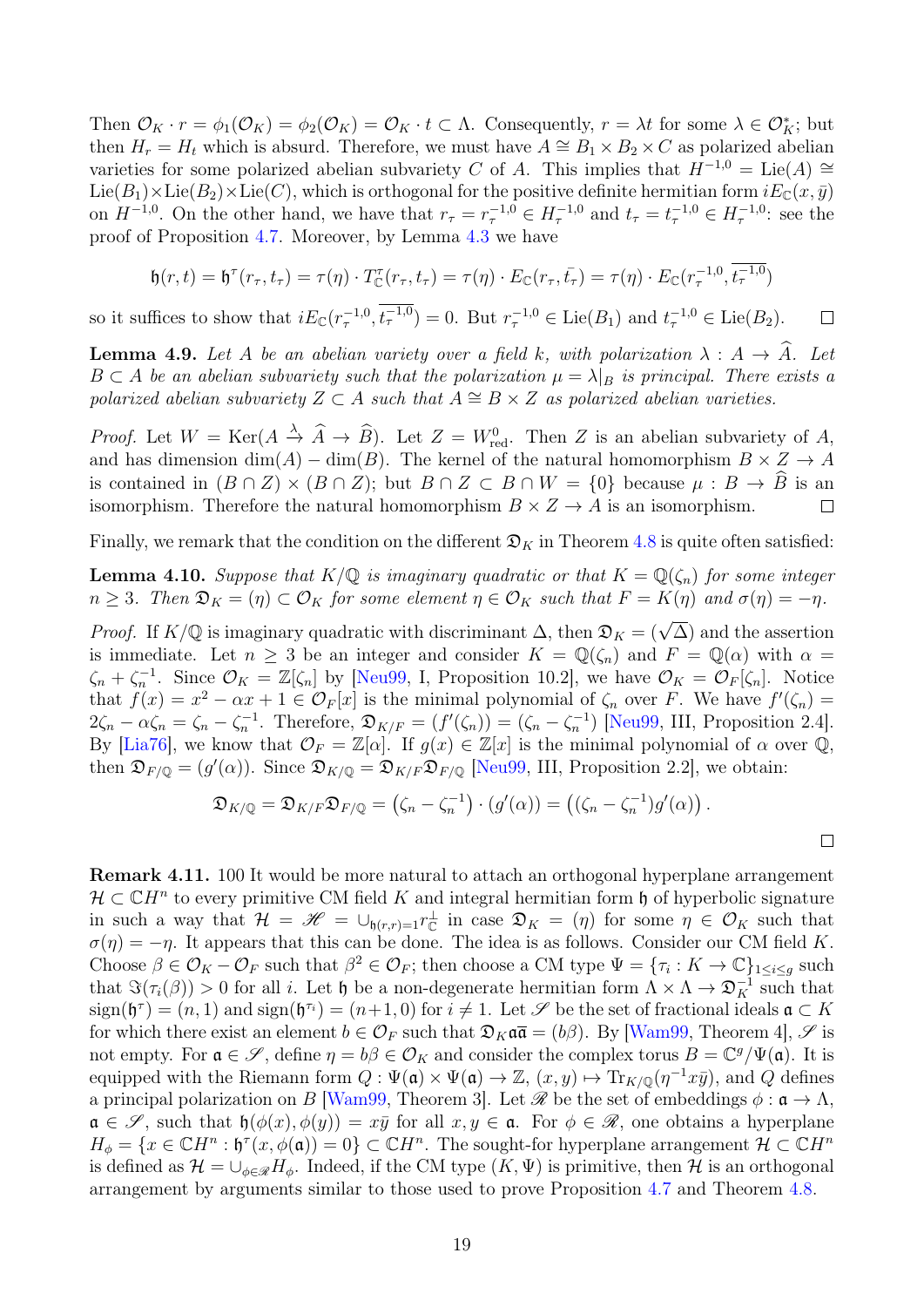### <span id="page-19-0"></span>5 The Moduli Space of Complex Binary Quintics as a Ball Quotient

Recall from Section [1](#page-0-3) that  $X \cong \mathbb{A}_{\mathbb{R}}^6$  is the real affine space of homogeneous degree 5 polynomials  $F \in \mathbb{R}[x, y], X_0$  the subvariety of polynomials with distinct roots, and  $X_s \subset X$  the subvariety of polynomials with roots of multiplicity at most two, i.e. those non-zero polynomials whose class in the associated projective space is stable in the sense of geometric invariant theory for the action of  $SL_{2,\mathbb{R}}$  on it. In the remaining Sections [5,](#page-19-0) [6,](#page-23-1) [7](#page-25-0) and [8,](#page-30-2) the CM field K will be the cyclotomic field  $\mathbb{Q}(\zeta)$  with  $\zeta = \zeta_5 = e^{2\pi i/5} \in \mathbb{C}$ . Recall that  $\mathcal{O}_K = \mathbb{Z}[\zeta]$ , the ring of integers of K.

The goal of this section will be to prove that there exists a hermitian  $\mathcal{O}_K$ -lattice  $\Lambda$  of rank 3 and an isomorphism of complex analytic spaces  $G \setminus X_s(\mathbb{C}) \cong P\Gamma \setminus \mathbb{C}H^2$  restricting to an orbifold isomorphism  $G \setminus X_0(\mathbb{C}) \cong P\Gamma \setminus (\mathbb{C}H^2-\mathscr{H})$ , where  $\Gamma = \text{Aut}(\Lambda)$ ,  $G = \text{GL}_2(\mathbb{C})/\mu_K$ , and  $\mathscr{H} \subset \mathbb{C}H^n$  is the hyperplane arrangement defined by the norm 1 vectors in  $\Lambda$ .

# 5.1 The Jacobian of a cyclic quintic cover of  $\mathbb{P}^1$

We begin with the following:

<span id="page-19-1"></span>**Lemma 5.1.** Let  $Z \subset \mathbb{P}^1_{\mathbb{C}}$  be a smooth quintic hypersurface. Let  $\mathbb{P}^2_{\mathbb{C}} \supset C \to \mathbb{P}^1_{\mathbb{C}}$  be the quintic cover of  $\mathbb{P}^1$  ramified along Z. Then C has the following refined Hodge numbers.

$$
h^{1,0}(C)_{\zeta} = 3, \quad h^{1,0}(C)_{\zeta^2} = 2, \quad h^{1,0}(C)_{\zeta^3} = 1, \quad h^{1,0}(C)_{\zeta^4} = 0 \tag{6}
$$

$$
h^{0,1}(C)_{\zeta} = 0, \quad h^{0,1}(C)_{\zeta^2} = 1, \quad h^{0,1}(C)_{\zeta^3} = 2, \quad h^{0,1}(C)_{\zeta^4} = 3. \tag{7}
$$

Proof. This follows from the Hurwitz-Chevalley-Weil formula, see [\[MO11,](#page-33-14) Proposition 5.9]. Alternatively, see [\[CT99,](#page-32-9) Section 5].  $\Box$ 

Now fix a point  $F_0 \in X_0(\mathbb{C})$  and let

$$
C = \{z^5 = F_0(x, y)\} \subset \mathbb{P}_{\mathbb{C}}^2
$$
\n
$$
(8)
$$

be the corresponding cyclic cover of  $\mathbb{P}^1_{\mathbb{C}}$ . Let  $A = J(C) = Pic^0(C)$  be the Jacobian of C. Then A is a principally polarized abelian variety of dimension 6 equipped with a homomorphism  $\iota : \mathcal{O}_K = \mathbb{Z}[\zeta] \to \text{End}(A)$ . Write  $\Lambda = H_1(A(\mathbb{C}), \mathbb{Z})$  and consider the Hodge decomposition  $\Lambda \otimes_{\mathbb{Z}} \mathbb{C} = \overline{H}^{-1,0} \oplus H^{0,-1}$ . Define  $\tau_i : K \to \mathbb{C}, i \in \{1,2\}$  by  $\tau_1(\zeta) = \zeta^3, \tau_2(\zeta) = \zeta^4$ . Since  $H^{-1,0} = \text{Lie}(A) = H^1(C, \mathcal{O}_C) = H^{0,1}(C)$ , Lemma [5.1](#page-19-1) implies that

$$
\dim_{\mathbb{C}} H_{\tau_1}^{-1,0} = 2, \quad \dim_{\mathbb{C}} H_{\tau_1 \sigma}^{-1,0} = 1, \quad \dim_{\mathbb{C}} H_{\tau_2}^{-1,0} = 3, \quad \dim_{\mathbb{C}} H_{\tau_2 \sigma}^{-1,0} = 0. \tag{9}
$$

Define  $\eta = 5/(\zeta - \zeta^{-1})$ . Then  $\mathfrak{D}_K = (\eta)$  (see Lemma [4.10\)](#page-18-0). Let  $E : \Lambda \times \Lambda \to \mathbb{Z}$  be the alternating form corresponding to the polarization of the abelian variety A. Then for  $a \in \mathcal{O}_K$ and  $x, y \in \Lambda$ , we have  $E(\iota(a)x, y) = E(x, \iota(a^{\sigma})y)$ . Let  $T : \Lambda \times \Lambda \to \mathfrak{D}_{K}^{-1}$  be the skew-hermitian form corresponding to E via Lemma [4.1.](#page-14-3) Then  $T(x,y) = \frac{1}{5} \sum_{j=0}^{4} \zeta^{j} E(x,\iota(\zeta)^{j}y)$  by Example [4.2.](#page-0-2)[2.](#page-15-2) Putting this together, we obtain a hermitian form on the free  $\mathcal{O}_K$ -module  $\Lambda$  as follows:

<span id="page-19-2"></span>
$$
\mathfrak{h}: \Lambda \times \Lambda \to \mathcal{O}_K, \quad \mathfrak{h}(x, y) = \eta T(x, y) = (\zeta - \zeta^{-1})^{-1} \sum_{j=0}^4 \zeta^j E\left(x, \iota(\zeta)^j y\right) \tag{10}
$$

Observe that the hermitian lattice  $(\Lambda, \mathfrak{h})$  is unimodular because  $(\Lambda, E)$  is unimodular:

$$
\{x \in \Lambda_{\mathbb{Q}} : \mathfrak{h}(x,\Lambda) \subset \mathcal{O}_K\} = \{x \in \Lambda_{\mathbb{Q}} : T(x,\Lambda) \subset \mathfrak{D}_K^{-1}\} = \{x \in \Lambda_{\mathbb{Q}} : E(x,\Lambda) \subset \mathbb{Z}\} = \Lambda.
$$

For each embedding  $\varphi: K \to \mathbb{C}$ , the restriction of the hermitian form  $\varphi(\eta) \cdot E_{\mathbb{C}}(x, \bar{y})$  on  $\Lambda_{\mathbb{C}}$ to  $(\Lambda_{\mathbb{C}})_{\varphi} \subset \Lambda_{\mathbb{C}}$  coincides with  $\mathfrak{h}^{\varphi}$  by Lemma [4.3.](#page-15-1) Since  $\Im(\tau_i(\zeta - \zeta^{-1})) < 0$  for  $i = 1, 2$ , the signature of  $\mathfrak{h}^{\tau_i}$  is  $(h_{\tau_1}^{-1,0}, h_{\tau_1}^{0,-1}) = (2,1)$  for  $i = 1$  and  $(h_{\tau_2}^{-1,0}, h_{\tau_2}^{0,-1}) = (3,0)$  for  $i = 2$ .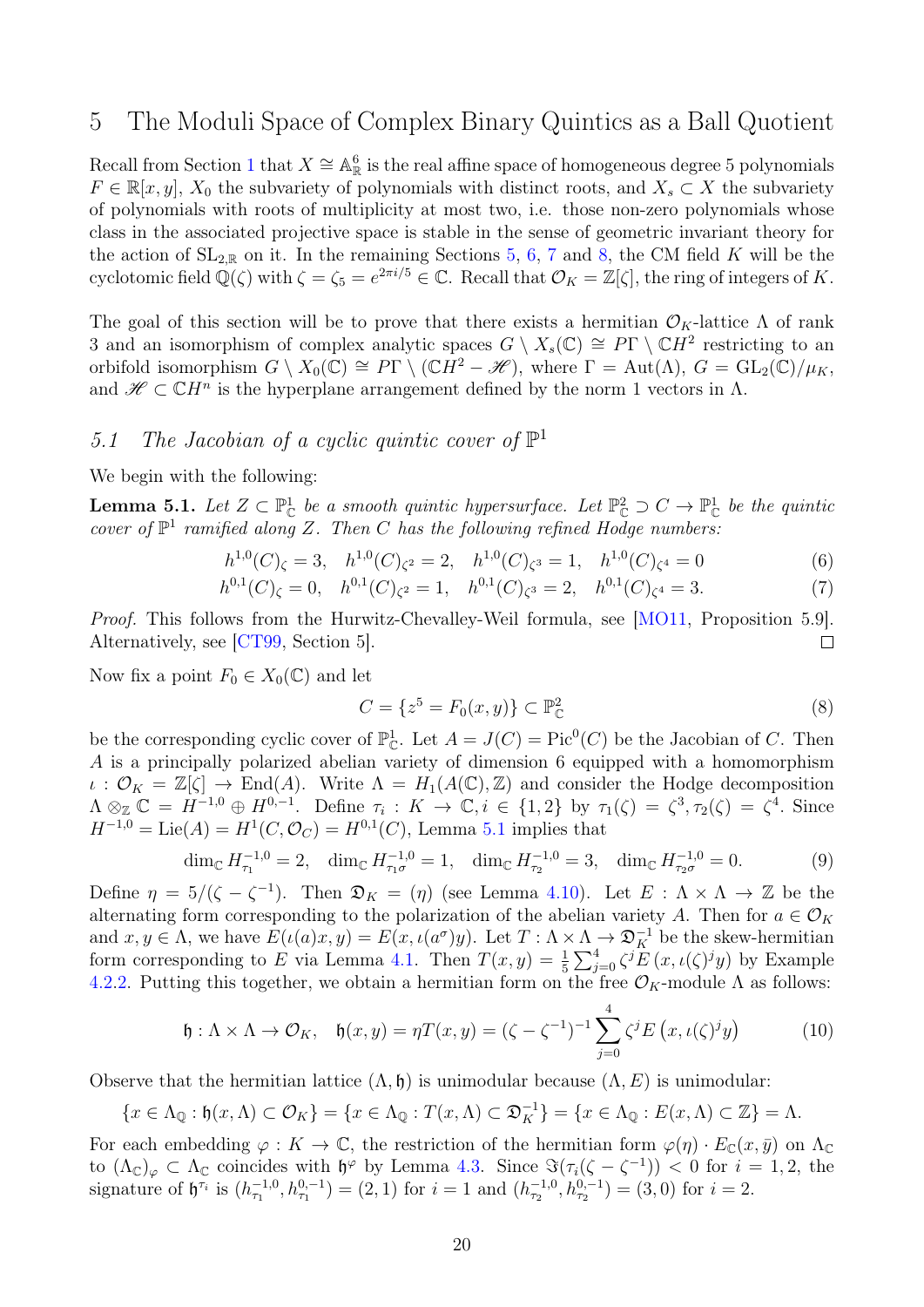#### 5.2 Marked binary quintics

Let  $\pi: \mathscr{C} \to X_0$  be the universal family of cyclic covers  $C \to \mathbb{P}^1$  ramified along a smooth binary quintic  $\{F=0\} \subset \mathbb{P}^1$ . Let  $\phi: J \to X_0$  be the relative Jacobian of  $\pi$ ; it is an abelian scheme of relative dimension 6 over  $X_0$  with  $\mathcal{O}_K$ -action of signature  $\{(2, 1), (3, 0)\}\$  with respect to  $\Psi = {\tau_1, \tau_2}$ . Let V be the local system of hermitian  $\mathcal{O}_K$ -modules  $R^1\pi_*\mathbb{Z}$  underlying the abelian scheme  $J/X_0$ . It corresponds to a monodromy representation  $\rho': \pi_1(X_0(\mathbb{C}), F_0) \to \Gamma$ , where  $\Gamma = \text{Aut}_{\mathcal{O}_K}(\Lambda, \mathfrak{h})$ , whose with the quotient map  $\Gamma \to P\Gamma = \Gamma/\mu_K$  defines a homomorphism

<span id="page-20-0"></span>
$$
\rho: \pi_1(X_0(\mathbb{C}), F_0) \to P\Gamma. \tag{11}
$$

We shall see that  $\rho$  is surjective, see Corollary [5.3](#page-21-0) below.

Let  $F \in X_0(\mathbb{C})$  and let  $Z_F = \{F = 0\} \subset \mathbb{P}^1_{\mathbb{C}}$  be the associated hypersurface. A marking of F is a ring isomorphism  $m : H^0(Z_F(\mathbb{C}), \mathbb{Z}) \xrightarrow{\sim} \mathbb{Z}^5$ . Clearly, this is the same thing as a labelling of the points  $p \in Z_F(\mathbb{C})$ . Let  $\mathcal{M}_0$  be the space of marked binary quintics. Let  $\psi : \mathcal{Z} \to X_0(\mathbb{C})$ be the universal complex binary quintic, and consider the local system  $H = \psi_* \mathbb{Z}$  of stalk  $H_F = H^0(Z_F(\mathbb{C}), \mathbb{Z})$  for  $F \in X_0(\mathbb{C})$ . Then H corresponds to a monodromy representation

$$
\tau : \pi_1(X_0(\mathbb{C}), F_0) \to \mathfrak{S}_5. \tag{12}
$$

It can be shown that  $\tau$  is surjective using the results in [\[Bea86\]](#page-32-10). This implies that  $\mathcal{M}_0 \to X_0(\mathbb{C})$ is covering space, i.e.  $\mathcal{M}_0$  is connected. If we choose a marking  $m_0 : H^0(Z_{F_0}(\mathbb{C}), \mathbb{Z}) \cong \mathbb{Z}^5$  lying over our base point  $F_0 \in X_0(\mathbb{C})$ , we obtain an embedding  $\pi_1(\mathcal{M}_0, m_0) \hookrightarrow \pi_1(X_0(\mathbb{C}), F_0)$ , whose composition with  $\rho$  in [\(11\)](#page-20-0) defines a homomorphism

<span id="page-20-1"></span>
$$
\mu : \pi_1(\mathcal{M}_0, m_0) \to P\Gamma. \tag{13}
$$

Define  $\theta = \zeta - \zeta^{-1}$  and consider the 3-dimensional  $\mathbb{F}_5$  vector space  $\Lambda/\theta\Lambda$  and the quadratic space  $W := (\Lambda/\theta\Lambda, q)$  where q is the quadratic form obtained by reducing h modulo  $\theta\Lambda$ . Let  $\Gamma_{\theta}$  be the kernel of  $\Gamma \to \text{Aut}(W)$ ; then  $P\Gamma_{\theta} = \text{Ker}(P\Gamma \to P\text{Aut}(W)) \subset \text{PU}(2,1)$ . Remark that the composition  $\mathcal{M}_0 \to X_0(\mathbb{C}) \to X_s(\mathbb{C})$  admits an essentially unique *completion*  $\mathcal{M}_s \to X_s(\mathbb{C})$ , see [\[Fox57\]](#page-32-11). Here  $\mathcal{M}_s$  a manifold and  $\mathcal{M}_s \to X_s(\mathbb{C})$  is a ramified covering space.

<span id="page-20-3"></span>**Proposition 5.2.** The image of  $\mu$  in [\(13\)](#page-20-1) is the group  $P\Gamma_{\theta}$ , and the induced homomorphism  $\pi_1(X_0(\mathbb{C}), F_0)/\pi_1(\mathcal{M}_0, m_0) = \mathfrak{S}_5 \to P\Gamma/P\Gamma_\theta$  is an isomorphism. In other words, we obtain the following commutative diagram with exact rows:

<span id="page-20-2"></span>
$$
0 \longrightarrow \pi_1(\mathcal{M}_0, m_0) \longrightarrow \pi_1(X_0(\mathbb{C}), F_0) \xrightarrow{\tau} \mathfrak{S}_5 \longrightarrow 0
$$
\n
$$
\downarrow^{\mu} \qquad \qquad \downarrow^{\rho} \qquad \qquad \gamma \downarrow^{\chi}
$$
\n
$$
0 \longrightarrow \Pr_{\theta} \longrightarrow \Pr \longrightarrow \Pr \longrightarrow \text{PAut}(W) \longrightarrow 0.
$$
\n
$$
(14)
$$

*Proof.* Consider the quotient  $Q = G \setminus \mathcal{M}_0 = \text{PGL}_2(\mathbb{C}) \setminus P_0$  and let  $0 \in Q$  be the image of  $m_0 \in \mathcal{M}_0$ . In [\[DM86\]](#page-32-0), Deligne and Mostow define a hermitian space bundle  $B_Q \to Q$  over Q whose fiber over  $0 \in Q$  is  $\mathbb{C}H^2$ . Consequently, writing  $V_1 = \Lambda \otimes_{\mathcal{O}_K, \tau_1} \mathbb{C}$ , this gives a monodromy representation  $\pi_1(Q, 0) \to \text{PU}(V_1, \mathfrak{h}^{\tau_1}) \cong \text{PU}(2, 1)$  whose image we denote by  $\Gamma_{\text{DM}}$ . Kondō has shown that in fact,  $\Gamma_{DM} = P\Gamma_{\theta}$  [\[Kon05,](#page-32-12) Theorem 7.1]. Since  $\mathcal{M}_0 \to Q$  is a covering space (the action of G on  $\mathcal{M}_0$  being free) we have an embedding  $\pi_1(\mathcal{M}_0, m_0) \hookrightarrow \pi_1(Q, 0)$  whose composition with  $\pi_1(Q, 0) \to \text{PU}(2, 1)$  is the map  $\mu : \pi_1(\mathcal{M}_0, m_0) \to \text{PT} \subset \text{PU}(2, 1)$ .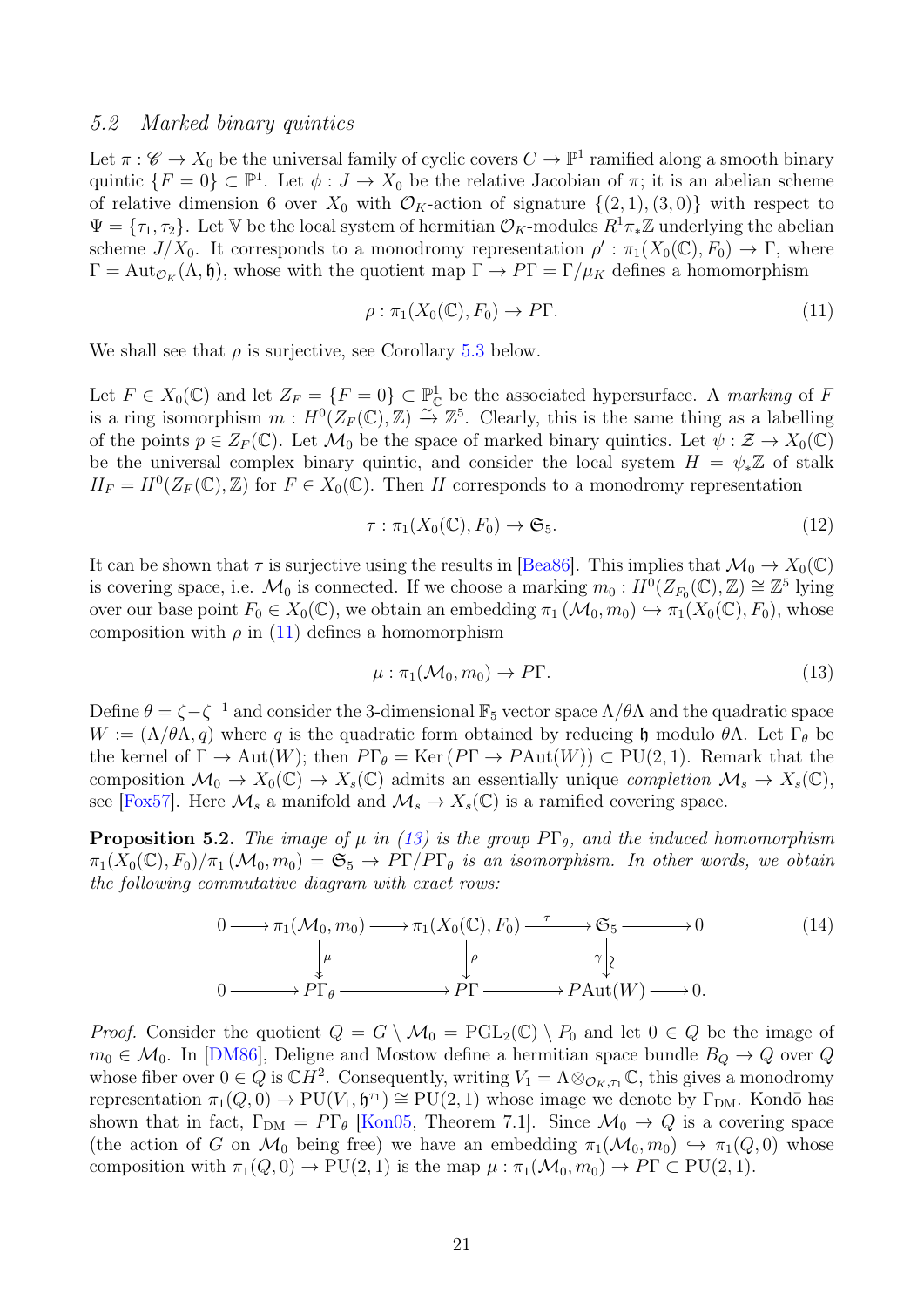To prove that the image of  $\mu$  is  $PT_{\theta}$ , it suffices to give a section of the map  $\mathcal{M}_0 \to Q$ . Indeed, this induces a retraction of  $\pi_1(\mathcal{M}_0, m_0) \hookrightarrow \pi_1(Q, 0)$  so that the images of both groups in PU(2, 1) are the same. To define such a section, observe that if  $\Delta \subset \mathbb{P}^1(\mathbb{C})^5$  is the union of all hyperplanes  $\{x_i = x_j\} \subset \mathbb{P}^1(\mathbb{C})^5$  for  $i \neq j$ , then

$$
Q = \mathrm{PGL}_2(\mathbb{C}) \setminus P_0 = \mathrm{PGL}_2(\mathbb{C}) \setminus (\mathbb{P}^1(\mathbb{C})^5 - \Delta) \cong \{(x_4, x_5) \in \mathbb{A}^1(\mathbb{C})^2 : x_i \neq 0, 1 \text{ and } x_1 \neq x_2\}.
$$

The section  $Q \to \mathcal{M}_0$  may then be defined by sending  $(x_4, x_5)$  to the binary quintic  $F(X, Y) =$  $X(X-Y)Y(X-x_4Y)(X-x_5Y) \in X_0(\mathbb{C})$ , marked by the labelling of its roots  $\{0,1,\infty,x_4,x_5\}$ . It remains to prove that the homomorphism  $\gamma : \mathfrak{S}_5 \to P\Gamma/P\Gamma_\theta$  appearing on the right in [\(14\)](#page-20-2) is an isomorphism. We use Theorem [8.1,](#page-30-1) proven by Shimura in  $\left[\text{Shi64}\right]$ , which says that  $(\Lambda, \mathfrak{h}) \cong (\mathcal{O}_K^3, \text{diag}(1, 1, \frac{1-\sqrt{5}}{2}))$  $\frac{1}{2}(\frac{\sqrt{5}}{2}))$ . It follows that  $P\Gamma/P\Gamma_\theta = P\text{Aut}(W) \cong \text{PO}_3(\mathbb{F}_5) \cong \mathfrak{S}_5$ . Next, consider the manifold  $\mathcal{M}_s$ . Remark that  $\mathfrak{S}_5$  embeds into  $Aut(G \setminus \mathcal{M}_s)$ , and that the natural map  $\mathcal{P}: G \setminus \mathcal{M}_s \to P\Gamma_\theta \setminus \mathbb{C}H^2$  (see [\(15\)](#page-22-0)) is an isomorphism, see [\[DM86\]](#page-32-0), [\[Kon05\]](#page-32-12). The composition  $\mathfrak{S}_5 \subset \text{Aut}(G \setminus \mathcal{M}_s) \cong \text{Aut}(P\Gamma_\theta \setminus \mathbb{C}H^2)$  coincides with the composition  $\mathfrak{S}_5 \to$  $P\Gamma/P\Gamma_\theta \subset \text{Aut}(P\Gamma_\theta \setminus \mathbb{C}H^2)$  by equivariance of  $\mathcal P$  with respect to  $\gamma$ , hence  $\gamma$  is injective.  $\Box$ 

<span id="page-21-0"></span>**Corollary 5.3.** The monodromy representation  $\rho$  in [\(11\)](#page-20-0) is surjective.

$$
\qquad \qquad \Box
$$

 $\Box$ 

#### 5.3 Framed binary quintics

By a framing of a point  $F \in X_0(\mathbb{C})$  we mean a projective equivalence class [f], where  $f : \mathbb{V}_F =$  $H^1(C_F(\mathbb{C}), \mathbb{Z}) \to \Lambda$  is an  $\mathcal{O}_K$ -linear isometry: two such isometries are in the same class if and only if they differ by an element in  $\mu_K$ . Let  $\mathcal{F}_0$  be the collection of all framings of all points  $x \in X_0(\mathbb{C})$ . The set  $\mathcal{F}_0$  is naturally a complex manifold. Note that Corollary [5.3](#page-21-0) implies that  $\mathcal{F}_0$  is connected, hence  $\mathcal{F}_0 \to X_0(\mathbb{C})$  is a covering space with Galois group PΓ.

<span id="page-21-1"></span>**Lemma 5.4.** The spaces  $P\Gamma_{\theta} \setminus \mathcal{F}_0$  and  $\mathcal{M}_0$  are isomorphic as covering spaces of  $X_0(\mathbb{C})$ . In particular, there is a covering map  $\mathcal{F}_0 \to \mathcal{M}_0$  with Galois group  $P\Gamma_{\theta}$ .

*Proof.* The quotients  $P\Gamma \to P\Gamma/P\Gamma_{\theta}$  and  $P\Gamma \to \mathfrak{S}_5$  are isomorphic by Proposition [5.2.](#page-20-3)  $\Box$ 

**Lemma 5.5.** The variety  $\Delta := X_s - X_0$  is an irreducible normal crossings divisor in  $X_s$ .

Proof. The proof is similar to the proof of Proposition 6.7 in [\[Bea09\]](#page-32-5).

**Lemma 5.6.** The local monodromy transformations of  $\mathcal{F}_0 \to X_0(\mathbb{C})$  around every  $x \in \Delta(\mathbb{C})$ are of finite order. More precisely, if  $x \in \Delta(\mathbb{C})$  lies on the intersection of k local components of  $\Delta(\mathbb{C})$ , then the local monodromy group around x is isomorphic to  $(\mathbb{Z}/10)^k$ .

Proof. See [\[DM86,](#page-32-0) Proposition 9.2] or [\[CT99,](#page-32-9) Proposition 6.1] for the generic case, i.e. when a quintic  $Z = \{F = 0\} \subset \mathbb{P}^1_{\mathbb{C}}$  aquires only one node. In this case, the local equation of the singularity is  $x^2 = 0$ , hence the curve  $C_F$  acquires a singularity of the form  $y^5 + x^2 = 0$ . If the quintic acquires two nodes, then  $C_F$  acquires two such singularities; the vanishing cohomology splits as an orthogonal direct sum hence the local monodromy transformations commute.  $\Box$ 

<span id="page-21-2"></span>**Corollary 5.7.** There is a manifold  $\mathcal{F}_s$ , unique up to isomorphism, with a branched cover  $\pi: \mathcal{F}_s \to X_s(\mathbb{C})$  extending  $\mathcal{F}_0 \to X_0(\mathbb{C})$  such that for any  $x \in \Delta(\mathbb{C})$  and any open neighborhood  $x \in U \subset X_s(\mathbb{C})$  with  $U \cong D^6$  and  $U \cap X_0(\mathbb{C}) \cong (D^*)^k \times D^{6-k}$ , any component of  $\pi^{-1}(U) \subset \mathcal{F}_s$ is isomorphic to  $D^k \times D^{6-k}$ , mapping to U by  $(z_1, \ldots, z_6) \mapsto (z_1^{r_1}, \ldots, z_k^{r_k}; z_{k+1}, \ldots, z_6)$ .

Proof. See [\[Bea09,](#page-32-5) Lemma 7.2]. See also [\[Fox57\]](#page-32-11) and [\[DM86,](#page-32-0) Section 8].

 $\Box$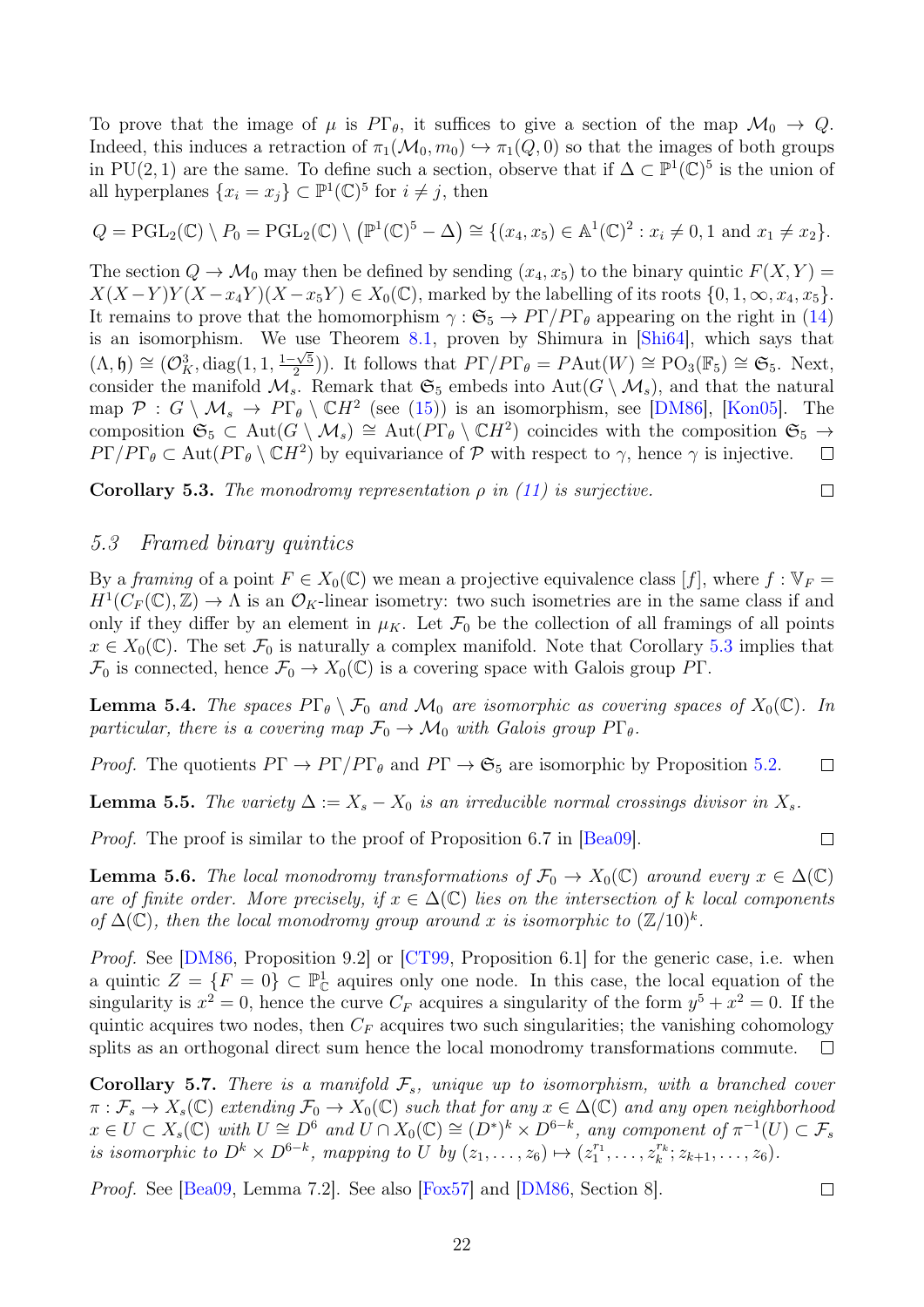The group  $G = GL_2(\mathbb{C})/\mu_K$  acts on  $\mathcal{F}_0$  over its action on  $X_0$ . Explicitly,  $g \in G$  and if  $[\phi], \phi : \mathbb{V}_t \to \Lambda$  is a framing of  $t \in X_0(\mathbb{C})$ , then  $[\phi \circ g^*], \phi \circ g^* : \mathbb{V}_{gt} \to \Lambda$  is a framing of  $gt \in X_0(\mathbb{C})$ . This is a left action. Note that PT also acts on  $\mathcal{F}_0$  from the left, and that the actions of PΓ and G on  $\mathcal{F}_0$  commute. By the naturality of the Fox completion, the action of G on  $\mathcal{F}_0$  extends to an action of G on  $\mathcal{F}_s$ .

#### <span id="page-22-2"></span>**Lemma 5.8.** The group  $G = GL_2(\mathbb{C})/\mu_K$  acts freely on  $\mathcal{F}_s$ .

*Proof.* The universality of the Fox completion gives an action of G on  $\mathcal{M}_s$  such that, by Lemma [5.4,](#page-21-1)  $P\Gamma_{\theta} \setminus \mathcal{F}_s$  and  $\mathcal{M}_s$  are G-equivariantly isomorphic as branched covering spaces of  $X_s(\mathbb{C})$ . In particular, it suffices to show that G acts freely on  $\mathcal{M}_s$ . Note that  $\mathcal{M}_0$  admits a natural  $\mathbb{G}_m$ -covering map  $\mathcal{M}_0 \to P_0$  where  $P_0 \subset \mathbb{P}^1(\mathbb{C})^5$  is the space of distinct ordered 5-tuples in  $\mathbb{P}^1(\mathbb{C})$ . Consequently, there is a  $\mathbb{G}_m$ -quotient map  $\mathcal{M}_s \to P_s$ , where  $P_s$  is the space of stable ordered 5-tuples, and this map is equivariant for the homomorphism  $GL_2(\mathbb{C}) \to \mathrm{PGL}_2(\mathbb{C})$ . But it is clear that  $PGL_2(\mathbb{C})$  acts freely on  $P_s$ . Therefore, if  $g \in GL_2(\mathbb{C})$  and  $x \in \mathcal{M}_s$ are such that  $gx = x$ , then  $g = \lambda \in \mathbb{C}^*$ . Let  $F \in X_s(\mathbb{C})$  be the image of  $x \in \mathcal{M}_s$ ; then  $gF(x,y) = F(g^{-1}(x,y)) = F(\lambda^{-1}x, \lambda^{-1}y) = \lambda^{-5}F(x,y)$ . The equality  $gF = F$  implies that  $\lambda^5 = 1 \in \mathbb{C}$ ; consequently,  $\lambda \in \mu_K$ . We conclude that  $[g] = [\text{id}] \in G$  and the lemma follows.

#### 5.4 Complex uniformization

Consider the hermitian space  $V_1 = \Lambda \otimes_{\mathcal{O}_K, \tau_1} \mathbb{C}$ ; define  $\mathbb{C}H^2$  to be the space of negative lines in  $V_1$ . Using Proposition [4.5](#page-16-0) we see that the abelian scheme  $J \to X_0$  induces a G-equivariant morphism  $\overline{\mathcal{P}} : \overline{\mathcal{F}}_0 \to \mathbb{C}H^2$ . Explicitly, if  $(F, [f]) \in \mathcal{F}_0$  is the framing  $[f : H^1(C_F(\mathbb{C}), \mathbb{Z}) \xrightarrow{\sim} \Lambda]$ of the binary quintic  $F \in X_0(\mathbb{C})$ , and  $A_F$  is the Jacobian of the curve  $C_F$ , then

<span id="page-22-0"></span>
$$
\mathcal{P} : \mathcal{F}_0 \to \mathbb{C}H^2, \qquad \mathcal{P}(F, [f]) = f\left(H^{0,-1}(A_F)\tau_1\right) = f\left(H^{1,0}(C_f)_{\zeta^3}\right) \in \mathbb{C}H^2. \tag{15}
$$

By general considerations,  $\mathcal P$  is holomorphic. It descends to a morphism of analytic spaces

$$
\mathcal{M}_{\mathbb{C}} = G \setminus X_0(\mathbb{C}) \to P\Gamma \setminus \mathbb{C}H^2. \tag{16}
$$

By Riemann extension, [\(15\)](#page-22-0) extends to a G-equivariant holomorphic map  $\overline{P}: \mathcal{F}_s \to \mathbb{C}H^2$ .

<span id="page-22-3"></span>**Theorem 5.9** (Deligne-Mostow). The map  $\overline{P}$  defines an isomorphism of complex manifolds  $\overline{\mathscr{M}}_{\mathbb{C}}^{\mathfrak{f}}$  $C^f\subset G\setminus\mathcal{F}_s\cong\mathbb{C} H^2.$  Taking P $\Gamma$ -quotients gives an isomorphism of complex analytic spaces

<span id="page-22-1"></span>
$$
\overline{\mathcal{M}}_{\mathbb{C}} = G \setminus X_s(\mathbb{C}) \cong P\Gamma \setminus \mathbb{C}H^2. \tag{17}
$$

*Proof.* In [\[DM86\]](#page-32-0), Deligne and Mostow define  $\tilde{Q} \to Q$  to be the covering space corresponding to the monodromy representation  $\pi_1(Q, 0) \to \text{PU}(2, 1)$ ; since the image of this homomomorphism is  $P\Gamma_{\theta}$  (see the proof of Proposition [5.2\)](#page-20-3), it follows that  $G \setminus \mathcal{F}_0 \cong \tilde{Q}$  as covering spaces of Q. Consequently, if  $\widetilde{Q}_{st}$  is the Fox completion of the spread  $\widetilde{Q} \to Q \to Q_{st} := G \setminus \mathcal{M}_s =$  $PGL_2(\mathbb{C}) \setminus P_s$ , then there is an isomorphism  $G \setminus \mathcal{F}_s \cong \widetilde{Q}_{st}$  of branched covering spaces of  $Q_{st}$ . Consequently, we obtain commutative diagrams, where the lower right morphism uses [\(14\)](#page-20-2):

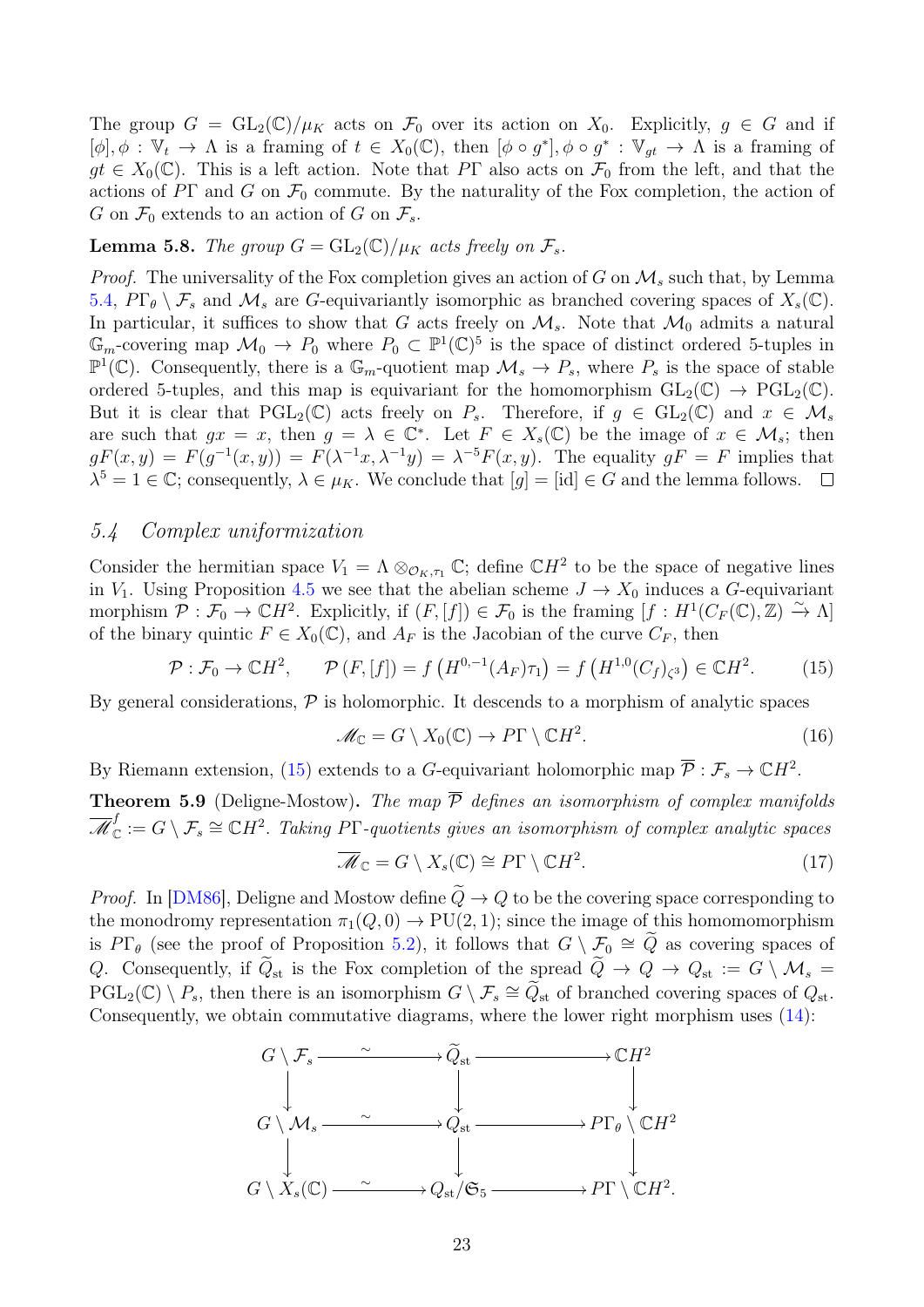Now the map  $\widetilde{Q}_{st} \to \mathbb{C}H^2$  is an isomorphism by [\[DM86,](#page-32-0) (3.11)]. Therefore, we are done if the composition  $G \setminus \mathcal{F}_0 \to \widetilde{Q} \to \mathbb{C}H^2$  is nothing but the period map  $\mathcal{P}: G \setminus \mathcal{F}_0 \to \mathbb{C}H^2$  that we defined in Equation  $(15)$ . This follows from  $[DM86, (2.23)$  $[DM86, (2.23)$  and  $(12.9)$ ].  $\Box$ 

<span id="page-23-0"></span>**Proposition 5.10.** The isomorphism  $(17)$  induces an isomorphism of complex analytic spaces

$$
\mathcal{M}_{\mathbb{C}} = G \setminus X_0 \cong P\Gamma \setminus (\mathbb{C}H^2 - \mathcal{H}). \tag{18}
$$

*Proof.* We have  $\overline{\mathcal{P}}(\mathcal{F}_0) \subset \mathbb{C}H^2 - \mathcal{H}$  by Proposition [4.7](#page-17-1) because the Jacobian of a smooth curve cannot contain an abelian subvariety whose induced polarization is principal. Therefore  $\overline{\mathcal{P}}^{-1}(\mathscr{H}) \subset \mathcal{F}_s - \mathcal{F}_0$ . Since  $\mathcal{F}_s$  is irreducible (it is smooth (Corollary [5.7\)](#page-21-2) and connected (Corollary [5.3\)](#page-21-0)),  $\overline{\mathcal{P}}^{-1}(\mathscr{H})$  is a divisor; but  $\mathcal{F}_s - \mathcal{F}_0$  is also a divisor (Corollary [5.7\)](#page-21-2) hence  $\overline{\mathcal{P}}^{-1}(\mathscr{H}) = \mathcal{F}_s - \mathcal{F}_0$  and we are done. (Alternatively, let  $H_{0,5}$  be the moduli space of degree 5 covers of  $\mathbb{P}^1$  ramified along five distinct marked points [\[HM98,](#page-32-13) §2.G]. The period map  $H_{0,5}(\mathbb{C}) \to P\Gamma \setminus \mathbb{C}H^2$ , mapping a curve  $C \to \mathbb{P}^1$  to its Jacobian  $J(C)$  with  $\mathbb{Z}[\zeta_5]$ -action, extends to the stable compactification  $\overline{H}_{0,5}(\mathbb{C}) \supset H_{0,5}(\mathbb{C})$  because the curves in the limit are of compact type. Since the divisor  $\mathscr{H} \subset \mathbb{C}H^2$  parametrizes abelian varieties that are products of lower dimensional ones (Proposition [4.7\)](#page-17-1), the image of the boundary is exactly  $P\Gamma \setminus \mathscr{H}$ .)  $\Box$ 

### <span id="page-23-1"></span>6 The Period Map for Real Binary Quintics

Write  $\mathcal{F}_0(\mathbb{R}) = \mathcal{F}_0(\mathbb{R})$  for the preimage of  $X_0(\mathbb{R})$  in the space  $\mathcal{F}_0$ . Then  $\mathcal{F}_0 = \bigcup_{\alpha \in P \mathscr{A}} \mathcal{F}_0^{\alpha}$ , where  $\mathscr A$  is the set of anti-unitary involutions  $\alpha : \Lambda \to \Lambda$  and  $P \mathscr A = \mu_K \setminus \mathscr A$  as in Section [3](#page-3-0),  $\kappa$  :  $X_0(\mathbb{C}) \to X_0(\mathbb{C})$  the anti-holomorphic involution that sends a binary quintic  $F(x, y) =$ 3,  $\kappa$  :  $X_0(\mathbb{C}) \to X_0(\mathbb{C})$  the anti-holomorphic involution that sends a binary quintic  $F(x, y) = \sum_{i+j=5} a_{ij} x^i y^j \in \mathbb{C}[x, y]$ , and  $\mathcal{F}_0^{\alpha}$ the fixed point set of the natural anti-holomorphic involution  $\alpha : \mathcal{F}_0 \to \mathcal{F}_0$  lying over  $\kappa$ which is induced by  $\alpha$  as follows. Consider a framing  $(F, [f]) \in \mathcal{F}_0$ ,  $f : \mathbb{V}_F \to \Lambda$ , and let  $[\alpha] \in P\mathscr{A}$ . Let  $C_F \to \mathbb{P}^1_{\mathbb{C}}$  be the quintic cover defined by a smooth binary quintic  $F \in$  $X_0(\mathbb{C})$ . Complex conjugation  $\sigma : \{F = 0\} = Z \to \kappa Z = \{\kappa \cdot F = 0\}$  extends to an antiholomorphic map  $\sigma : C_F \to C_{\kappa \cdot F}$  which in turn extends to an anti-holomorphic map  $\sigma$ :  $J(C_F) \to J(C_{\kappa\cdot F})$ . Define  $F_{\infty,F} = \sigma^* : \mathbb{V}_{\kappa\cdot F} \to \mathbb{V}_F$ ; then the composite  $\mathbb{V}_{\kappa\cdot F} \xrightarrow{F_{\infty,F}} \mathbb{V}_F \to$  $\Lambda \stackrel{\alpha}{\to} \Lambda$  defines a framing of  $\kappa \cdot F \in X_0(\mathbb{C})$ . For the set of fixed points  $\mathcal{F}_0^{\alpha}$ , we have  $\mathcal{F}_0^{\alpha} =$  $\{(F, [f]) \in \mathcal{F}_0 : \kappa \cdot F = F \text{ and } [f \circ F_{\infty,\kappa \cdot F} \circ f^{-1}] = [\alpha] \cdot\}.$  If  $[\alpha] \neq [\beta] \in P \mathscr{A}$ , then  $\mathcal{F}_0^{\alpha} \cap \mathcal{F}_0^{\beta} = \emptyset$ , for if  $(F, [f])$  is in the intersection, then  $[\alpha] = [f \circ F_{\infty,\kappa \cdot F} \circ f^{-1}] = [\beta]$ .

**Lemma 6.1.** The anti-holomorphic involution  $[\alpha]: \mathcal{F}_0 \to \mathcal{F}_0$  defined by  $[\alpha] \in P\mathscr{A}$  makes the period map  $\mathcal{P}: \mathcal{F}_0 \to \mathbb{C}H^2$  Galois-equivariant.

*Proof.* Indeed, if  $\sigma : \mathbb{C} \to \mathbb{C}$  is complex conjugation, then the induced map  $F_{\infty,t} \otimes \sigma : \mathbb{V}_{\kappa t} \otimes_{\mathbb{Z}} \mathbb{C} \to$  $\mathbb{V}_t \otimes_{\mathbb{Z}} \mathbb{C}$  is anti-linear and preserves the Hodge decomposition as well as the eigenspaces.  $\Box$ 

Consequently, we obtain a *real period map*  $\mathcal{P}_{\mathbb{R}} : \coprod_{\alpha \in P \mathscr{A}} \mathcal{F}_{0}^{\alpha} = \mathcal{F}_{0}(\mathbb{R}) \to \widetilde{Y} = \coprod_{\alpha \in P \mathscr{A}} \mathbb{R} H_{\alpha}^{2}$ . It is constant on  $G(\mathbb{R})$ -orbits since the same is true for  $\mathcal{P}: \mathcal{F}_0 \to \mathbb{C}H^2$ .

<span id="page-23-2"></span>**Proposition 6.2.** The real period map  $\mathcal{P}_{\mathbb{R}}$  descends to a PT-equivariant diffeomorphism  $G(\mathbb{R})\setminus$  $\mathcal{F}_0(\mathbb{R}) \cong \coprod_{\alpha \in P \mathscr{A}} \mathbb{R} H_\alpha^2 - \mathscr{H}$ . Thus there is an isomorphism of real-analytic orbifolds

$$
\mathcal{P}_{\mathbb{R}} : \mathscr{M}_{\mathbb{R}} = G(\mathbb{R}) \setminus X_0(\mathbb{R}) \cong \coprod_{\alpha \in C\mathscr{A}} \left[ P\Gamma_{\alpha} \setminus \left( \mathbb{R}H_{\alpha}^2 - \mathscr{H} \right) \right]. \tag{19}
$$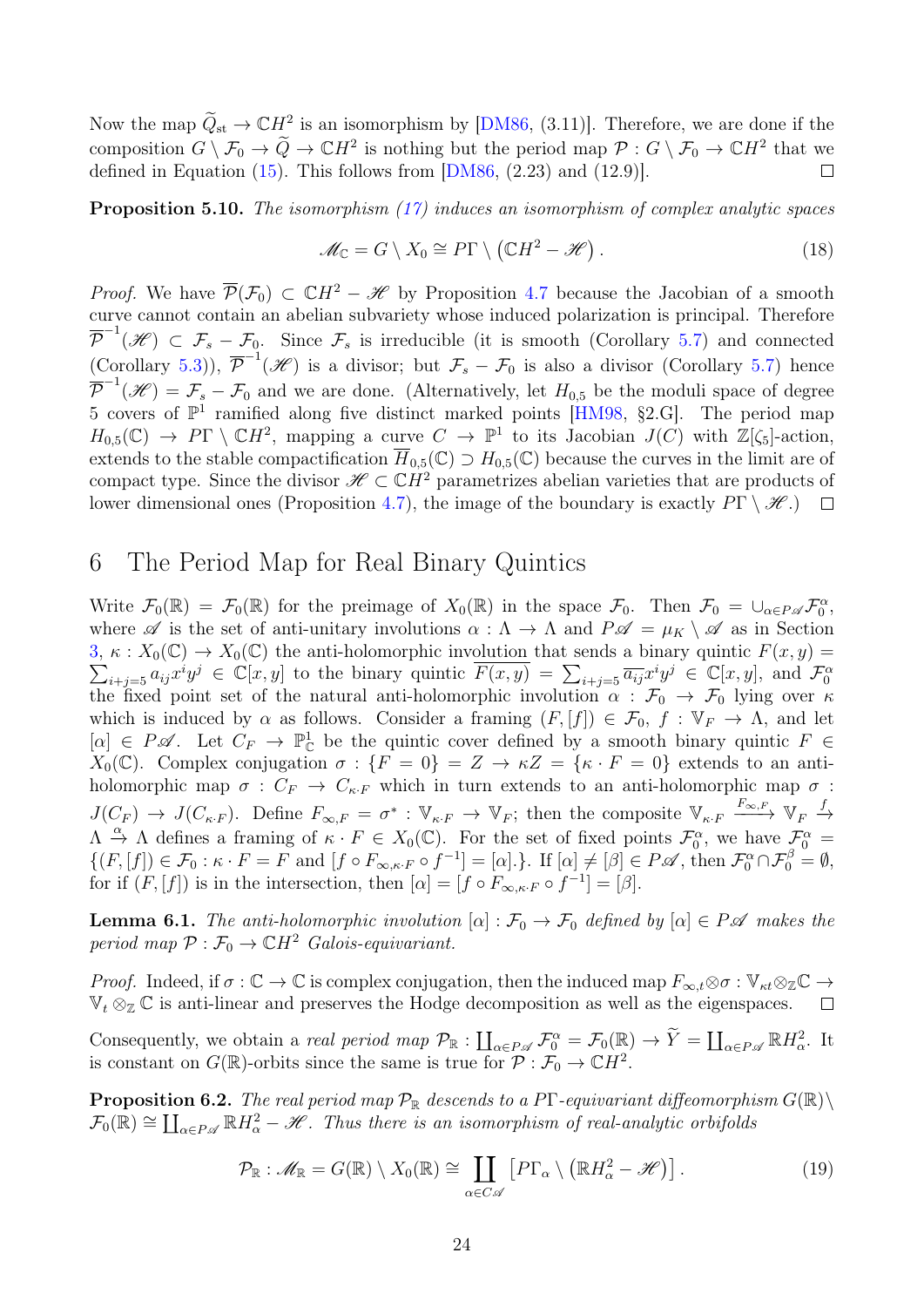Proof. This follows from [\[ACT10,](#page-32-3) proof of Theorem 3.3]. It is crucial that the actions of G and  $P\Gamma$  on  $\mathcal{F}_0$  commute and are free, which is the case, see Corollary [5.8.](#page-22-2)  $\Box$ 

The goal is to prove the real analogue of the isomorphism  $\overline{\mathscr{M}}_{\mathbb{C}} = G(\mathbb{C}) \setminus X_s(\mathbb{C}) \cong P\Gamma \setminus \mathbb{C}H^2$ in Theorem [5.9.](#page-22-3) We need two more lemma's.

<span id="page-24-1"></span>**Lemma 6.3.** The period map  $\overline{P}$  :  $\mathcal{F}_s \to \mathbb{C}H^2$  sends the points  $f \in \widetilde{\Delta} := \mathcal{F}_s - \mathcal{F}_0$  lying above binary quintics with k nodes to the locus of  $\mathbb{C}H^2$  where exactly k of the hyperplanes of Hencet. If  $f \in \tilde{\Delta}$  is such a point, and  $\mathbf{r} = (r_1, \ldots, r_k)$  a vector of short roots such that  $\overline{\mathcal{P}}(f) = x \in \bigcap_i H_r$ , then  $\overline{\mathcal{P}}: \mathcal{F}_s \to \mathbb{C}H^2$  induces a group isomorphism  $P\Gamma_f \cong G(\mathbf{r})$ .  $\overline{\mathcal{P}}(f) = x \in \cap_i H_{r_i}$ , then  $\overline{\mathcal{P}}: \mathcal{F}_s \to \mathbb{C}H^2$  induces a group isomorphism  $P\Gamma_f \cong G(r)$ .

The naturality of the Fox completion implies that each anti-unitary involution  $\alpha : \mathcal{F}_0 \to \mathcal{F}_0$ extends to an anti-unitary involution  $\alpha : \mathcal{F}_s \to \mathcal{F}_s$ .

<span id="page-24-2"></span>**Lemma 6.4.** For every  $\alpha \in P\mathscr{A}$ , the restriction of  $\overline{P}: \mathcal{F}_s \to \mathbb{C}H^2$  to  $\mathcal{F}_s^{\alpha}$  defines a diffeomorphism  $G(\mathbb{R}) \setminus \mathcal{F}_s^{\alpha} \cong \mathbb{R}H_\alpha^2$ .

*Proof.* See [\[ACT10,](#page-32-3) Lemma 11.3]. It is crucial that G acts freely on  $\mathcal{F}_s$  (Corollary [5.8\)](#page-22-2).  $\Box$ 

We arrive at the main theorem of this section. Define  $\mathcal{F}_s(\mathbb{R}) = \bigcup_{\alpha \in P \mathscr{A}} \mathcal{F}_s^{\alpha} = \pi^{-1}(X_s(\mathbb{R}))$ . This is not a manifold because of the ramification of  $\pi : \mathcal{F}_s \to X_s(\mathbb{C})$ , but a union of embedded submanifolds.

<span id="page-24-0"></span>**Theorem 6.5.** The real stable period map  $\overline{\mathcal{P}}_{\mathbb{R}}$  :  $\coprod_{\alpha \in P \mathscr{A}} \mathcal{F}_{s}^{\alpha} \to \widetilde{Y} = \coprod_{\alpha \in P \mathscr{A}} \mathbb{R} H_{\alpha}^{2}$  extends  $\mathcal{P}_{\mathbb{R}}$ and induces the following commutative diagram:



and  $\mathscr{P}_{\mathbb{R}} : G(\mathbb{R}) \setminus \mathcal{F}_s(\mathbb{R}) \to Y$  and  $\mathscr{P}_{\mathbb{R}} : G(\mathbb{R}) \setminus \mathcal{F}_s(\mathbb{R})/P\Gamma \to P\Gamma \setminus Y$  are homeomorphisms.

*Proof.* We first show that  $\overline{\mathcal{P}}_{\mathbb{R}} : \coprod_{\alpha \in P \mathscr{A}} \mathcal{F}_{s}^{\alpha} \to \widetilde{Y} \to Y$  factors through  $\mathcal{F}_{s}(\mathbb{R})$ . Now  $(f, \alpha)$  and  $(g, \beta) \in \coprod_{\alpha \in P \mathscr{A}} \mathcal{F}_s^{\alpha}$  have the same image in  $\mathcal{F}_s(\mathbb{R})$  if and only if  $f = g \in \mathcal{F}_s^{\alpha} \cap \mathcal{F}_s^{\beta}$ , in which case  $x := \mathcal{P}_s(f) = \mathcal{P}_s(g) \in \mathbb{R}H^2_\alpha \cap H^2_\beta$ , so all we need to show is that  $(x, \alpha) \sim (x, \beta) \in \widetilde{Y}$ . But note that  $\alpha\beta \in P\Gamma_f \cong (\mathbb{Z}/10)^k$ , and  $\overline{P}$  induces an isomorphism  $P\Gamma_f \cong G(\mathbf{r})$  by Lemma [6.3.](#page-24-1) Hence  $\alpha\beta \in G(\mathbf{r})$  so that indeed,  $(x, \alpha) \sim (x, \beta)$ . Let us prove the  $G(\mathbb{R})$ -equivariance of  $\overline{\mathcal{P}}_{\mathbb{R}}$ : if  $f \in \mathcal{F}_s^{\alpha}, g \in \mathcal{F}_s^{\beta}$  with  $a \cdot f = g \in \mathcal{F}_s(\mathbb{R})$  for some  $a \in G(\mathbb{R})$ , then  $x := \overline{\mathcal{P}}(f) = \overline{\mathcal{P}}(g) \in \mathbb{C}H^2$ , so we need to show that  $\alpha\beta \in G(\mathbf{r})$ . The actions of  $G(\mathbb{C})$  and PT on  $\mathbb{C}H^2$  commute, and the same holds for the actions of  $G(\mathbb{R})$  and  $P\Gamma'$  on  $\mathcal{F}_{s}^{\mathbb{R}}$ <sup> $\mathbb{R}$ </sup>, where  $P\Gamma' = \Gamma'/\mu_K$ ,  $\Gamma'$  being the group of all unitary and anti-unitary automorphisms of  $\Lambda$ . It follows that  $\alpha(q) = \alpha(a \cdot f) = a \cdot \alpha(f) = a \cdot f = a$ g, hence  $g \in \mathcal{F}_s^{\alpha} \cap \mathcal{F}_s^{\beta}$ . This implies in turn that  $\alpha\beta(g) = g$ , hence  $\alpha\beta \in \overline{P}\Gamma_g \cong G(\mathbf{r})$ , so that indeed,  $(x, \alpha) \sim (x, \beta)$ . To prove that  $\mathscr{P}_{\mathbb{R}}$  is injective, let again  $(f, \alpha)$ ,  $(g, \beta) \in \coprod_{\alpha \in P \mathscr{A}} \mathcal{F}_{s}^{\alpha}$  and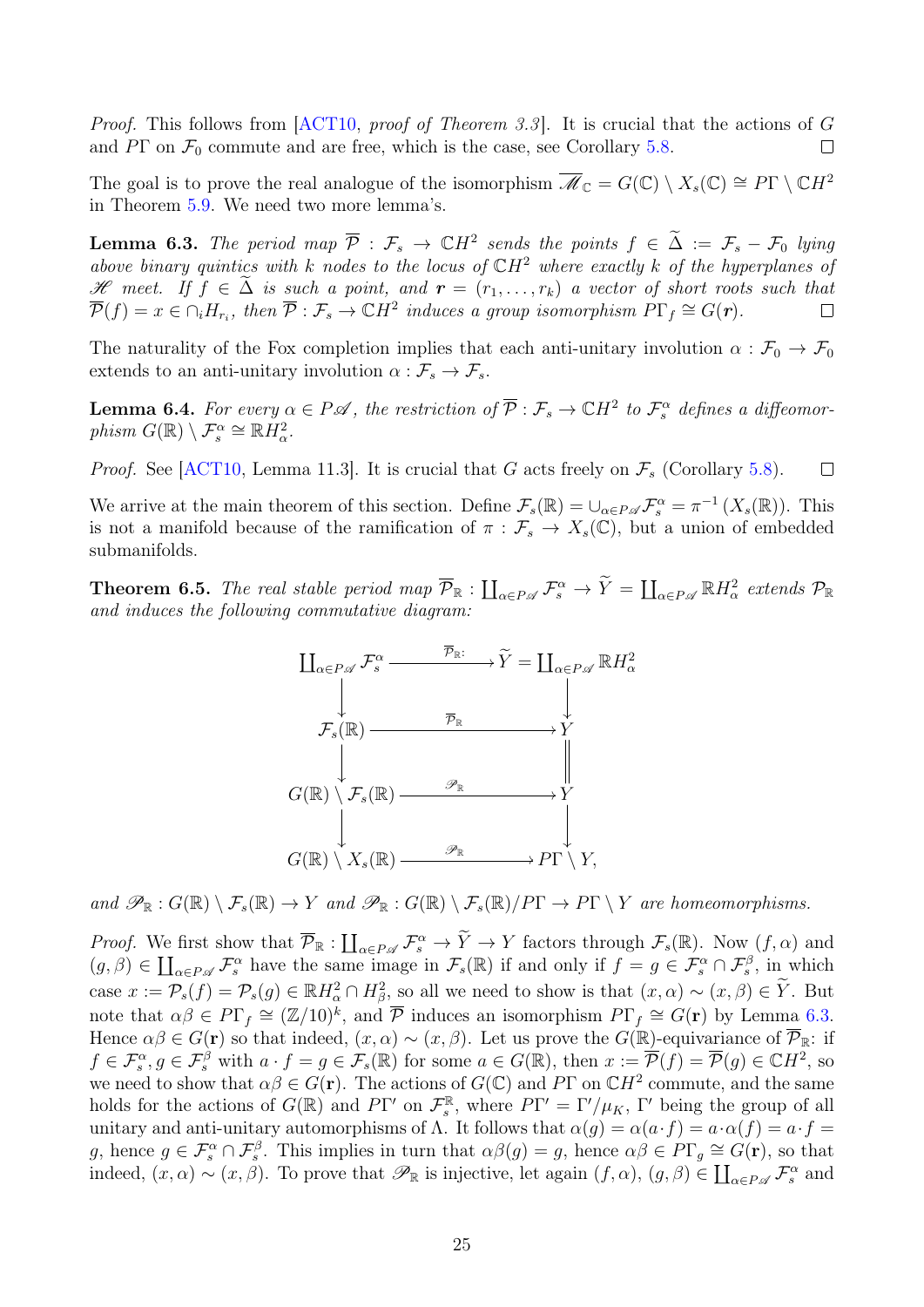suppose that they have the same image in Y. This implies that  $x := \overline{\mathcal{P}}(f) = \overline{\mathcal{P}}(g) \in \mathbb{R}H_\alpha^2 \cap H_\beta^2$ and  $\beta = \phi \circ \alpha$  for some  $\phi \in G(\mathbf{r})$ . Now  $\phi \in G(\mathbf{r}) \cong P\Gamma_f$  (by Lemma [6.3\)](#page-24-1) hence

$$
\beta(f) = \phi(\alpha(f)) = \phi(f) = f.
$$
\n(20)

Therefore  $f, g \in \mathcal{F}^{\beta}_{s}$ ; since  $\overline{\mathcal{P}}(f) = \overline{\mathcal{P}}(g)$ , it follows from Lemma [6.4](#page-24-2) that there exists  $a \in G(\mathbb{R})$ such that  $a \cdot f = g$ , which proves injectivity of  $\mathscr{P}_{\mathbb{R}}$ . Surjectivity of  $\mathscr{P}_{\mathbb{R}} : G(\mathbb{R}) \setminus \mathcal{F}_s(\mathbb{R}) \to Y$  is straightforward, using surjectivity of  $\overline{\mathcal{P}}_{\mathbb{R}}$  (Lemma [6.4\)](#page-24-2). Finally, we claim that  $\mathscr{P}_{\mathbb{R}}$  is open. Let  $U \subset G(\mathbb{R}) \setminus \mathcal{F}_{s}^{\mathbb{R}}$ ; we can write  $U = \mathscr{P}_{\mathbb{R}}^{-1} \mathscr{P}_{\mathbb{R}}(U)$ . Let V be the preimage of U in  $\coprod_{\alpha \in P \mathscr{A}} \mathcal{F}_{s}^{\alpha}$ . Then  $V = \overline{\mathcal{P}}_{\mathbb{R}}^{-1}$  $\overline{\mathcal{P}}_{\mathbb{R}}(p^{-1}(\mathscr{P}_{\mathbb{R}}(U)))$  and hence  $\overline{\mathcal{P}}_{\mathbb{R}}(V) = p^{-1}(\mathscr{P}_{\mathbb{R}}(U))$ . But the map  $\overline{\mathcal{P}}_{\mathbb{R}}$  is open, being the coproduct of the maps  $\mathcal{F}_s^{\alpha} \to \mathbb{R}H_\alpha^2$ , each of which is open since its differential is surjective at each point. Thus  $\mathscr{P}_{\mathbb{R}}(U)$  is open in Y.  $\Box$ 

<span id="page-25-1"></span>**Corollary 6.6.** There is a lattice  $P\Gamma_{\mathbb{R}} \subset \text{PO}(2,1)$  and a homeomorphism

$$
\mathscr{M}_{\mathbb{R}} = G(\mathbb{R}) \setminus X_s(\mathbb{R}) \cong P\Gamma_{\mathbb{R}} \setminus \mathbb{R}H^2.
$$
 (21)

*Proof.*  $G(\mathbb{R}) \setminus X_s(\mathbb{R}) \cong P\Gamma \setminus Y$  (Theorem [6.5\)](#page-24-0) and  $\Gamma \setminus Y \cong P\Gamma_{\mathbb{R}} \setminus \mathbb{R}H^2$  (Theorem [3.10\)](#page-0-2).  $\Box$ 

**Remark 6.7.** The proof of Theorem [6.5](#page-24-0) also shows that  $\mathcal{M}_s(\mathbb{R}) \cong P\Gamma \backslash Y$  if  $\mathcal{M}_s$  is the moduli stack of either cubic surfaces or binary sextics. Notice that this strategy to uniformize the real moduli space is somewhat different than the one in [\[ACT10\]](#page-32-3), [\[ACT06\]](#page-31-0), [\[ACT07\]](#page-31-1), since we first glue together the different components of the real locus of the Shimura variety and only afterwards prove that our moduli space is homeomorphic to the resulting hyperbolic gluing.

## <span id="page-25-0"></span>7 The Moduli Space of Real Binary Quintics as Hyperbolic Triangle

The goal of this section is to prove Theorem [7.9,](#page-29-0) which states that the moduli space  $\overline{\mathscr{M}}_{\mathbb{R}} =$  $G(\mathbb{R}) \setminus X_s(\mathbb{R})$  of stable binary quintics equipped with the metric of Corollary [6.6](#page-25-1) is isometric to the triangle  $\Delta_{3,5,10} \subset H^2$  of angles  $\pi/3, \pi/5$  and  $\pi/10$  in the real hyperbolic plane  $\mathbb{R}H^2$ .

# <span id="page-25-4"></span>7.1 Classification of the stabilizers groups of  $\overline{\mathscr{M}}_{\mathbb{R}}$

The aim of this section is then to describe all possible elements  $x = [\alpha_1, \ldots, \alpha_5] \in (P_s/\mathfrak{S}_5)(\mathbb{R})$ whose stabilizer  $H_x := \text{PGL}_2(\mathbb{R})_x$  is non-trivial, and also to calculate  $H_x$  in these cases:

<span id="page-25-3"></span>**Proposition 7.1.** All stabilizer groups  $H_x \text{ }\subset \text{PGL}_2(\mathbb{R})$  for points  $x \in (P_s/\mathfrak{S}_5)(\mathbb{R})$  are among  $\mathbb{Z}/2, D_3, D_5$ . For  $n \in \{3, 5\}$ , there is a unique  $\mathrm{PGL}_2(\mathbb{R})$ -orbit in  $(P_s/\mathfrak{S}_5)(\mathbb{R})$  of points x with stabilizer  $D_n$ .

*Proof.* We have an injection  $(P_s/\mathfrak{S}_5)(\mathbb{R}) \hookrightarrow P_s/\mathfrak{S}_5$  which is equivariant for the embedding  $PGL_2(\mathbb{R}) \hookrightarrow \text{PGL}_2(\mathbb{C})$ . In particular,  $H_x \subset \text{PGL}_2(\mathbb{C})_x$  for every  $x \in (P_s/\mathfrak{S}_5)(\mathbb{R})$ . The groups  $\text{PGL}_2(\mathbb{C})_x$  for equivalence classes of distinct points  $x \in P_0/\mathfrak{S}_5$  are calculated in [\[WX19,](#page-33-15) Theorem 22], and such a group is isomorphic to  $\mathbb{Z}/2$ ,  $D_3$ ,  $\mathbb{Z}/4$  or  $D_5$ . None of these have subgroups isomorphic to  $D_2 = \mathbb{Z}/2 \rtimes \mathbb{Z}/2$  or  $D_4 = \mathbb{Z}/2 \rtimes \mathbb{Z}/4$ . Define an involution

$$
\nu := (z \mapsto 1/z) \in \mathrm{PGL}_2(\mathbb{R}).\tag{22}
$$

<span id="page-25-2"></span>**Lemma 7.2.** Consider an element  $\tau \in \text{PGL}_2(\mathbb{R})$  and three distinct elements  $x, y, z \in \mathbb{P}^1(\mathbb{C})$ such that  $S = \{x, y, z\}$  is stabilized by complex conjugation, and such that  $\tau(x) = x$ ,  $\tau(y) = z$ and  $\tau(z) = y$ . Then there is a transformation  $g \in \text{PGL}_2(\mathbb{R})$  that maps S to either  $\{-1,0,\infty\}$ or  $\{-1, i, -i\}$ , and that satisfies  $g\tau g^{-1} = \nu = (z \mapsto 1/z) \in \text{PGL}_2(\mathbb{R})$ . In particular,  $\tau^2 = id$ .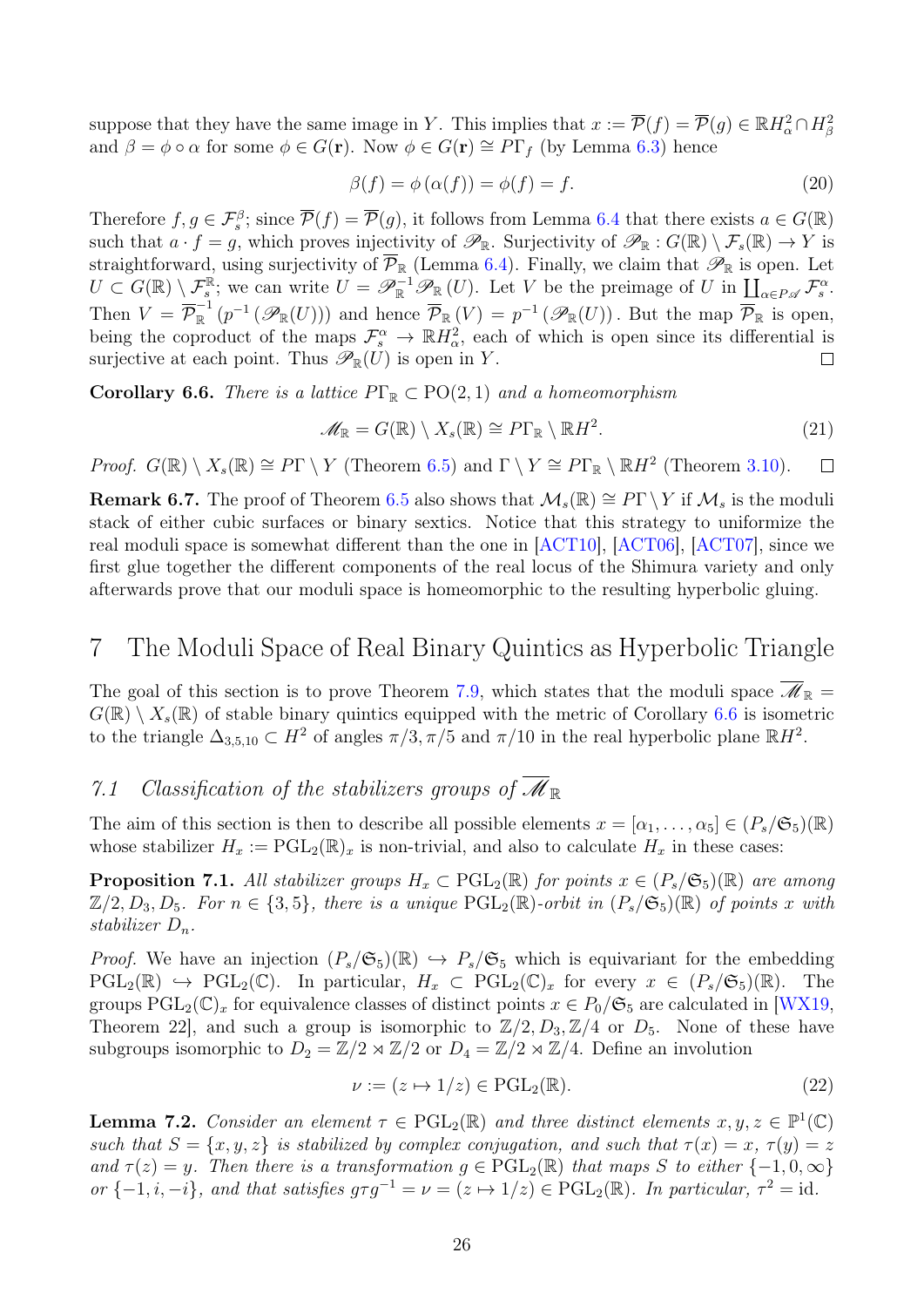*Proof.* This follows readily from the fact that two transformations  $q, h \in \text{PGL}_2(\mathbb{C})$  that satisfy  $g(x_i) = h(x_i)$  for three different points  $x_1, x_2, x_3 \in \mathbb{P}^1(\mathbb{C})$  are necessarily equal.  $\Box$ 

#### **Lemma 7.3.** There is no  $x \in (P_s/\mathfrak{S}_5)(\mathbb{R})$  stabilized by an element  $\phi \in \text{PGL}_2(\mathbb{R})$  of order 4.

*Proof.* By [\[Bea10,](#page-32-14) Theorem 4.2], all subgroups  $G \subset \text{PGL}_2(\mathbb{R})$  that are isomorphic to  $\mathbb{Z}/4$  are conjugate to each other. Since the transformation  $I: z \mapsto (z-1)/(z+1)$  is of order 4, it gives a representative  $G_I = \langle I \rangle$  of this conjugacy class. Hence, assuming there exists x and  $\phi$  as in the lemma, possibly after replacing x by gx for some  $g \in \text{PGL}_2(\mathbb{R})$ , we may and do assume that  $\phi = I$ . On the other hand, it is easily shown that I cannot fix any  $x \in (P_s/\mathfrak{S}_5)(\mathbb{R})$ .  $\Box$ 

Define

$$
\rho \in \mathrm{PGL}_2(\mathbb{R}), \quad \rho(z) = \frac{-1}{z+1}.
$$

<span id="page-26-1"></span>**Lemma 7.4.** Let  $x = (x_1, \ldots, x_5) \in (P_s/\mathfrak{S}_5)(\mathbb{R})$ . Suppose  $\phi(x) = x$  for an element  $\phi \in$  $PGL_2(\mathbb{R})$  of order 3. Then there is a transformation  $g \in \text{PGL}_2(\mathbb{R})$  mapping x to  $z =$  $(-1,\infty,0,\omega,\omega^2)$  with  $\omega$  a primitive third root of unity, and the stabilizer of x to the subgroup of  $PGL_2(\mathbb{R})$  generated by  $\rho$  and  $\nu$ . In particular, the stabilizer  $H_x$  is isomorphic to  $D_3$ .

*Proof.* It follows from Lemma [7.2](#page-25-2) that there must be three elements  $x_1, x_2, x_3$  which form an orbit under  $\phi$ . Since complex conjugation preserves this orbit, one element in it is real; since g is defined over R, they are all real. Let  $g \in \text{PGL}_2(\mathbb{R})$  such that  $g(x_1) = -1$ ,  $g(x_2) = \infty$  and  $g(x_3) = 0$ . Define  $\kappa = g\phi g^{-1}$ . Then  $\kappa^3 = id$ , and  $\kappa$  preserves  $\{-1, \infty, 0\}$  and sends  $-1$  to  $\infty$ and  $\infty$  to 0. Consequently,  $\kappa(0) = -1$ , and it follows that  $\kappa = \rho$ . Hence x is equivalent to an element of the form  $z = (-1, \infty, 0, \alpha, \beta)$ . Moreover,  $\beta = \bar{\alpha}$  and  $\alpha^2 + \alpha + 1 = 0$ .  $\Box$ 

Recall that  $\zeta_5 = e^{2i\pi/5} \in \mathbb{P}^1(\mathbb{C})$  and define

$$
\lambda = \zeta_5 + \zeta_5^{-1} \in \mathbb{R}, \qquad \gamma(z) = \frac{(\lambda + 1)z - 1}{z + 1} \in \mathrm{PGL}_2(\mathbb{R})
$$

<span id="page-26-0"></span>**Lemma 7.5.** Let  $x = (x_1, \ldots, x_5) \in (P_s/\mathfrak{S}_5)(\mathbb{R})$ . Suppose x is stabilized by a subgroup of  $PGL_2(\mathbb{R})$  of order 5. Then there is a transformation  $g \in \text{PGL}_2(\mathbb{R})$  mapping x to  $z =$  $(0, -1, \infty, \lambda + 1, \lambda)$  and identifying the stabilizer of x with the subgroup of  $PGL_2(\mathbb{R})$  generated by  $\gamma$  and  $\nu$ . In particular, the stabilizer  $H_x$  of x is isomorphic to  $D_5$ .

*Proof.* Let  $\phi \in H_x$  be an element of order 5. Using Lemma [7.2](#page-25-2) one shows that x must be smooth, i.e. all  $x_i$  are distinct, and  $x_i = \phi^{i-1}(x_1)$ . Since there is one real  $x_i$  and  $\phi$  is defined over R, all  $x_i$  are real. Now note that  $z = (0, -1, \infty, \lambda + 1, \lambda)$  is the orbit of 0 under  $\gamma : z \mapsto$  $((\lambda+1)z-1)/(z+1)$ . The reflection  $\nu: z \mapsto 1/z$  preserves z as well: if  $\zeta = \zeta_5$  then  $\lambda = \zeta + \zeta^{-1}$ hence  $\lambda + 1 = -(\zeta^2 + \zeta^{-2}) = -\lambda^2 + 2$ , so that  $\lambda(\lambda + 1) = 1$ . So we have  $H_z \cong D_5$ . But then, by [\[WX19,](#page-33-15) Theorem 22], the point z with its stabilizer  $H_z$  must be equivalent under PGL<sub>2</sub>(C) to the point  $(1, \zeta, \zeta^2, \zeta^3, \zeta^4)$  with its stabilizer  $\langle x \mapsto \zeta x, x \mapsto 1/x \rangle$ . Consequently, there exists an element  $g \in \text{PGL}_2(\mathbb{C})$  such that  $g(x_1) = 0$ ,  $g(x_2) = -1$ ,  $g(x_3) = \infty$ ,  $g(x_4) = \lambda + 1$  and  $g(x_5) = \lambda$ , and such that  $gH_xg^{-1} = H_z$ . Since all  $x_i$  and  $z_i \in z$  are real, we see that  $\bar{g}(x_i) = z_i$ for every *i*, hence g and  $\bar{g}$  coincide on more than 2 points, hence  $g = \bar{g} \in \text{PGL}_2(\mathbb{R})$ .  $\Box$ 

This finishes the proof of Proposition [7.1.](#page-25-3)

$$
27\,
$$

 $\Box$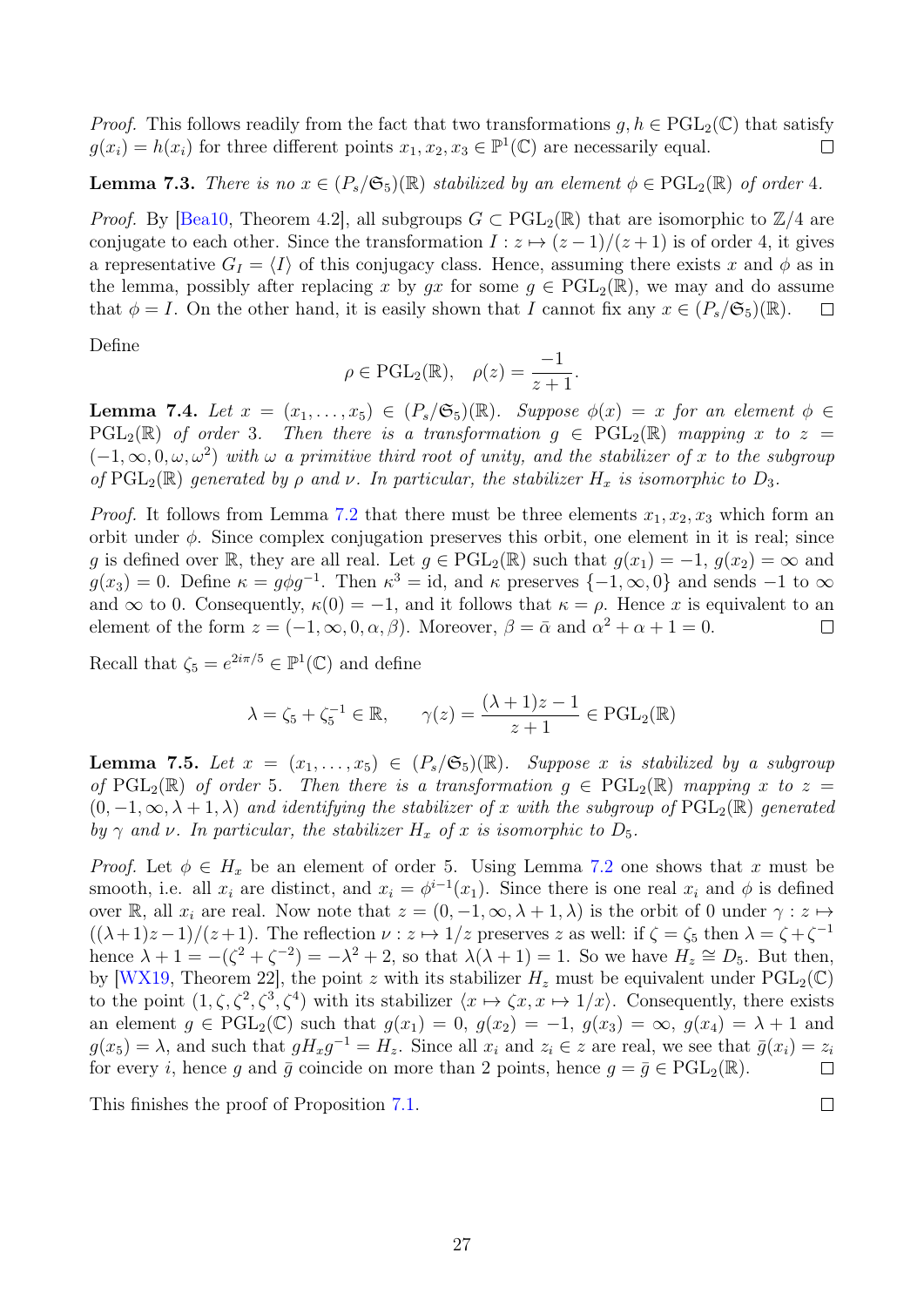#### <span id="page-27-1"></span>7.2 Points of  $(P_s/\mathfrak{S}_5)(\mathbb{R})$  with stabilizer  $\mathbb{Z}/2 \hookrightarrow \mathrm{PGL}_2(\mathbb{R})$

The goal of this section is to prove that there are no cone points in the orbifold  $PGL_2(\mathbb{R})$  $(P_s/\mathfrak{S}_5)(\mathbb{R})$ , i.e. orbifold points whose stabilizer group is  $\mathbb{Z}/n$  for some n acting on the orbifold chart by rotations. By Proposition [7.1,](#page-25-3) this fact will follow from the following:

<span id="page-27-0"></span>**Proposition 7.6.** Let  $x = (x_1, \ldots, x_5) \in (P_s/\mathfrak{S}_5)(\mathbb{R})$  be such that its stabilizer group  $H_x = \langle \tau \rangle$ has order 2. Then there is a  $H_x$ -stable open neighborhood  $U \subset (P_s/\mathfrak{S}_5)(\mathbb{R})$  of x such that  $H_x \setminus U \to \overline{\mathscr{M}}_{\mathbb{R}}$  is injective, and a homeomorphism  $\phi : (U, x) \to (B, 0)$  for  $0 \in B \subset \mathbb{R}^2$  an open ball, such that  $\phi$  identifies  $H_x$  with  $\mathbb{Z}/2$  acting on B by reflections in a line through 0.

Proof. Using Lemma [7.2,](#page-25-2) it is a routine exercise to check that the only possibilities for the element  $x = (x_1, \ldots, x_5) \in (P_s/\mathfrak{S}_5)(\mathbb{R})$  are as follows: 1.  $x = (-1, 0, \infty, \beta, \beta^{-1})$  with  $\beta \in$  $\mathbb{A}^1(\mathbb{R}) \setminus \{-1, 0, 1\}$  or  $\beta \in \mathbb{S}^1 \setminus \{-1, 1\} \subset \mathbb{A}^1(\mathbb{C}), H_x = \langle \nu \rangle$ . 2.  $x = (-1, i, -i, \beta, \beta^{-1})$  with  $\beta \in$  $\mathbb{A}^1(\mathbb{R}) \setminus \{-1, 1\}$  or  $\beta \in \mathbb{S}^1 \setminus \{-1, 1, i, -i\} \subset \mathbb{A}^1(\mathbb{C}), H_x = \langle \nu \rangle$ . 3.  $x = (-1, -1, \beta, 0, \infty)$  with  $\beta \in$  $\mathbb{A}^{1}(\mathbb{R})\setminus\{-1,0,1\}, H_{x}=\langle\nu\rangle$ . 4.  $x=(-1,-1,\beta,i,-i)$  with  $\beta\in\mathbb{A}^{1}(\mathbb{R})\setminus\{-1,1\}, H_{x}=\langle\nu\rangle$ . 5.  $x = (0, 0, \infty, \infty, -1), H_x = \langle \nu \rangle$ . 6.  $x = (-1, i, i, -i, -i), H_x = \langle \nu \rangle$ .  $\Box$ 

#### <span id="page-27-2"></span>7.3 Comparing the orbifold structures

The aim of this section is to prove the following:

<span id="page-27-3"></span>**Proposition 7.7.** Let  $\overline{\mathcal{M}}_{\mathbb{R}}$  be the moduli space of real stable binary quintics. The hyperbolic orbifold structure of  $\overline{\mathcal{M}}_{\mathbb{R}}$ , induced by the homeomorphism of Corollary [6.6,](#page-25-1) has no cone points and three corner reflectors, whose orders are  $\pi/3, \pi/5$  and  $\pi/10$ .

*Proof.* There are two topological orbifold structures on  $\overline{\mathscr{M}}_{\mathbb{R}}$ : one via its definition as  $[G(\mathbb{R}) \setminus$  $X_s(\mathbb{R})$  and one via the isomorphism  $\overline{\mathscr{M}}_{\mathbb{R}} \cong P\Gamma \setminus Y$  of Theorem [6.5](#page-24-0) and the orbifold structure on  $P\Gamma \setminus Y$  given by Theorem [3.10.](#page-0-2) We claim that these topological orbifold structures differ only at the moduli point  $(\infty, i, i, -i, -i)$ . Indeed, this can be deduced from Proposition [3.20.](#page-11-0) The notation of that proposition was as follows: for  $f \in Y \cong G(\mathbb{R}) \setminus \mathcal{F}_s(\mathbb{R})$  (see Theorem [6.5\)](#page-24-0) the group  $A_f \subset P\Gamma$  is the stabilizer of  $f \in K$ ; if  $x \in \mathcal{F}_s(\mathbb{R})$  represents f and if  $F = [x] \in X_s(\mathbb{R})$ has  $k = 2a + b$  nodes, then the image  $y \in \mathbb{C}H^2$  lies on k orthogonal hyperplanes  $H_r$ , with a pairs of complex conjugate hyperplanes and b real hyperplanes. If F has no nodes  $(k = 0)$ , then  $G(\mathbf{r})$ is trivial by Proposition [3.20.](#page-11-0)1 and  $G_F = A_f = \Gamma_f$ . If F has only real nodes, then  $B_f = G(\mathbf{r})$ hence  $G_F = A_f/G(\mathbf{r}) = A_f/B_f = \Gamma_f$ . Now suppose that  $a = 1$  and  $b = 0$ : the equation F defines a pair of complex conjugate nodes. In other words, the zero set of  $F$  defines a 5-tuple  $x = (\alpha_1, \ldots, \alpha_5) \in \mathbb{P}^1(\mathbb{C})$ , well-defined up to the  $\mathrm{PGL}_2(\mathbb{R}) \times \mathfrak{S}_5$  action on  $\mathbb{P}^1$ , where  $\alpha_1 \in \mathbb{P}^1(\mathbb{R})$ and  $\alpha_3 = \bar{\alpha}_2 = \alpha_5 = \bar{\alpha}_4 \in \mathbb{P}^1(\mathbb{C}) \setminus \mathbb{P}^1(\mathbb{R})$ . So we may write  $x = (\rho, \alpha, \bar{\alpha}, \alpha, \bar{\alpha})$  with  $\rho \in \mathbb{P}^1(\mathbb{R})$  and  $\alpha \in \mathbb{P}^1(\mathbb{C}) \setminus \mathbb{P}^1(\mathbb{R})$ . Then there is a unique  $T \in \mathrm{PGL}_2(\mathbb{R})$  such that  $T(\rho) = \infty$  and  $T(\alpha) = i$ . But this gives  $T(x) = (\infty, i, -i, i, -i)$  hence F is unique up to isomorphism. As for the stabilizer  $G_F = A_f/G(\mathbf{r})$ , we have  $G(\mathbf{r}) \cong (\mathbb{Z}/10)^2$ . Since there are no real nodes,  $B_f$  is trivial. By Proposition [3.20.](#page-11-0)3,  $K_f$  is the union of 10 copies of  $\mathbb{B}^2(\mathbb{R})$  meeting along a common point  $\mathbb{B}^0(\mathbb{R})$ . In fact, in the local coordinates  $(t_1, t_2)$  around f, the  $\alpha_j : \mathbb{B}^2(\mathbb{C}) \to \mathbb{B}^2(\mathbb{C})$  are defined by  $(t_1, t_2) \mapsto (\bar{t}_2 \zeta^j, \bar{t}_1 \zeta^j)$ , for  $j \in \mathbb{Z}/10$ , and so the fixed points sets are given by the equations  $\mathbb{R}H_j^2 = \{t_2 = \overline{t}_1\zeta^j\} \subset \mathbb{B}^2(\mathbb{C}), j \in \mathbb{Z}/10.$  Notice that the subgroup  $G \subset G(\mathbf{r})$  that stabilizes  $\mathbb{R}H_j^2$  is the cyclic group of order 10 generated by the transformations  $(t_1, t_2) \mapsto (\zeta t_1, \zeta^{-1} t_2)$ . On the other hand, there is only one non-trivial transformation  $T \in \text{PGL}_2(\mathbb{R})$  that fixes  $\infty$ and sends the subset  $\{i, -i\} \subset \mathbb{P}^1(\mathbb{C})$  to itself, and T is of order 2. Hence  $G_F = \mathbb{Z}/2$  so that we have an exact sequence  $0 \to \mathbb{Z}/10 \to \Gamma_f \to \mathbb{Z}/2 \to 0$  and this splits since  $G_F$  is a subgroup of  $\Gamma_f$ . We are done by Propositions [7.1](#page-25-3) and [7.6.](#page-27-0)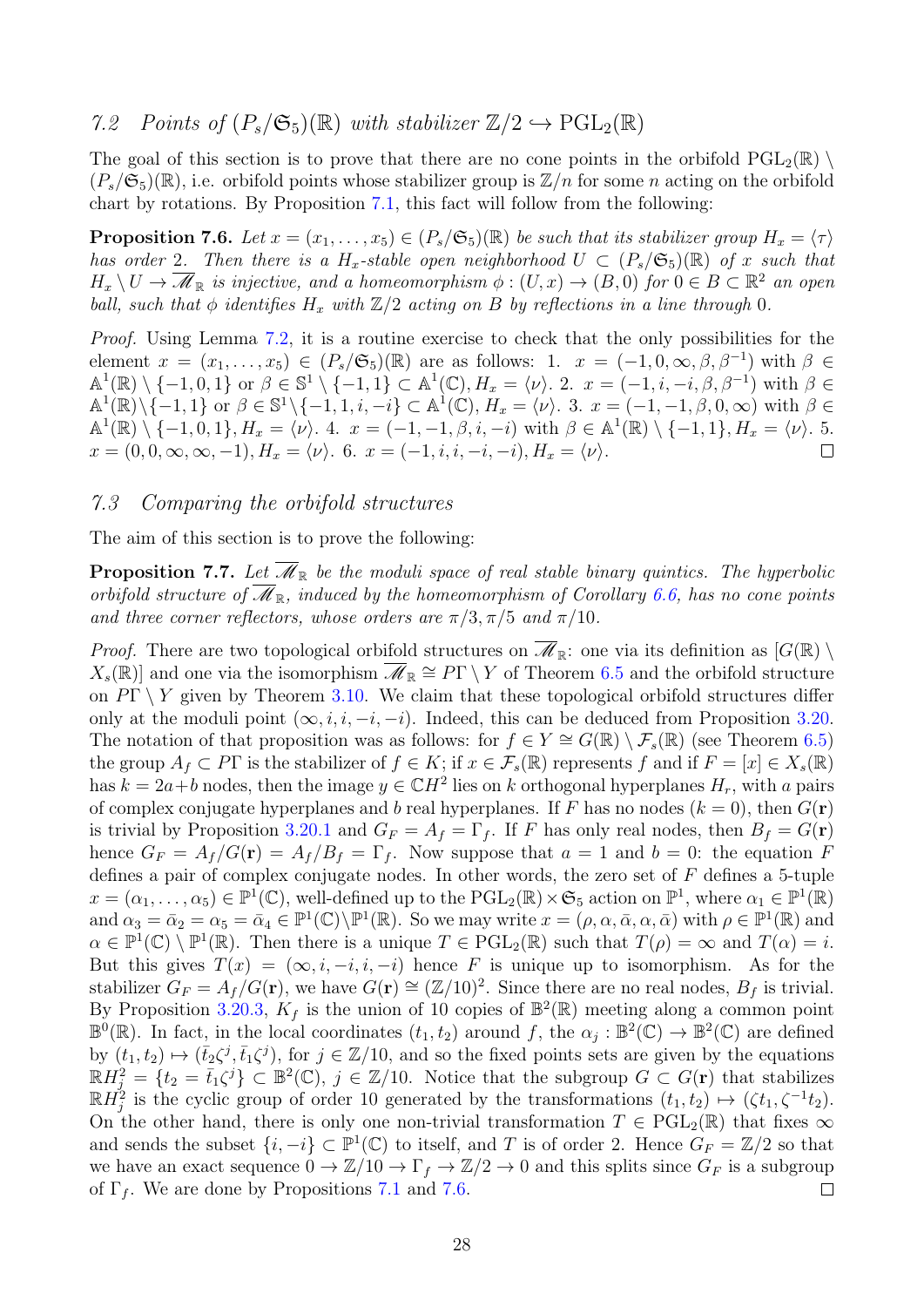# <span id="page-28-0"></span>7.4 The real moduli space of 5 unordered points on  $\mathbb{P}^1$  is a hyperbolic triangle

In the sequal, we shall consider the topological space  $\overline{\mathscr{M}}_{\mathbb{R}} = G(\mathbb{R}) \setminus X_s(\mathbb{R})$  as a hyperbolic orbifold via the metric induced by the homeomorphism  $G(\mathbb{R}) \setminus X_s(\mathbb{R}) \cong P\Gamma \setminus K$  of Theorem [6.5,](#page-24-0) the metric and hyperbolic orbifold structure on  $P\Gamma \setminus K$  of Theorem [3.10.](#page-0-2)1. The goal of Section [7.4](#page-28-0) will be to show that  $\overline{\mathscr{M}}_{\mathbb{R}}$ , as a hyperbolic orbifold, is isomorphic to the triangle  $\Delta_{3,5,10}$  in the real hyperbolic plane  $H^2$  with angles  $\pi/3, \pi/5$  and  $\pi/10$ , by which we mean that there exists an isometry  $\phi : \mathcal{M}_{\mathbb{R}} \xrightarrow{\sim} \Delta_{3,5,10}$  that preserves the orbifold structures.

The results in the above Sections [7.1,](#page-25-4) [7.2](#page-27-1) and [7.3](#page-27-2) give the orbifold singularities of  $\overline{\mathscr{M}}_{\mathbb{R}}$  together with their stabilizer groups. In order to complete determine the hyperbolic orbifold structure of  $\mathscr{M}_{\mathbb{R}}$ , however, we shall also need to know the underlying topological space of  $\mathscr{M}_{\mathbb{R}}$ . This will be our first goal. The first observation is that  $\overline{\mathscr{M}}_{\mathbb{R}}$  is compact. Indeed, it is classical that the topological space  $\mathscr{M}_{\mathbb{C}} = G(\mathbb{C}) \setminus X_s(\mathbb{C})$  parametrizing complex stable binary quintics is compact - for example because is homeomorphic to  $\overline{M}_{0.5}(\mathbb{C})/\mathfrak{S}_5$  and the stack of stable 5pointed curves  $\overline{M}_{0.5}$  is proper [\[Knu83\]](#page-32-15) or because it is homeomorphic to a compact ball quotient [\[Shi64\]](#page-33-1) - and the map  $\overline{\mathcal{M}}_{\mathbb{R}} \to \overline{\mathcal{M}}_{\mathbb{C}}$  is proper. The second observation is that  $\overline{\mathcal{M}}_{\mathbb{R}}$  is connected:  $X_s(\mathbb{R})$  is obtained from the manifold  $X(\mathbb{R}) = \{F \in \mathbb{R}[x, y] : F$  is homogeneous of degree 5} by removing a subspace of codimension two. We can prove more:

#### <span id="page-28-1"></span>**Proposition 7.8.** The moduli space  $\overline{\mathcal{M}}_{\mathbb{R}}$  of real stable binary quintics is simply connected.

*Proof.* We shall prove that the closures of the three connected components of  $\mathscr{M}_{\mathbb{R}}$  in  $\overline{\mathscr{M}}_{\mathbb{R}}$  are homeomorphic to the closed disc D in  $\mathbb{R}^2$ , and that they are glued together to form  $\overline{\mathscr{M}}_{\mathbb{R}}$  in the way that the components  $\mathcal{M}_0$  and  $\mathcal{M}_2$  are glued to  $\mathcal{M}_1$  in Figure 1. Let  $M_{0,5}(\mathbb{R})$  (resp.  $\overline{M}_{0,5}(\mathbb{R})$ ) be the moduli space of real smooth (resp. stable) genus zero curves with five real marked points [\[Knu83\]](#page-32-15). Recall that  $P_0 \subset \mathbb{P}^1(\mathbb{C})$  is the subset of distinct five-tuples, and  $P_s \subset \mathbb{P}^1(\mathbb{C})$  the subset of five-tuples where no three coordinates coincides. We have  $M_{0.5}(\mathbb{R}) = \text{PGL}_2(\mathbb{R}) \setminus P_0(\mathbb{R})$  and  $\overline{M}_{0,5}(\mathbb{R}) = \text{PGL}_2(\mathbb{R}) \setminus P_s(\mathbb{R})$ . Let  $\sigma_1 : \mathbb{P}^1(\mathbb{C})^5 \to \mathbb{P}^1(\mathbb{C})^5$  be the anti-holomorphic involution  $(x_1, x_2, x_3, x_4, x_5) \mapsto (\bar{x}_1, \bar{x}_2, \bar{x}_3, \bar{x}_5, \bar{x}_4)$ , and let  $\sigma_2 : \mathbb{P}^1(\mathbb{C})^5 \to \mathbb{P}^1(\mathbb{C})^5$  be the anti-holomorphic involution  $(x_1, x_2, x_3, x_4, x_5) \mapsto (\bar{x}_1, \bar{x}_3, \bar{x}_2, \bar{x}_5, \bar{x}_4)$ . Then define

$$
P_0^1(\mathbb{R}) = P_0^{\sigma_1}, \quad P_s^1(\mathbb{R}) = P_1^{\sigma_1}, \quad P_0^2(\mathbb{R}) = P_0^{\sigma_2}, \quad P_s^2(\mathbb{R}) = P_1^{\sigma_2}.
$$

The action of  $\mathfrak{S}_3 \times \mathfrak{S}_2$  on  $\mathbb{P}^1(\mathbb{C})^5$  commutes with  $\sigma_1$  and hence  $S_3 \times S_2$  preserves the sets  $P_0^1(\mathbb{R})$ and  $P_s^1(\mathbb{R})$ . Similarly,  $\mathfrak{S}_2 \times \mathfrak{S}_2$  preserves  $P_0^2(\mathbb{R})$  and  $P_s^2(\mathbb{R})$ . On the other hand,  $PGL_2(\mathbb{R})$  acts on all the  $P_0^i(\mathbb{R})'$ s and  $P_s^i(\mathbb{R})'$ s, and this commutes with the  $\mathfrak{S}_3 \times \mathfrak{S}_2$  and  $\mathfrak{S}_2 \times \mathfrak{S}_2$  actions.

Recall that  $\mathcal{M}_i \subset \mathcal{M}_{\mathbb{R}}$  was the connected component of unordered five-tuples  $(x_1, \ldots, x_5) \in$  $PGL_2(\mathbb{R}) \setminus (P_s/\mathfrak{S}_5)(\mathbb{R})$  that have i pairs of complex conjugate points  $x_i \neq \bar{x}_i \in x$ . One readily observes that  $\mathscr{M}_0 = \text{PGL}_2(\mathbb{R}) \setminus P_0(\mathbb{R})/\mathfrak{S}_5, \mathscr{M}_1 = \text{PGL}_2(\mathbb{R}) \setminus P_0^1(\mathbb{R})/\mathfrak{S}_3 \times \mathfrak{S}_2, \mathscr{M}_2 =$  $\text{PGL}_2(\mathbb{R}) \setminus P_0^2(\mathbb{R})/\mathfrak{S}_2 \times \mathfrak{S}_2$ , and we define  $\overline{\mathscr{M}}_0 = \text{PGL}_2(\mathbb{R}) \setminus P_s(\mathbb{R})/\mathfrak{S}_5$ ,

$$
\overline{\mathscr{M}}_1 = \mathrm{PGL}_2(\mathbb{R}) \setminus P_s^1(\mathbb{R})/\mathfrak{S}_3 \times \mathfrak{S}_2, \quad \overline{\mathscr{M}}_2 = \mathrm{PGL}_2(\mathbb{R}) \setminus P_s^2(\mathbb{R})/\mathfrak{S}_2 \times \mathfrak{S}_2.
$$

Note that the natural maps  $\overline{\mathcal{M}}_i \to \overline{\mathcal{M}}_{\mathbb{R}}$  are closed embeddings of topological spaces; we identify  $\overline{\mathscr{M}}_i$  with its image in  $\overline{\mathscr{M}}_{\mathbb{R}}$ . Moreover, we have  $\overline{\mathscr{M}}_{\mathbb{R}} = \overline{\mathscr{M}}_0 \cup \overline{\mathscr{M}}_1 \cup \overline{\mathscr{M}}_2$ . The first step is to show that each  $\overline{\mathscr{M}}_i$  is homeomorphic to the closed disc D in  $\mathbb{R}^2$ . We start with  $\overline{\mathscr{M}}_0$ . Let  $\Gamma \subset \mathbb{P}^1(\mathbb{R}) \times \mathbb{P}^1(\mathbb{R})$  be the union of the lines

$$
l_1 = \mathbb{P}^1(\mathbb{R}) \times \{0\}, l_2 = \{0\} \times \mathbb{P}^1(\mathbb{R}), k_1 = \mathbb{P}^1(\mathbb{R}) \times \{1\}, k_2 = \{1\} \times \mathbb{P}^1(\mathbb{R}),
$$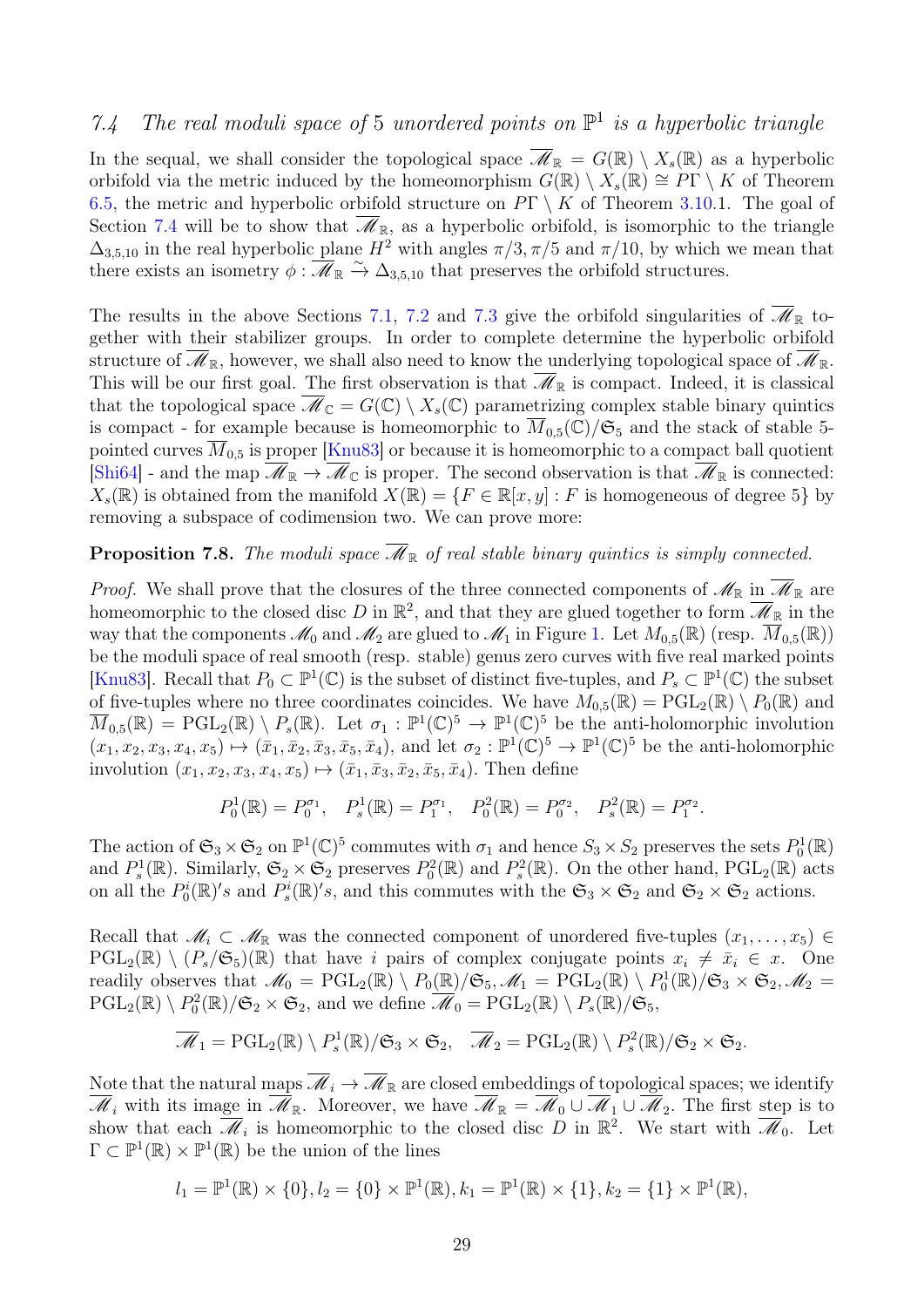$$
m_1 = \mathbb{P}^1(\mathbb{R}) \times \{\infty\}, m_2 = \{\infty\} \times \mathbb{P}^1(\mathbb{R}), \delta = \Delta = \{(x, x) : x \in \mathbb{P}^1(\mathbb{R})\}.
$$

Then  $PGL_2(\mathbb{R}) \setminus P_0(\mathbb{R}) \cong (\mathbb{P}^1(\mathbb{R}) \times \mathbb{P}^1(\mathbb{R})) - \Gamma$ . Hence  $PGL_2(\mathbb{R}) \setminus P_0(\mathbb{R})$  has 12 components  $C \subset \text{PGL}_2(\mathbb{R}) \setminus P_0(\mathbb{R})$ . If  $N = \text{Stab}_{\mathfrak{S}_5}(C)$  is the stabilizer in  $\mathfrak{S}_5$  of one of them, then  $|N| =$  $120/12 = 10$  hence  $N = D_5$ . On the other hand,  $\overline{M}_{0.5}(\mathbb{R}) = \text{PGL}_2(\mathbb{R}) \setminus P_s(\mathbb{R})$  is homeomorphic to the blow-up of  $\mathbb{P}^1(\mathbb{R}) \times \mathbb{P}^1(\mathbb{R})$  in three points  $0, 1, \infty$ . Let  $\overline{C}$  be the closure of  $C$  in  $\overline{M}_{0,5}(\mathbb{R})$ . Then  $\bar{C}$  is simply connected as well as equivariant under  $N \subset \mathfrak{S}_5$ . Since the only orbifold point of  $\overline{\mathscr{M}}_{\mathbb{R}}$  with stabilizer  $D_5$  is  $\alpha_5 := (0, -1, \infty, \lambda + 1, \lambda)$  with  $\lambda = \zeta_5 + \zeta_5^{-1} \in \mathbb{P}^1(\mathbb{R})$  by Lemma [7.5,](#page-26-0) and  $\alpha_5 \in \overline{M}_{0,5}(\mathbb{R})/\mathfrak{S}_5$ , there is a D<sub>5</sub>-equivariant homeomorphism between  $\tilde{C}$  and  $D \subset \mathbb{R}^2$ , mapping  $\alpha_5$  to  $0 \in D$ , with  $D_5$  acting on  $(D, 0)$  in the natural way. Hence

$$
\overline{\mathscr{M}}_0 = \overline{M}_{0,5}(\mathbb{R})/\mathfrak{S}_5 = \overline{C}/N = D/D_5
$$

is simply connected, and homeomorphic to the closed disc  $D \subset \mathbb{R}^2$ .

Next, we treat the case  $\overline{\mathscr{M}}_1$ . Let  $\overline{M}_0^1$  $\mathcal{L}_{0,5}^{1}(\mathbb{R}) = \mathrm{PGL}_{2}(\mathbb{R}) \setminus P_s^1(\mathbb{R})$  and  $M_{0,5}^1(\mathbb{R}) = \mathrm{PGL}_{2}(\mathbb{R}) \setminus P_0^1(\mathbb{R})$ . Now  $M^1_{0,5}(\mathbb{R}) = \text{PGL}_2(\mathbb{R}) \setminus P^1_0(\mathbb{R}) \cong \text{and } \overline{M}^1_0$  $\mathcal{O}_{0,5}$  is the real blow-up  $B = \text{Bl}_{0,1,\infty} \mathbb{P}^1(\mathbb{C})$  of  $\mathbb{P}^1(\mathbb{C})$ in the three points  $0, 1, \infty$ , with  $M_{0,5}^1(\mathbb{R}) \hookrightarrow \overline{M}_0^1$  $\mathcal{O}_{0,5}(\mathbb{R})$  corresponding to the natural inclusion  $\mathbb{P}^1(\mathbb{C}) \setminus \mathbb{P}^1(\mathbb{R}) \hookrightarrow B$ . Let C be any of the two connected components of  $\mathbb{P}^1(\mathbb{C}) \setminus \mathbb{P}^1(\mathbb{R})$ . Then C is a manifold and an open subset of B, whose closure  $\bar{C}$  in B is a the simply connected manifold with corners diffeomorphic to the hexagon. Moreover, action of the subgroup  $\mathfrak{S}_2$  of  $\mathfrak{S}_3 \times \mathfrak{S}_2$  on  $\mathbb{P}^1(\mathbb{C})\setminus \mathbb{P}^1(\mathbb{R})$  interchanges the connected components, hence the stabilizer  $N = \text{Stab}_{\mathfrak{S}_3\times\mathfrak{S}_2}(C)$ is  $\mathfrak{S}_3$ , and  $\bar{C}$  is stabilized by N. By Lemma [7.4,](#page-26-1) the only orbifold point of  $\overline{\mathscr{M}}_{\mathbb{R}}$  with stabilizer group  $D_3$  is given by the point  $\alpha_3 := (-1, \infty, 0, \omega, \omega^2)$  with  $\omega$  a primitive third root of unity. Hence  $(\bar{C}, \alpha_3)$  is homeomorphic to the closed disc  $(D, 0) \subset (\mathbb{R}^2, 0)$  with  $N = \mathfrak{S}_3$  acting on it in the natural way. In particular,

$$
\overline{\mathcal{M}}_1 = \overline{M}^1_{0,5}/\mathfrak{S}_3 \times \mathfrak{S}_2 = \overline{C}/N = D/D_3
$$

is homeomorphic to the closed disc  $D \subset \mathbb{R}^2$ . Finally, consider  $\overline{\mathscr{M}}_2$ . Let  $\overline{M}_0^2$  $\Gamma^2_{0,5}(\mathbb R)=\mathrm{PGL}_2(\mathbb R)\setminus$  $P_s^2(\mathbb{R})$  and  $M_{0,5}^2(\mathbb{R}) = \mathrm{PGL}_2(\mathbb{R}) \setminus P_0^2(\mathbb{R})$ . Now  $M_{0,5}^2(\mathbb{R}) = \mathrm{PGL}_2(\mathbb{R}) \setminus P_0^2(\mathbb{R}) \cong \mathbb{P}^1(\mathbb{C})$  $(\mathbb{P}^1(\mathbb{R}) \cup {\infty, i, -i})$  and  $\overline{M}^2_0$  $_{0,5}^2$  is the real blow-up  $B' = \text{Bl}_{\infty} \mathbb{P}^1(\mathbb{C})$  of the sphere  $\mathbb{P}^1(\mathbb{C})$  in the point  $\infty$ , with  $M_{0,5}^2(\mathbb{R}) \hookrightarrow \overline{M}_0^2$  $\mathcal{O}_{0,5}(\mathbb{R})$  corresponding to the natural inclusion of  $\mathbb{P}^1(\mathbb{C})$  $(\mathbb{P}^1(\mathbb{R}) \cup \{i, -i\})$  in B'. Let C be any of the two connected components of  $\mathbb{P}^1(\mathbb{C}) \setminus \mathbb{P}^1(\mathbb{R})$ . Then C is a manifold, homeomorphic to the punctured unit disc, and forms an open subset of B whose closure  $\overline{C}$  in B is the simply connected manifold-with-corners that has 2 two corners. The subgroup N of  $\mathfrak{S}_2 \times \mathfrak{S}_2$  that stabilizes C is isomorphic to  $\mathbb{Z}/2$ , and  $\overline{C}$  is equivariant under N. The induced action of  $\mathbb{Z}/2$  on D' is reflection in a line through the origin; in particular,

$$
\overline{\mathcal{M}}_2 = \overline{M}_{0,5}^2 / \mathfrak{S}_2 \times \mathfrak{S}_2 = \overline{C}/N = D'/\mathbb{Z}/2
$$

is homeomorphic to the closed disc  $D \subset \mathbb{R}^2$ . Finally, it is clear that  $\overline{\mathscr{M}}_{\mathbb{R}} = \overline{\mathscr{M}}_0 \cup \overline{\mathscr{M}}_1 \cup \overline{\mathscr{M}}_2$  is topologically the gluing of three closed discs in the prescribed way, i.e. as in Figure 1.  $\Box$ 

<span id="page-29-0"></span>**Theorem 7.9.** The moduli space  $\overline{\mathcal{M}}_{\mathbb{R}} = G(\mathbb{R}) \setminus X_s(\mathbb{R})$  of stable binary quintics equipped with the metric given by Theorem [6.5](#page-24-0) is isometric to the triangle  $\Delta_{3,5,10} \subset \mathbb{R}H^2$  of angles  $\pi/3, \pi/5$ and  $\pi/10$  in the real hyperbolic plane  $\mathbb{R}H^2$ .

*Proof.* To any closed 2-dimensional orbifold  $O$  one can associate a set of natural numbers  $S_O = \{n_1, \ldots, n_k; m_1, \ldots, m_l\}$  by letting k be the number of cone points of  $X_O$ , l the number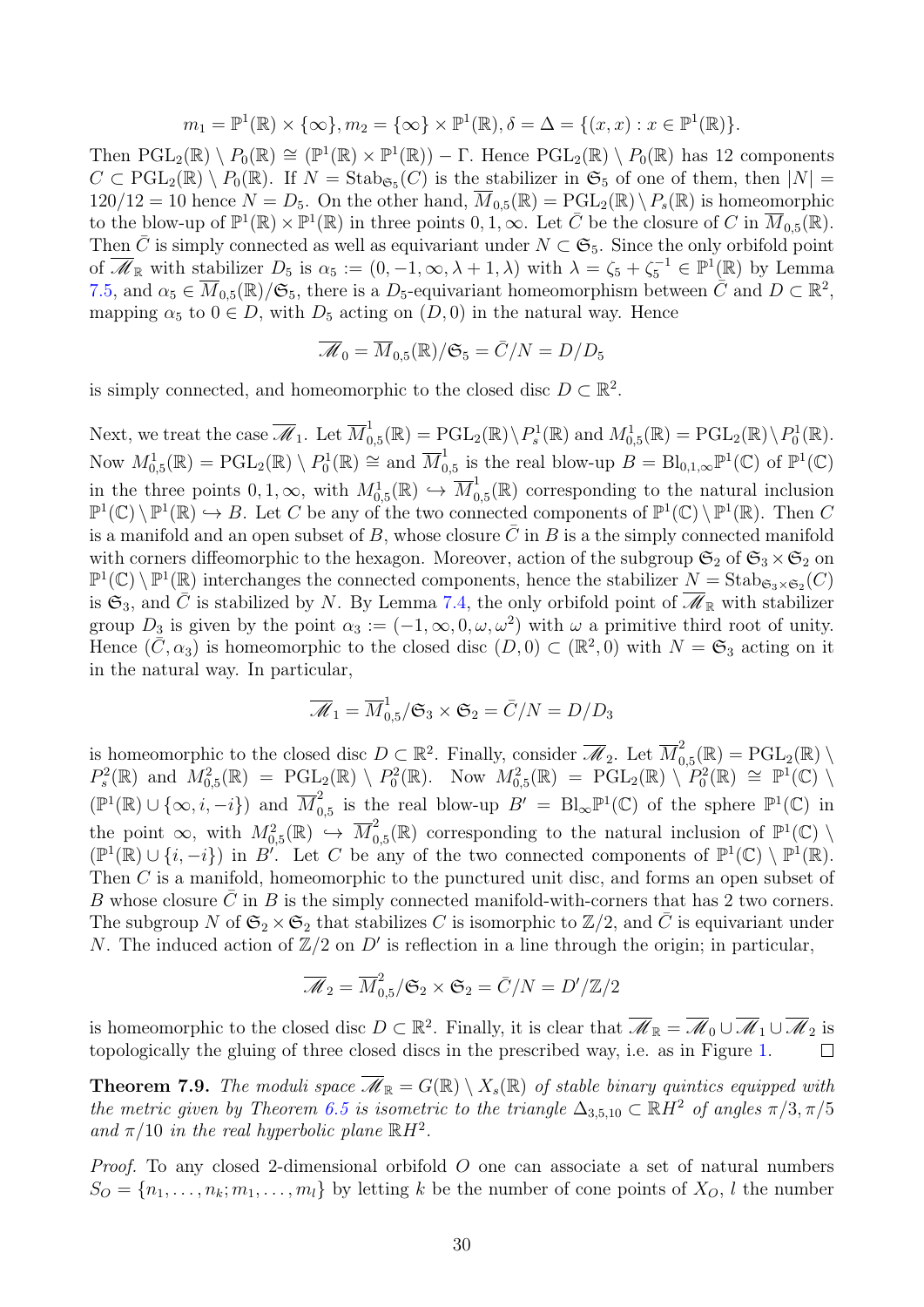of corner reflectors,  $n_i$  the order of the *i*-th cone point and  $2m_i$  the order of the *j*-th corner reflector. A closed 2-dimensional orbifold  $O$  is then determined, up to orbifold-structure preserving homeomorphism, by its underlying space  $X_O$  and the set  $S_O$ . By Proposition [7.8,](#page-28-1)  $\mathscr{M}_{\mathbb{R}}$  is simply connected. By Proposition [7.7,](#page-27-3)  $\mathscr{M}_{\mathbb{R}}$  has no cone points and three corner reflectors whose orders are  $\pi/3, \pi/5$  and  $\pi/10$ . This implies  $\overline{\mathscr{M}}_{\mathbb{R}}$  and  $\Delta_{3,5,10}$  are isomorphic as topological orbifolds. Consequently, the orbifold fundamental group of  $\overline{\mathscr{M}}_{\mathbb{R}}$  is abstractly isomorphic to the group  $\Gamma_{3,5,10} := \langle a, b, c | a^2 = b^2 = c^2 = (ab)^3 = (ac)^5 = (bc)^{10} = 1 \rangle$ . Now let  $\phi : \Gamma_{3,5,10} \hookrightarrow \text{PSL}_2(\mathbb{R})$  be any embedding such that  $X := \phi(\Gamma_{3,5,10}) \setminus \mathbb{R}H^2$  is a hyperbolic orbifold; we claim that there is a fundamental domain  $\Delta$  of X isometric to  $\Delta_{3,5,10}$ . Consider the generator  $a \in \Gamma_{3,5,10}$ . Since  $\phi(a)^2 = 1$ , there exists a geodesic  $L_1 \subset \mathbb{R}H^2$  such that  $\phi(a) \in \text{PSL}_2(\mathbb{R}) = \text{Isom}(\mathbb{R}H^2)$  is the reflection across  $L_1$ . Next, consider the generator  $b \in \Gamma_{3,5,10}$ . Again, there exists a geodesic  $L_2 \subset \mathbb{R}H^2$  such that  $\phi(b)$  is the reflection across  $L_2$ . One easily shows that  $L_2 \cap L_1 \neq \emptyset$ . Let  $x \in L_1 \cap L_2$ . Then  $\phi(a)\phi(b)$  is an element of order three that fixes x, hence  $\phi(a)\phi(b)$  is a rotation around x. Therefore, one of the angles between  $L_1$  and  $L_2$  must be  $\pi/3$ . Finally, we know that  $\phi(c)$  is an element of order 2 in PGL<sub>2</sub>( $\mathbb{R}$ ), hence a reflection across a line L<sub>3</sub>. By the previous arguments,  $L_3 \cap L_2 \neq \emptyset$  and  $L_3 \cap L_1 \neq \emptyset$ . It also follows that  $x \in L_3 \cap L_2 \cap L_1 = \emptyset$ . Consequently, the three geodesics  $L_i \subset \mathbb{R}H^2$  enclose a hyperbolic triangle; the orders of  $\phi(a)\phi(b), \phi(a)\phi(c)$ and  $\phi(b)\phi(c)$  imply that the three interior angles of the triangle are  $\pi/3$ ,  $\pi/5$  and  $\pi/10$ .  $\Box$ 

# <span id="page-30-2"></span>8 Monodromy Groups of Complex and Real Binary Quintics

In this section, we describe the monodromy group PΓ attached to the universal  $\mathscr{C} \to X_0(\mathbb{C})$ family of cyclic quintic covers  $C \to \mathbb{P}^1_{\mathbb{C}}$  ramified along a smooth binary quintic, as well as the groups  $P\Gamma_{\alpha}$  appearing in Proposition [6.2,](#page-23-2) i.e. the groups that make  $P\Gamma_{\alpha} \setminus (\mathbb{R}H^2 - \mathcal{H})$ isomorphic to a connected component  $\mathcal{M}_i$  of the moduli space of smooth binary quintics  $\mathcal{M}_{\mathbb{R}}$ .

We start with an explicit description of PΓ. Let  $\mathscr{C} \to X_0(\mathbb{C})$  be the universal family of cyclic quintic covers of  $\mathbb{P}^1_{\mathbb{C}}$  ramified along a smooth binary quintic. Let  $K = \mathbb{Q}(\zeta_5)$  and let  $\Lambda$  be the  $\mathcal{O}_K$ -module  $H^1(C(\mathbb{C}), \mathbb{Z})$  for the cyclic quintic  $C \to \mathbb{P}^1_{\mathbb{C}}$  ramified along the smooth binary quintic defined by  $F_0 \in X_0(\mathbb{C})$ . Let  $\mathfrak h$  be the hermitian form of Equation [\(10\)](#page-19-2), define  $\Gamma = \text{Aut}_{\mathcal{O}_K}(\Lambda)$ ,  $PT = \Gamma/\mu_K$  and consider the monodromy representation  $\rho : \pi_1(X_0(\mathbb{C}), F_0) \to PT$  defined in Equation [\(11\)](#page-20-0). Recall that  $\rho$  is surjective by Corollary [5.3.](#page-21-0) Moreover, we have:

<span id="page-30-1"></span>**Theorem 8.1** (Shimura). There is an isomorphism  $(\Lambda, \mathfrak{h}) \cong O_K^3$ , diag $(1, 1, \frac{1-\sqrt{5}}{2})$  $\frac{-\sqrt{5}}{2}\big)\bigg).$ 

Proof. See [\[Shi64,](#page-33-1) Section 6] as well as item (5) in the table on page 1.

So let us simply write  $\Lambda = \mathcal{O}_K^3$  and  $\mathfrak{h} = \text{diag}(1, 1, \frac{1-\sqrt{5}}{2})$  $\frac{1-\sqrt{5}}{2}$  in the remaining part of Section [8.](#page-30-2) Write  $\alpha = \zeta_5 + \zeta_5^{-1} =$ √ 5−1  $\frac{5-1}{2}$ . Recall that  $\theta = \zeta_5 - \zeta_5^{-1}$  and observe that  $|\theta|^2 = \frac{\sqrt{5}+5}{2}$  $\frac{5+5}{2}$ . Define three quadratic forms  $q_0, q_1$  and  $q_2$  on  $\mathbb{Z}[\alpha]^3$  as follows:

$$
q_0(x_0, x_1, x_2) = x_0^2 + x_1^2 - \alpha x_2^2
$$
  
\n
$$
q_1(x_0, x_1, x_2) = |\theta|^2 x_0^2 + x_1^2 - \alpha x_2^2
$$
  
\n
$$
q_2(x_0, x_1, x_2) = |\theta|^2 x_0^2 + |\theta|^2 x_1^2 - \alpha x_2^2
$$
\n(23)

<span id="page-30-0"></span>We consider  $\mathbb{Z}[\alpha]$  as a subring of  $\mathbb R$  via the standard embedding.

 $\Box$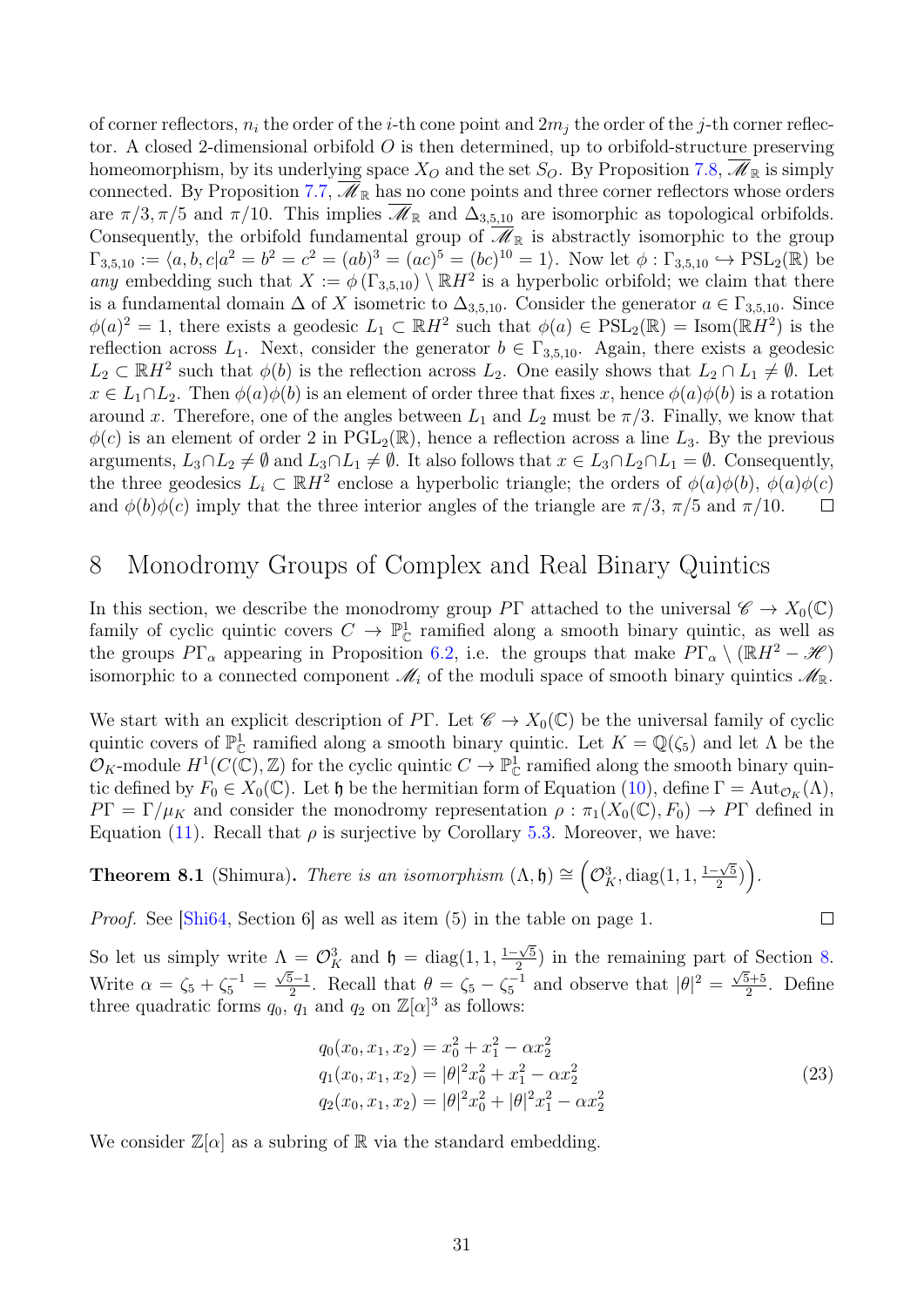**Theorem 8.2.** Consider the quadratic forms  $q_j : \mathbb{Z}[\alpha]^3 \to \mathbb{Z}[\alpha]$ . There is a union geodesic subspaces  $\mathscr{H}_j \subset \mathbb{R}H^2$  for each  $j \in \{0,1,2\}$  and an isomorphism of real hyperbolic orbifolds

$$
\mathscr{M}_{\mathbb{R}} \cong \coprod_{j=0}^{2} \text{PO}(q_j, \mathbb{Z}[\alpha]) \setminus (\mathbb{R}H^2 - \mathscr{H}_j).
$$
\n(24)

*Proof.* Recall that  $\theta = \zeta_5 - \zeta_5^{-1}$ ; we consider the  $\mathbb{F}_5$ -vector space W equipped with the quadratic form  $q = \mathfrak{h} \mod \theta$ . We consider three explicit anti-involutions  $\alpha_i$  on the  $\mathcal{O}_K$ -lattice  $\Lambda$ :

$$
\alpha_0: (x_0, x_1, x_2) \mapsto (\bar{x}_0, \bar{x}_1, \bar{x}_2) \n\alpha_1: (x_0, x_1, x_2) \mapsto (-\bar{x}_0, \bar{x}_1, \bar{x}_2) \n\alpha_2: (x_0, x_1, x_2) \mapsto (-\bar{x}_0, -\bar{x}_1, \bar{x}_2).
$$
\n(25)

<span id="page-31-3"></span>For isometries  $\alpha: W \to W$ , the dimension and determinant of the fixed space  $(W^{\alpha}, q|_{W^{\alpha}})$ are conjugacy-invariant. Using this, one easily shows that an anti-unitary involution of  $\Lambda$  is Γ-conjugate to exactly one of the  $\pm \alpha_j$ , hence  $C\mathscr{A}$  has cardinality 3 and is represented by  $\alpha_0, \alpha_1, \alpha_2$  of [\(25\)](#page-31-3). By Proposition [6.2,](#page-23-2) we obtain  $\mathscr{M}_{\mathbb{R}} \cong \coprod_{j=0}^2 P\Gamma_{\alpha_j} \setminus (\mathbb{R}H_{\alpha_j}^2 - \mathscr{H})$  where each hyperbolic quotient  $P\Gamma_{\alpha_j} \setminus (\mathbb{R}H_{\alpha_j}^2 - \mathcal{H})$  is connected. Next, consider the fixed lattices

$$
\Lambda_0 := \Lambda^{\alpha_0} = \mathbb{Z}[\alpha] \oplus \mathbb{Z}[\alpha] \oplus \mathbb{Z}[\alpha]
$$
  
\n
$$
\Lambda_1 := \Lambda^{\alpha_1} = \theta \mathbb{Z}[\alpha] \oplus \mathbb{Z}[\alpha] \oplus \mathbb{Z}[\alpha]
$$
  
\n
$$
\Lambda_2 := \Lambda^{\alpha_2} = \theta \mathbb{Z}[\alpha] \oplus \theta \mathbb{Z}[\alpha] \oplus \mathbb{Z}[\alpha].
$$
\n(26)

<span id="page-31-4"></span>One easily shows that  $P\Gamma_{\alpha_j} = N_{P\Gamma}(\alpha_j)$  for the normalizer  $N_{P\Gamma}(\alpha_j)$  of  $\alpha_j$  in PT. Moreover, if  $h_j$  denotes the restriction of h to  $\Lambda^{\alpha_j}$ , then there is a natural embedding

$$
\iota: N_{\text{PT}}(\alpha_j) \hookrightarrow \text{PO}(\Lambda_j, h_j, \mathbb{Z}[\alpha]). \tag{27}
$$

We claim that  $\iota$  is actually an isomorphism. Indeed, this follows from the fact that the natural homomorphism  $\pi: N_{\Gamma}(\alpha_j) \to O(\Lambda_j, h_j)$  is surjective, where  $N_{\Gamma}(\alpha_j) = \{g \in \Gamma : g \circ \alpha_j = \alpha_j \circ g\}$ is the normalizer of  $\alpha_j$  in  $\Gamma$ . The surjectivity of  $\pi$  follows in turn from the equality

$$
\Lambda = \mathcal{O}_K \cdot \Lambda_j + \mathcal{O}_K \cdot \theta \Lambda_j^\vee \subset K^3
$$

which can be deduced from [\(26\)](#page-31-4). Since  $PO(\Lambda_j, h_j, \mathbb{Z}[\alpha]) = PO(q_j, \mathbb{Z}[\alpha])$ , we are done.  $\Box$ 

### References

- <span id="page-31-2"></span>[ACT02] Daniel Allcock, James Carlson, and Domingo Toledo. "Orthogonal complex hyperbolic arrangements". In: Symposium in Honor of C. H. Clemens (Salt Lake City, UT, 2000). Vol. 312. Contemp. Math. Amer. Math. Soc., Providence, RI, 2002, pp. 1–8. doi: [10.1090/conm/312/05388](https://doi.org/10.1090/conm/312/05388).
- <span id="page-31-0"></span>[ACT06] Daniel Allcock, James Carlson, and Domingo Toledo. "Non-Arithmetic Uniformization of Some Real Moduli Spaces". In: Geometriae Dedicata 122 (2006).
- <span id="page-31-1"></span>[ACT07] Daniel Allcock, James Carlson, and Domingo Toledo. "Hyperbolic Geometry and the Moduli Space of Real Binary Sextics". In: June 2007, pp. 1–22. isbn: 978-3- 7643-8283-4. doi: [10.1007/978-3-7643-8284-1\\_1](https://doi.org/10.1007/978-3-7643-8284-1_1).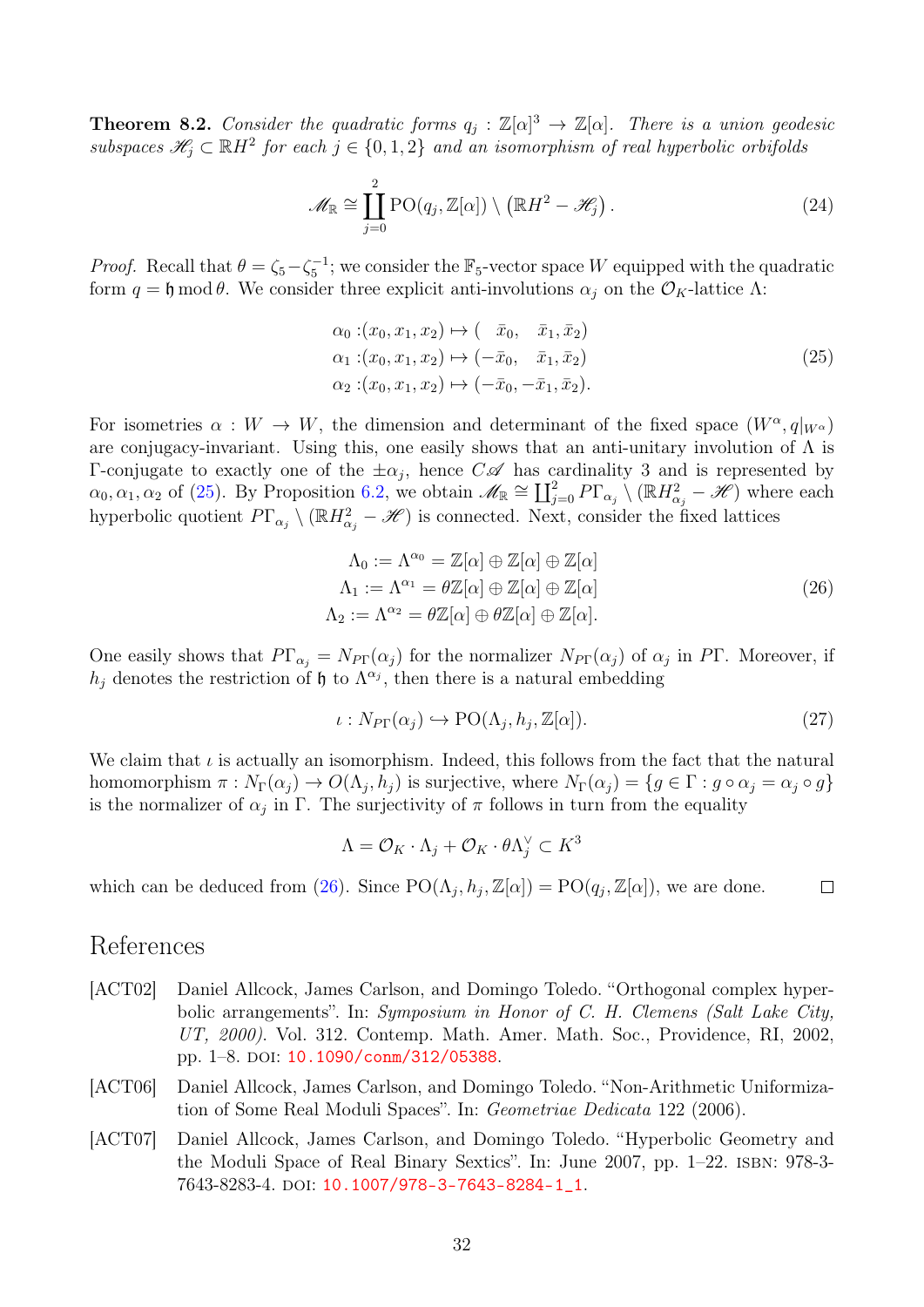- <span id="page-32-3"></span>[ACT10] Daniel Allcock, James Carlson, and Domingo Toledo. "Hyperbolic geometry and moduli of real cubic surfaces". en. In: Annales scientifiques de l'École Normale Supérieure Ser. 4, 43.1 (2010), pp. 69–115. DOI: [10.24033/asens.2116](https://doi.org/10.24033/asens.2116).
- <span id="page-32-7"></span>[AV04] Alessandro Arsie and Angelo Vistoli. "Stacks of cyclic covers of projective spaces". In: Compositio Mathematica 140.3 (2004), 647-666. DOI: [10.1112/S0010437X03000253](https://doi.org/10.1112/S0010437X03000253).
- <span id="page-32-5"></span>[Bea09] Arnaud Beauville. "Moduli of cubic surfaces and Hodge theory (after Allcock, Carlson, Toledo)". In: Géométries à courbure négative ou nulle, groupes discrets et rigidités. Vol. 18. Sémin. Congr. Soc. Math. France, Paris, 2009, pp. 445–466.
- <span id="page-32-14"></span>[Bea10] Arnaud Beauville. "Finite subgroups of  $PGL_2(K)$ ". In: Vector bundles and complex geometry. Vol. 522. Contemp. Math. Amer. Math. Soc., Providence, RI, 2010, pp. 23-29. doi: [10.1090/conm/522/10289](https://doi.org/10.1090/conm/522/10289).
- <span id="page-32-10"></span>[Bea86] Arnaud Beauville. "Le groupe de monodromie des familles universelles d'hypersurfaces et d'intersections complètes". In: Complex analysis and algebraic geometry (Göttingen, 1985). Vol. 1194. Lecture Notes in Math. Springer, Berlin, 1986, pp. 8–18. doi: [10.1007/BFb0076991](https://doi.org/10.1007/BFb0076991).
- <span id="page-32-9"></span>[CT99] James Carlson and Domingo Toledo. "Discriminant complements and kernels of monodromy representations". In: Duke Math. J. 97.3 (1999), pp. 621–648. ISSN: 0012-7094. poi: [10.1215/S0012-7094-99-09723-5](https://doi.org/10.1215/S0012-7094-99-09723-5).
- <span id="page-32-8"></span>[Deb96] Olivier Debarre. "Polarisations sur les variétés abéliennes produits". In: C. R. Acad. Sci. Paris, t. 323 I (1996), pp. 631–635.
- <span id="page-32-0"></span>[DM86] Pierre Deligne and George Mostow. "Monodromy of hypergeometric functions and non-lattice integral monodromy". en. In: Publications Mathématiques de l'IHÉS 63 (1986). url: [http://www.numdam.org/item/PMIHES\\_1986\\_\\_63\\_\\_5\\_0/](http://www.numdam.org/item/PMIHES_1986__63__5_0/).
- <span id="page-32-11"></span>[Fox57] Ralph Fox. "Covering spaces with singularities:" in: Algebraic Geometry and Topology: A Symposium in Honor of Solomon Lefschetz. Ed. by Ralph Hartzler Fox. Princeton University Press, 1957, pp. 243–257. doi: [doi:10.1515/9781400879915-](https://doi.org/doi:10.1515/9781400879915-019) [019](https://doi.org/doi:10.1515/9781400879915-019). url: <https://doi.org/10.1515/9781400879915-019>.
- <span id="page-32-1"></span>[GH81] Benedict Gross and Joe Harris. "Real algebraic curves". en. In: Annales scientifiques de l'École Normale Supérieure Ser. 4, 14.2 (1981), pp. 157–182. DOI: [10.24033/](https://doi.org/10.24033/asens.1401) [asens.1401](https://doi.org/10.24033/asens.1401). url: [http://www.numdam.org/item/ASENS\\_1981\\_4\\_14\\_2\\_157\\_0](http://www.numdam.org/item/ASENS_1981_4_14_2_157_0).
- <span id="page-32-4"></span>[GPS87] Mikhael Gromov and Ilya Iosifovich Piatetski-Shapiro. "Non-arithmetic groups in Lobachevsky spaces". en. In: *Publications Mathématiques de l'IHES* 66 (1987), pp. 93–103. url: [http://www.numdam.org/item/PMIHES\\_1987\\_\\_66\\_\\_93\\_0/](http://www.numdam.org/item/PMIHES_1987__66__93_0/).
- <span id="page-32-6"></span>[Gro07] Misha Gromov. "Metric Structures for Riemannian and Non-Riemannian Spaces". In: Boston, MA: Birkhäuser Boston, 2007. isbn: 978-0-8176-4583-0. doi: [10.1007/](https://doi.org/10.1007/978-0-8176-4583-0_1) [978-0-8176-4583-0\\_1](https://doi.org/10.1007/978-0-8176-4583-0_1). url: [https://doi.org/10.1007/978-0-8176-4583-0\\_1](https://doi.org/10.1007/978-0-8176-4583-0_1).
- <span id="page-32-13"></span>[HM98] Joe Harris and Ian Morrison. "Moduli of curves". In: 1998.
- <span id="page-32-2"></span>[HR16] Gert Heckman and Sander Rieken. Hyperbolic Geometry and Moduli of Real Curves of Genus Three. 2016. arXiv: [1612.05785 \[math.AG\]](https://arxiv.org/abs/1612.05785).
- <span id="page-32-15"></span>[Knu83] Finn Knudsen. "The projectivity of the moduli space of stable curves, II: The stacks  $M_{a,n}$ ". In: *Mathematica Scandinavica* 52 (1983), 161-199. DOI: 10.7146/math. [scand.a-12001](https://doi.org/10.7146/math.scand.a-12001). url: <https://www.mscand.dk/article/view/12001>.
- <span id="page-32-12"></span>[Kon05] Shigeyuki Kondō. "The Moduli Space of 5 Points on  $\mathbb{P}^1$  and K3 Surfaces". In: Progress in Mathematics 260 (Aug. 2005). DOI: [10.1007/978-3-7643-8284-1\\_7](https://doi.org/10.1007/978-3-7643-8284-1_7).